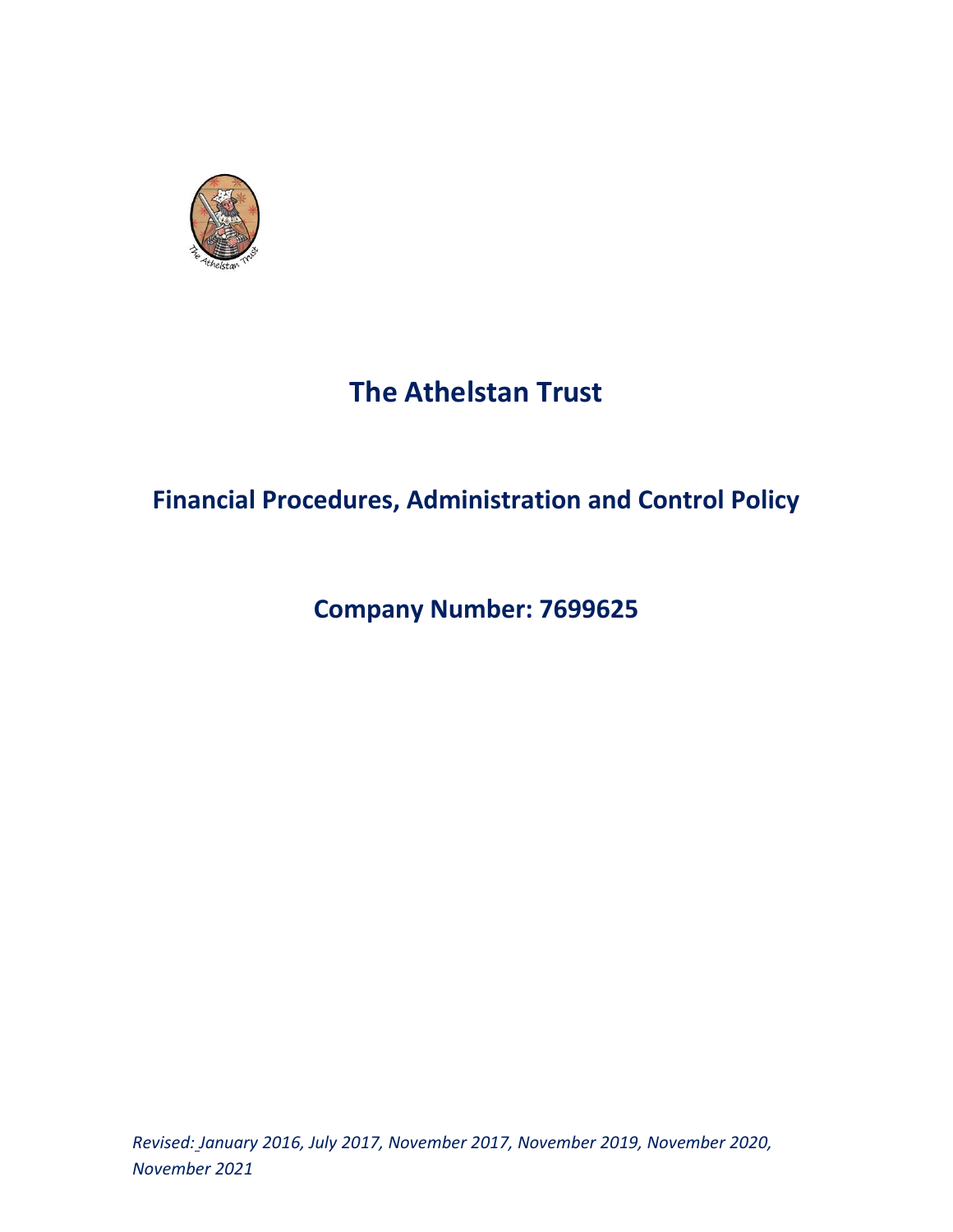## **CONTENTS**

## **Part One – The Athelstan Trust**

- 1. Organisation
- 2. Roles and Responsibilities
	- 2.1 The Role of the Chief Executive
	- 2.2 The Role of the Chief Financial Officer
	- 2.3 The Role of Finance Managers and Budget Holders
- 3. Delegated Authority to the Trust
- 4. Register of Interests
- 5. Process for Independent Checking
	- 5.1 Investigation of Fraud or Irregularity
	- 5.2 Appointment of External Auditors
- 6. Accounting System
	- 6.1 System Access
	- 6.2 Back Up Procedures
	- 6.3 Transaction Processing
	- 6.4 Transaction Reports
	- 6.5 Reconciliations
- 7. Financial Planning
	- 7.1 School Improvement Plan
	- 7.2 Annual Budgets
	- 7.3 Monitoring and Reviews
- 8. Payroll
	- 8.1 Staff Appointments
	- 8.2 Payroll Administration
	- 8.3 Payroll Payments
- 9. Procurement
	- 9.1 Routine Purchasing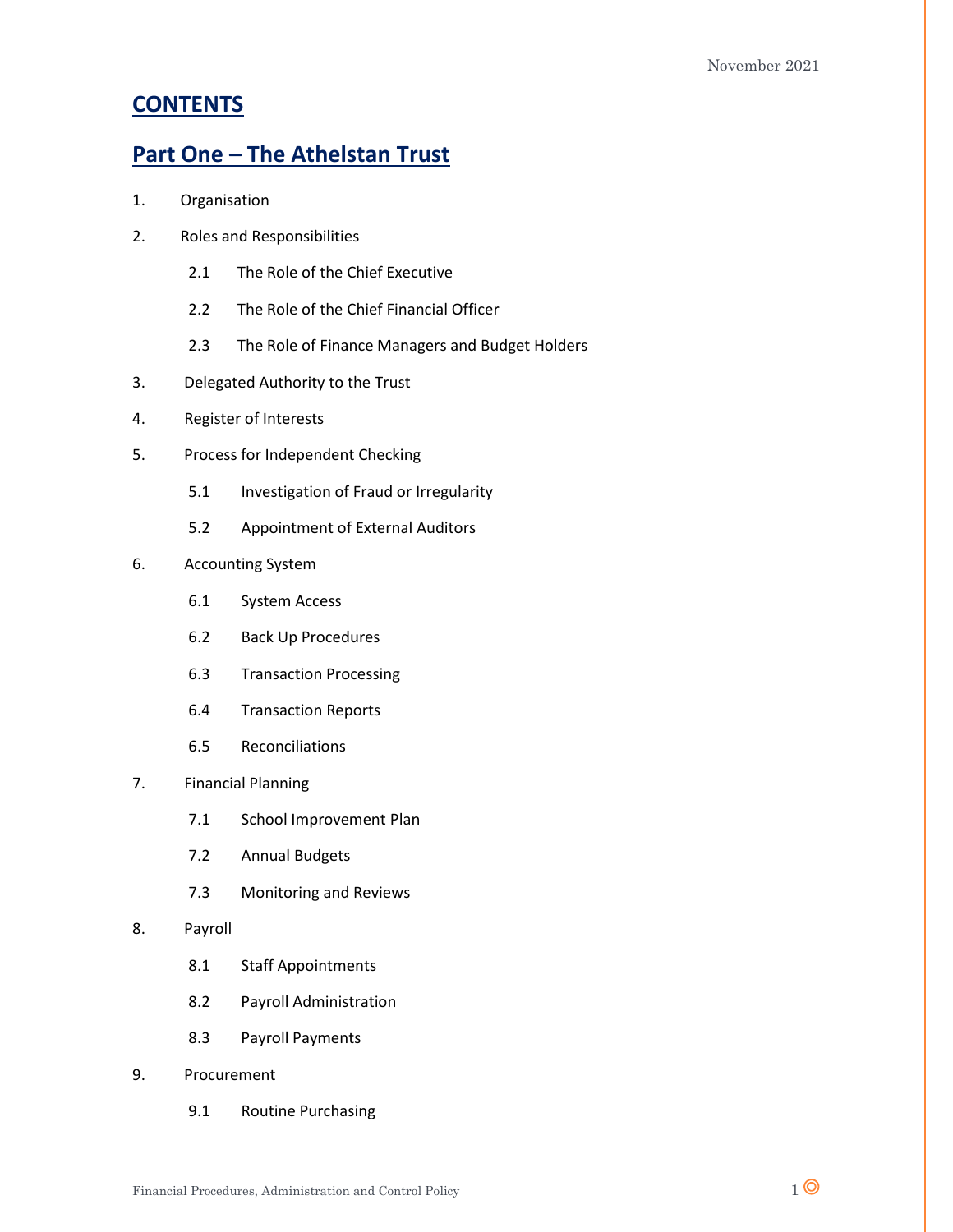- 9.2 Mulipay Cards
- 9.3 Insurance Arrangements
- 10. Other Matters

## **Part Two - LOCAL GOVERNING BODIES AND TRUST BOARD**

- 11. Summary of Responsibilities
	- 11.1 Role of the Local Governing Body
	- 11.2 Role of the Audit and Risk Committee
	- 11.3 The Role of the Headteacher
	- 11.4 The Role of the Finance Team
	- 11.5 The Role of the Staff
- 12. Limits of Delegation
	- 12.1 Virements with Budget Share
	- 12.2 Orders
	- 12.3 Invoices
	- 12.4 BACs
- 13. Financial Reports to Governors and Trustees
- 14. Procurement of Goods and Services
	- 14.1 Purchase Orders
	- 14.2 Invoice Processing
- 15. Reconciliation Procedures
- 16. Operation of Bank Accounts
- 17. Petty Cash Accounts
- 18. Security, Inventories, Stocks and Disposal of Assets
	- 18.1 Security
	- 18.2 Inventories
	- 18.3 Acquisitions and Disposal of Assets
	- 18.4 Loan of Equipment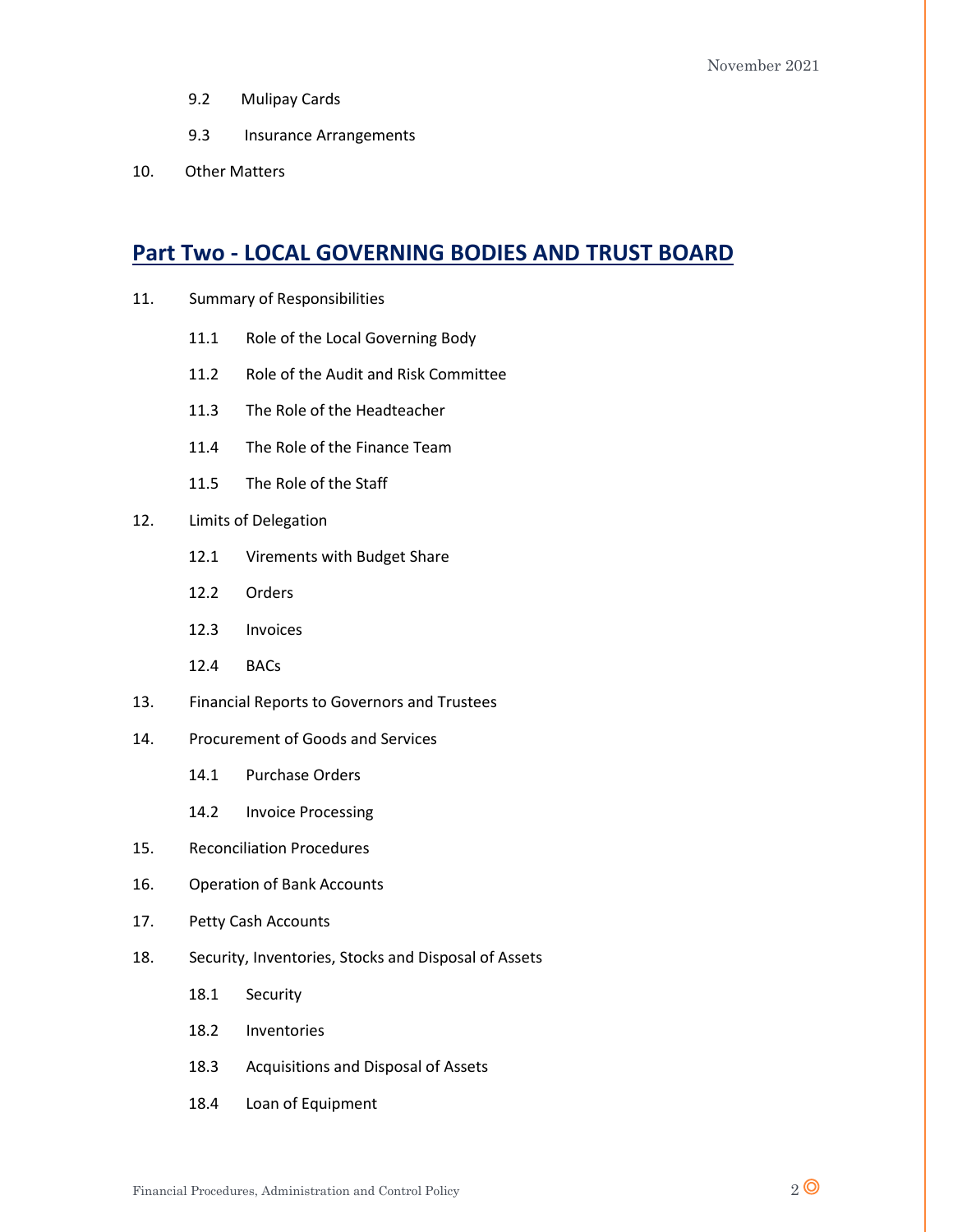- 19. Charging Policy
	- 19.1 Voluntary Contributions
	- 19.2 Charges will be made
	- 19.3 Charges will not be made
	- 19.4 Remissions
- 20. Receiving Income
- 21. Miscellaneous Issues
	- 21.1 Register of Pecuniary (Business) Interests
	- 21.2 Gifts
	- 21.3 Expenses paid to Governors and Trustees
	- 21.4 Audit

# **Part Three - APPENDICES**

| Scheme of Delegation - Authorisation Limits | A |
|---------------------------------------------|---|
| Finance Systems - Process                   | В |
| <b>Tendering Policy</b>                     |   |
| <b>Fraud Policy and Procedures</b>          | D |
| <b>Best Value Statement</b>                 | E |
| <b>Travel Policy</b>                        | F |
| Reserves Policy                             | G |
| <b>Fixed Asset Policy</b>                   | н |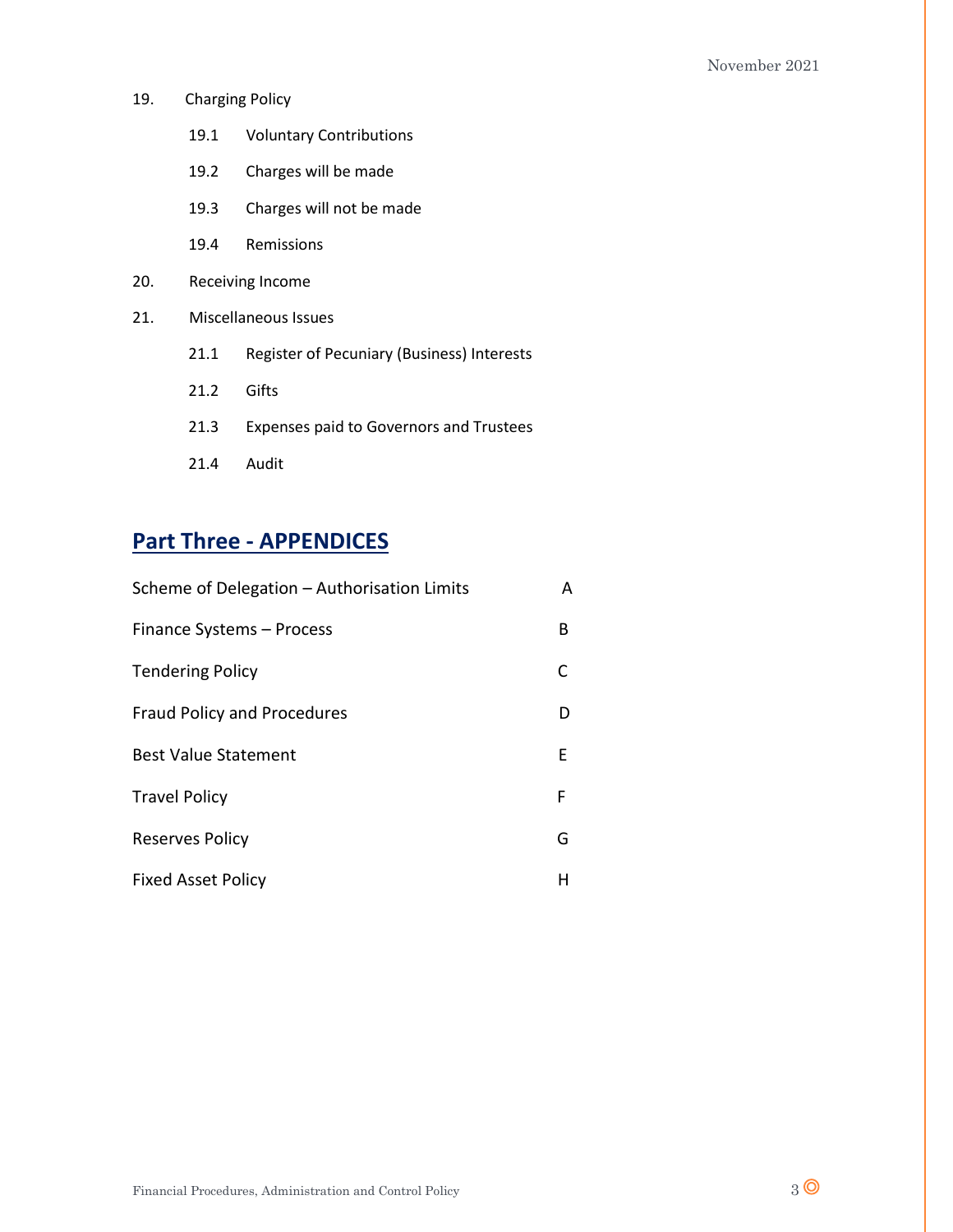# **Part One**

# **THE ATHELSTAN TRUST**

# **Introduction**

The purpose of this document is to ensure that the Athelstan Trust maintains and develops systems of financial control which conform to the requirements both of propriety and of good financial management. It is essential that these systems operate properly to meet the requirements of our funding agreements with the Education Skills and Funding Agency (ESFA).

Each academy within the Athelstan Trust must comply with the principles of financial control outlined in the academies guidance published by the ESFA in the Academy Funding Agreement and the Academies Financial Handbook. This manual expands on those and provides detailed information on the accounting procedures and these financial regulations must be read by all staff involved with financial systems and copies made available as necessary. It also provides a standardised approach to all finance related tasks within the Trust and its academies.

Compliance with the Policy is mandatory and any contravention of procedures must be brought to the attention, in the first instance, of the Accounting Officer for The Athelstan Trust, this office resides in the Chief Executive Officer.

All staff, including the Accounting Officer, the Chief Financial Officer, Headteachers, Finance Managers and the Finance Assistants, who deal with financial matters, are trained in the appropriate procedures and records are kept of this training. All the duties of the Accounting Officer, the Chief Financial Officer, Headteachers, Finance Managers and the Finance Assistants, are recorded and a note kept of who can carry out the various duties in the absence of the Accounting Officer, the Chief Financial Officer, Headteachers, Finance Managers and the Finance Assistants.

All staff are aware of the Academy Trust's whistleblowing policy (see the Trust Employment Manual) and to whom they should report any concerns regarding malpractice and wrongdoing. Any suspected financial irregularity will be reported to the ESFA.

The Trust Board will be responsible for reviewing all controls and procedures of financial systems operating within the Trust. A self-assessment of the financial administration and management within each school is carried out at all levels by the Accounting Officer, the Chief Financial Officer, Headteachers, the Finance and Audit Committee and the individual Governing Bodies.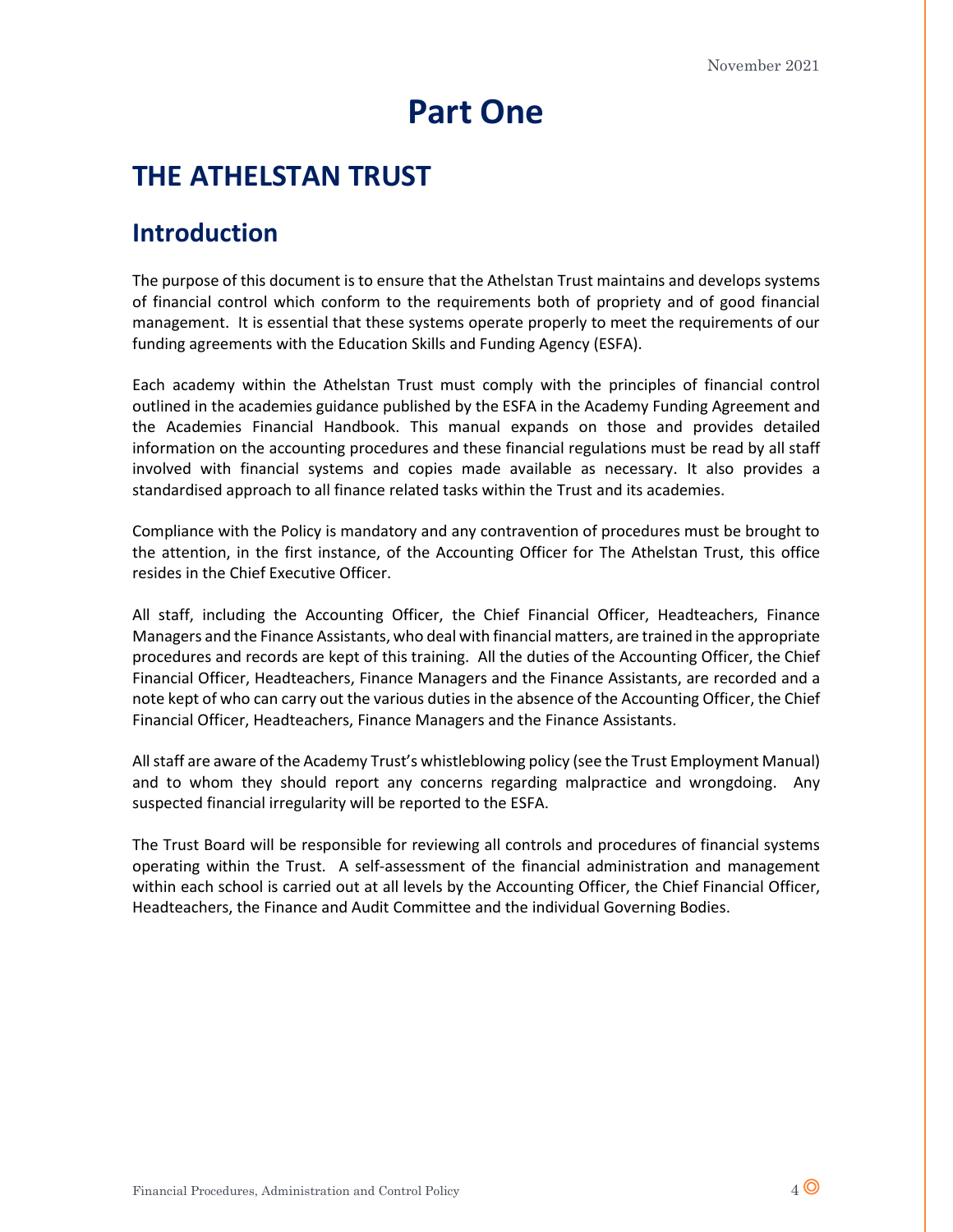# **1. ORGANISATION**

The Athelstan Trust is a Multi Academy Trust. The Trust is a company limited by guarantee with charitable status and all academies within the Athelstan Trust are governed by one Trust (the members) and a board of Trustees.

The Members of the Company may comprise:

- the signatories to the Memorandum
- any person appointed under Article 15A
- the chairman of the Trustees

provided that at any time the minimum number of Members shall not be less than three.

Up to 8 Trustees shall be appointed in accordance with Articles 45 to 80. A minimum of 2 Parent Trustees shall be elected or appointed in the event that no Local Governing Bodies are established or if no provision is made for at least 2 Parent Local Governors on each established Local Governing Body. Staff Trustees, if any, shall be appointed through such processes as the Members may determine.

The Trustees must establish separate committees to be known as Local Governing Bodies for each Academy and will ensure that, where possible, each Local Governing Body shall include at least 2 elected representatives of the parents of pupils attending the relevant Academy.

# **2. ROLES AND RESPONSIBILITIES**

The main responsibilities of the Trust are prescribed in the Funding Agreements with the ESFA. The key responsibilities include:

- ensuring that grants from the ESFA are used only for the purposes intended
- approval of the annual budget
- balancing its budget from year to year
- production of an Annual Report and Accounts
- appointment of auditors
- appointment of a Chief Executive Officer (as Accounting Officer)
- appointment of the Chief Financial Officer (Finance Director) in conjunction with the Chief Executive Officer
- ensure regularity, propriety and value-for-money in relation to the management of public funds

Subject to provisions of the Companies Act 2006, the Articles, and, to any directions given by special resolution, the business of the Company will be managed by the Trustees who may exercise all the powers of the Company.

The Academy Trust has defined the responsibilities of key committees and staff involved in the administration of academy finances to avoid the duplication or omission of functions and to provide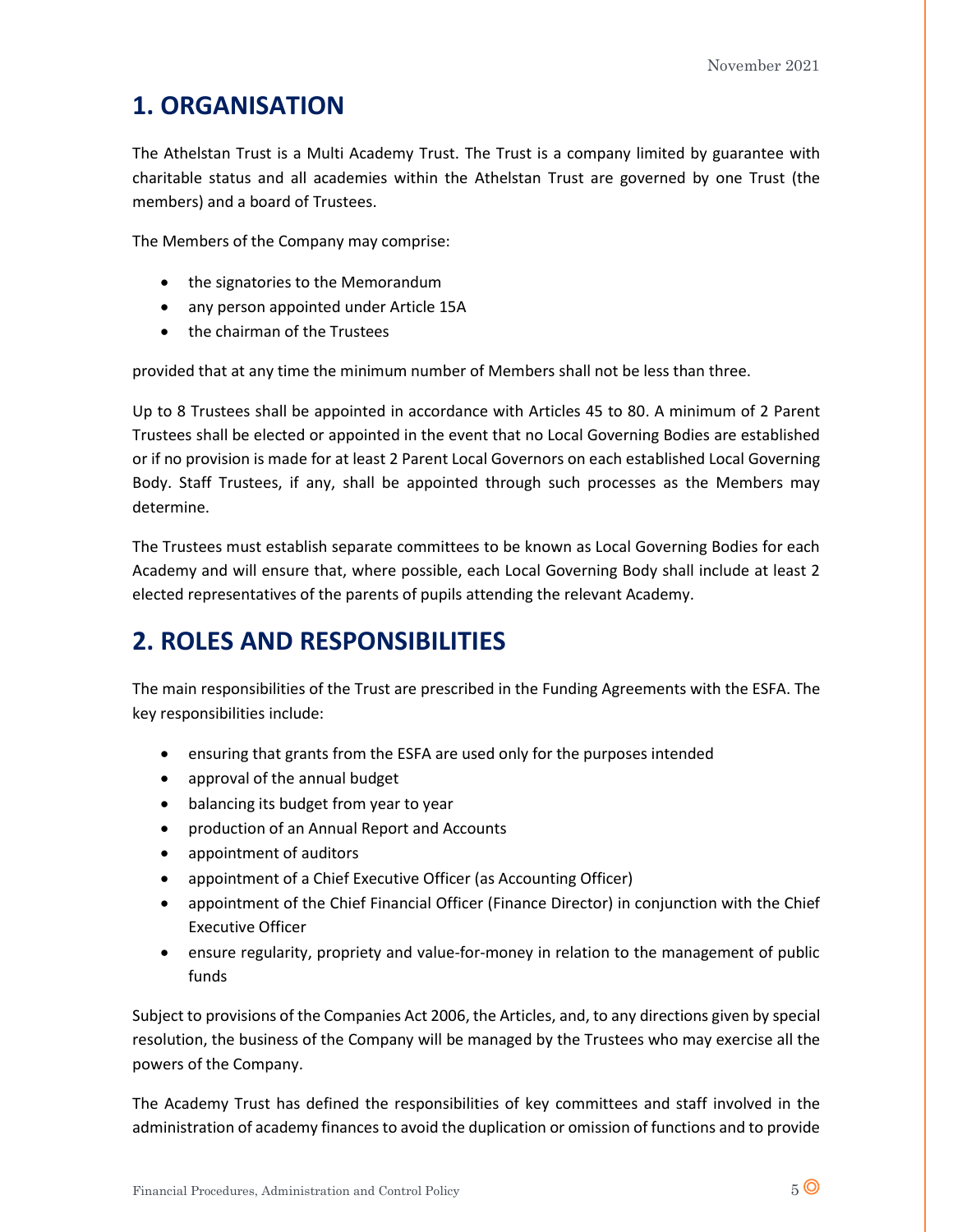a framework of accountability for trustees, governors and staff. The Committees that have responsibilities relating to the Academy finances are as follows:

- Trust Board
- Audit and Risk Committee

The main responsibilities of these Committees are set out in written terms of reference. The following sections summarise the responsibilities of those individuals with key roles in the administration and accountability of the Trust finances.

## 2.1 ROLE OF THE CHIEF EXECUTIVE OFFICER

The Chief Executive Officer has overall responsibility for the Trust's activities including financial activities. As the Accounting Officer for the Trust, the Chief Executive Officer is personally responsible for:

- propriety and regularity of the public finances for which they are answerable. This covers standards of conduct, behaviour and corporate governance
- keeping of proper accounts
- prudent and economical administration
- avoidance of waste and extravagance
- ensuring value for money
- efficient and effective use of all available resources
- management of opportunities and risks
- ensuring that measures are in place to prevent loss and misuse of the Trust's property and assets

The essence of the role is a personal responsibility for:

**Regularity** - dealing with all items of income and expenditure in accordance with legislation, the terms of the Trust's funding agreement and this Handbook, and compliance with internal Trust procedures. This includes spending public money for the purposes intended by Parliament;

**Propriety** – the requirement that expenditure and receipts should be dealt with in accordance with Parliament's intentions and the principles of Parliamentary, control. This covers standards of conduct, behaviour and corporate governance;

**Value for money** – this is about achieving the best possible educational and wider societal outcomes through the economic, efficient and effective use of all the resources in the Trust's charge, the avoidance of waste and extravagance, and prudent and economical administration. A key objective is to achieve value for money not only for the academy Trust but for taxpayers more generally.

The Trust's Accounting Officer must complete and sign a statement on regularity, propriety and compliance each year and submit this to the ESFA with the audited accounts. The Accounting Officer must also demonstrate how the trust has secured value for money via the governance statement in the audited accounts.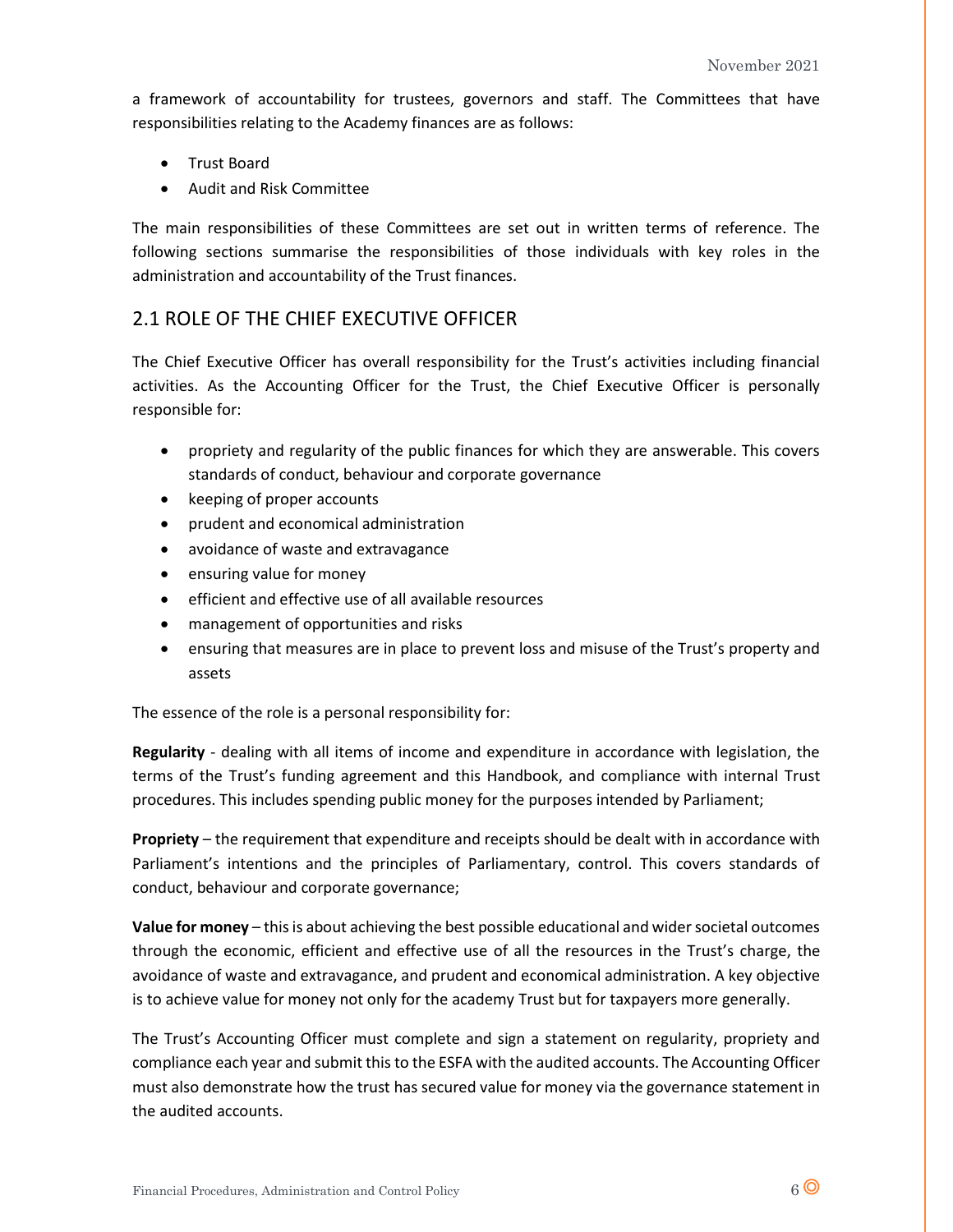In practice, much of the financial responsibility is delegated to the Chief Financial Officer.

## 2.2 ROLE OF THE CHIEF FINANCIAL OFFICER

The Chief Financial Officer (CFO) works in close collaboration with the Chief Executive Officer through whom they are responsible to the members. The CFO also has direct access to the Trustees and governors. The main responsibilities of the CFO are:

- day to day management of financial issues including the establishment and operation of a suitable accounting system for the Multi Academy Trusts central budget and individual academies
- management of the Academy financial position at a strategic and operational level within the framework for financial control determined by the members and Trustees
- preparation of budget plans in conjunction with the Chief Executive Officer and **Headteachers**
- the maintenance of effective systems of internal control
- maintenance of adequate fixed asset registers
- liaising with auditors to ensure that the annual accounts are properly presented and adequately supported by the underlying books and records of the Trust
- preparation of monthly management accounts, including income and expenditure reports and a cash flow forecast
- ensuring forms and returns are sent to the ESFA in line with the timetable in the ESFA guidance
- additional roles, some of which are not directly finance related, as outlined in the CFO job description

### 2.3 THE ROLE 0F FINANCE MANAGERS AND BUDGET HOLDERS

Other members of staff, primarily the Finance Managers, Finance Assistants and departmental budget holders, will have some financial responsibilities and these are detailed in following sections of this manual.

All staff are responsible for the security of Trust property, for avoiding loss or damage, for ensuring economy and efficiency in the use of resources, and for conformity with the requirements of the Trust's financial procedures.

# **3. DELEGATED AUTHORITY TO THE TRUST**

The delegated authority over different categories of financial transactions is set out below from the ESFA:

### **Liabilities and write-offs**

Academy Trusts may write off debts and losses, including any uncollected fines up to the following delegated limits: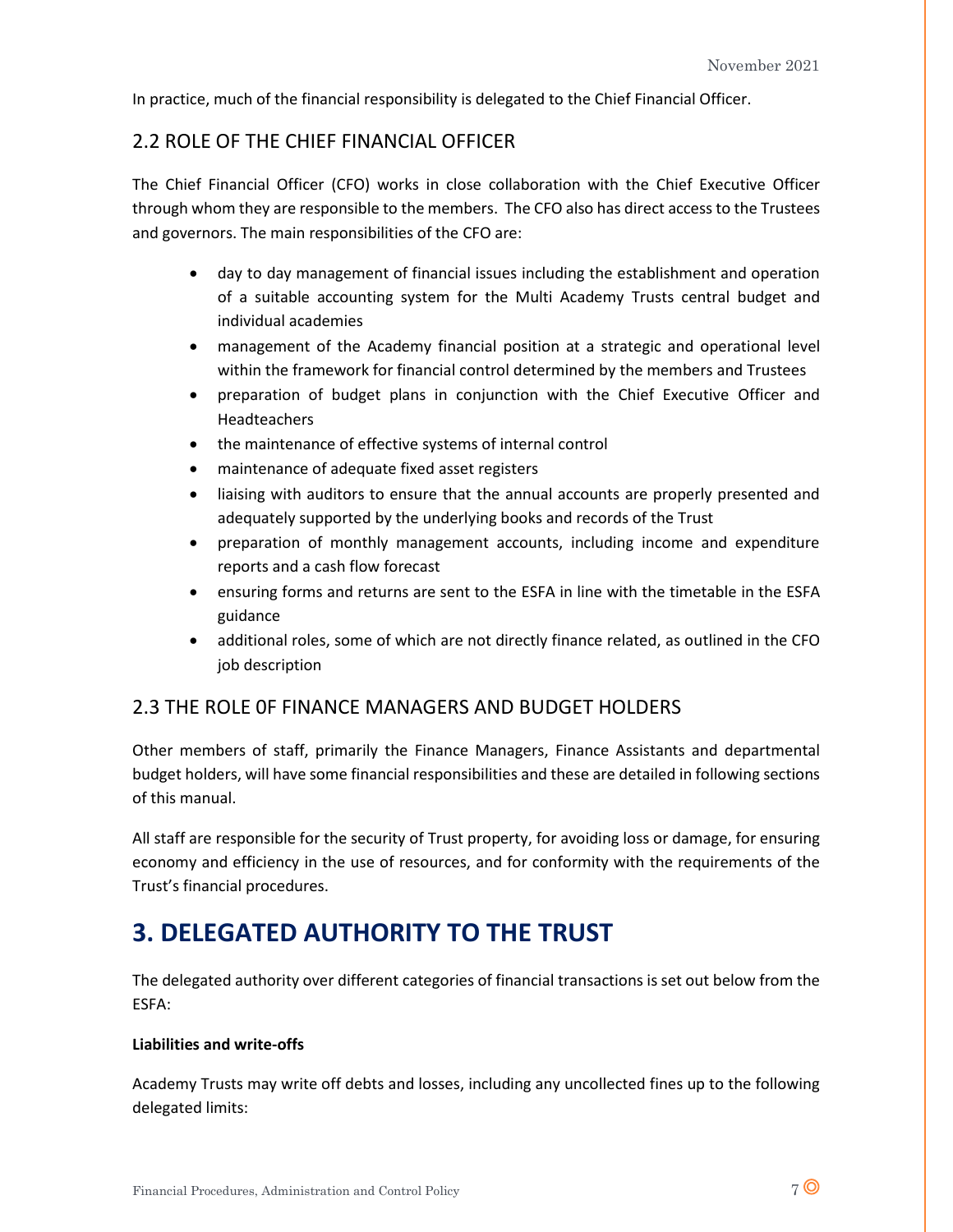- 1% of total annual income or £45,000 (whichever is smaller) per single transaction
- cumulatively, 2.5% of total annual income in any one financial year per category of transaction for any academy Trusts that have not submitted timely, unqualified financial returns for the previous two financial years. This category includes new academies that have not had the opportunity to produce two years of financial statements
- cumulatively, 5% of total annual income in any one financial year per category of transaction for any academy Trusts that have submitted timely, unqualified financial returns for the previous two financial years

The Trust should always pursue recovery of amounts owed to it, overpayments, or payments made in error, irrespective of how they came to be made. The Trust should only consider writing-off losses after careful appraisal of the facts. However, there will be both practical and legal limits to how cases should be handled.

In relation to these limits, the amounts for write offs are before any successful claims from an insurer and total income is defined as grant income as disclosed in the Trust's last set of audited accounts.

Beyond these limits the Trust must seek and obtain explicit and prior approval of the Secretary of State (through the ESFA) to the transaction.

#### **Severance Payments**

If the Trust is considering making a staff severance payment **above the contractual entitlement**, it must consider the following issues:

- whether such a payment is justified, based on a legal assessment of the chances of the Trust successfully defending the case at tribunal. If the legal assessment suggests a better than even chance of winning, there is no rationale for settling the case. But where the case will be lost, there is a justifiable rationale for the settlement
- if the settlement is justified, the Trust would then need to consider the level of settlement. This must be less than the legal assessment of what the relevant body (e.g. an Employment Tribunal) is likely to award in the circumstances

Special severance payments should not be made where they could be seen as a reward for failure, such as dismissal for gross misconduct or poor performance. The only acceptable rationale in the former case would be where the claimant will win an Employment Tribunal claim because of employment law procedural errors. In the latter, an acceptable comparison would be the time and cost of taking someone through performance management and improvement procedures.

If the Trust is considering making a compensation payment it must consider whether the proposed payment is based on a careful appraisal of the facts, including legal advice and that value for money will be achieved. It is also good practice to consider routinely whether particular cases reveal concerns about the soundness of the control systems; and whether they have been respected as expected. It is also important to take any necessary steps to put failings right.

Where the Trust is considering making a special staff severance payment or compensation payment above the contractual entitlement of £50,000 or more, (gross, before income tax or other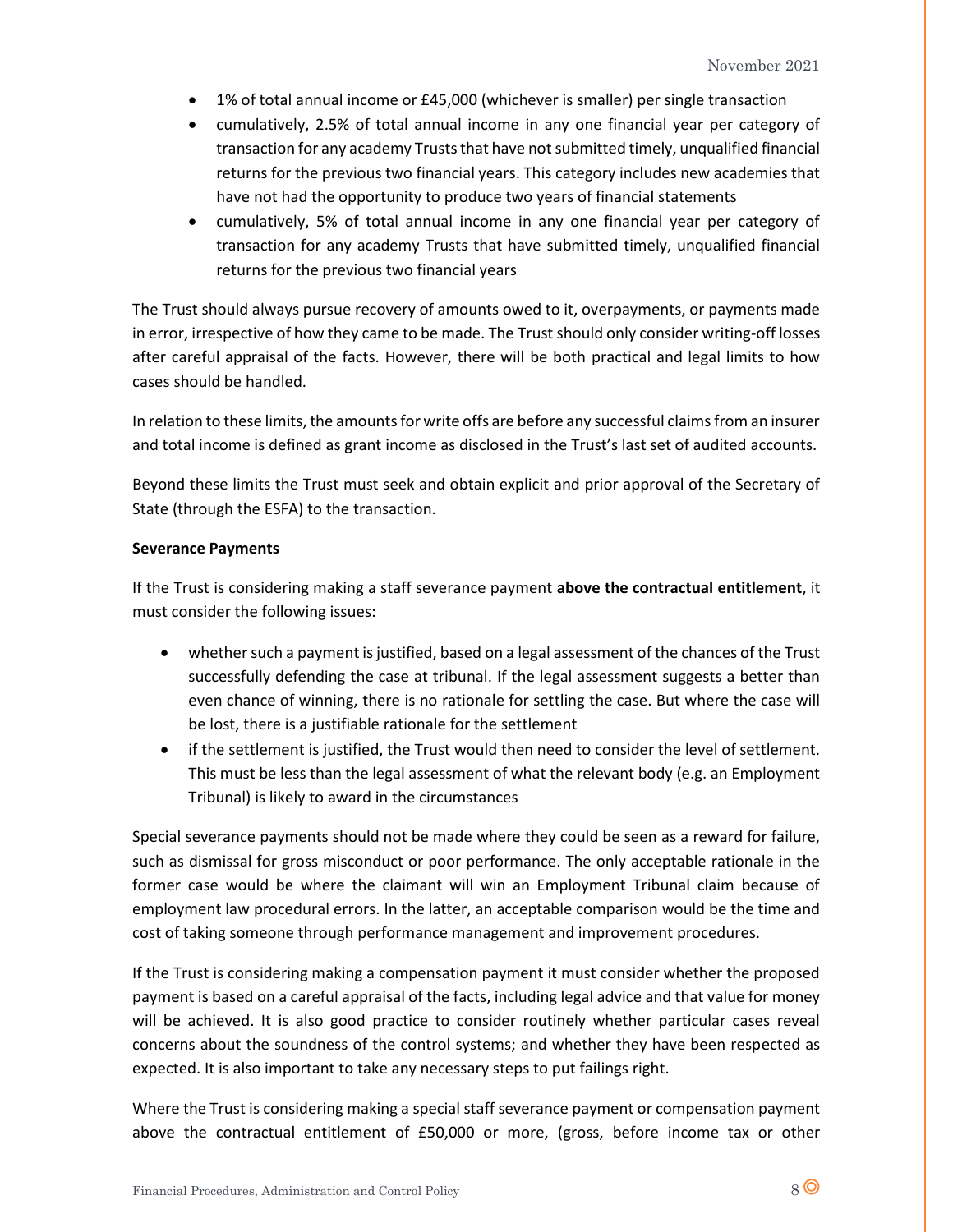deductions) prior approval will need to be sought from the ESFA, before any such payment can be made. The Trust in this situation should contact the ESFA at their earliest opportunity to discuss since the ESFA will also need to refer such transactions to HM Treasury.

For the avoidance of doubt, the following examples illustrate where ESFA approval would be required:

- statutory/contractual payment of £30k + enhancement of £30k = ESFA approval not required
- statutory/contractual payment of £60k + enhancement of £30k = ESFA approval not required
- statutory/contractual payment of £30k + enhancement of £50k = ESFA approval required for the £50k enhancement only

### **Asset sales, leases and tenancy agreements**

There are two types of lease, as defined under relevant financial reporting standards. There are finance leases (which are a form of borrowing) and there are operating leases (which do not involve borrowing). Trusts that are in any doubt as to whether or not any particular lease does or does not involve an element of borrowing should resolve the issue by contacting their professional financial adviser and/or external auditor.

Academy Trusts must seek and obtain prior written approval from the ESFA, for the following leasing transactions:

- taking up a finance lease on any class of asset for any duration from another party, as this would represent borrowing
- taking up a leasehold or tenancy agreement on land or buildings from another party for a lease term of seven or more years
- granting a leasehold interest, including a tenancy agreement, of any duration, on land or buildings to another party

Academy Trusts may take out and grant other types of lease (i.e. other than finance leases, leaseholds and tenancy agreements as described above), without ESFA approval. For the avoidance of doubt this means that operating leases on assets that are not land and buildings do not require ESFA approval. Leases should be disclosed in Trusts' annual accounts in accordance with the Academies Accounts Direction.

If an academy Trust does wish to enter into a lease that requires ESFA consent, then the Trust will need to contact the ESFA in the first instance. Trusts must ensure that any lease arrangement maintains the principles of regularity, propriety and value for money, whether or not the approval of the ESFA is required.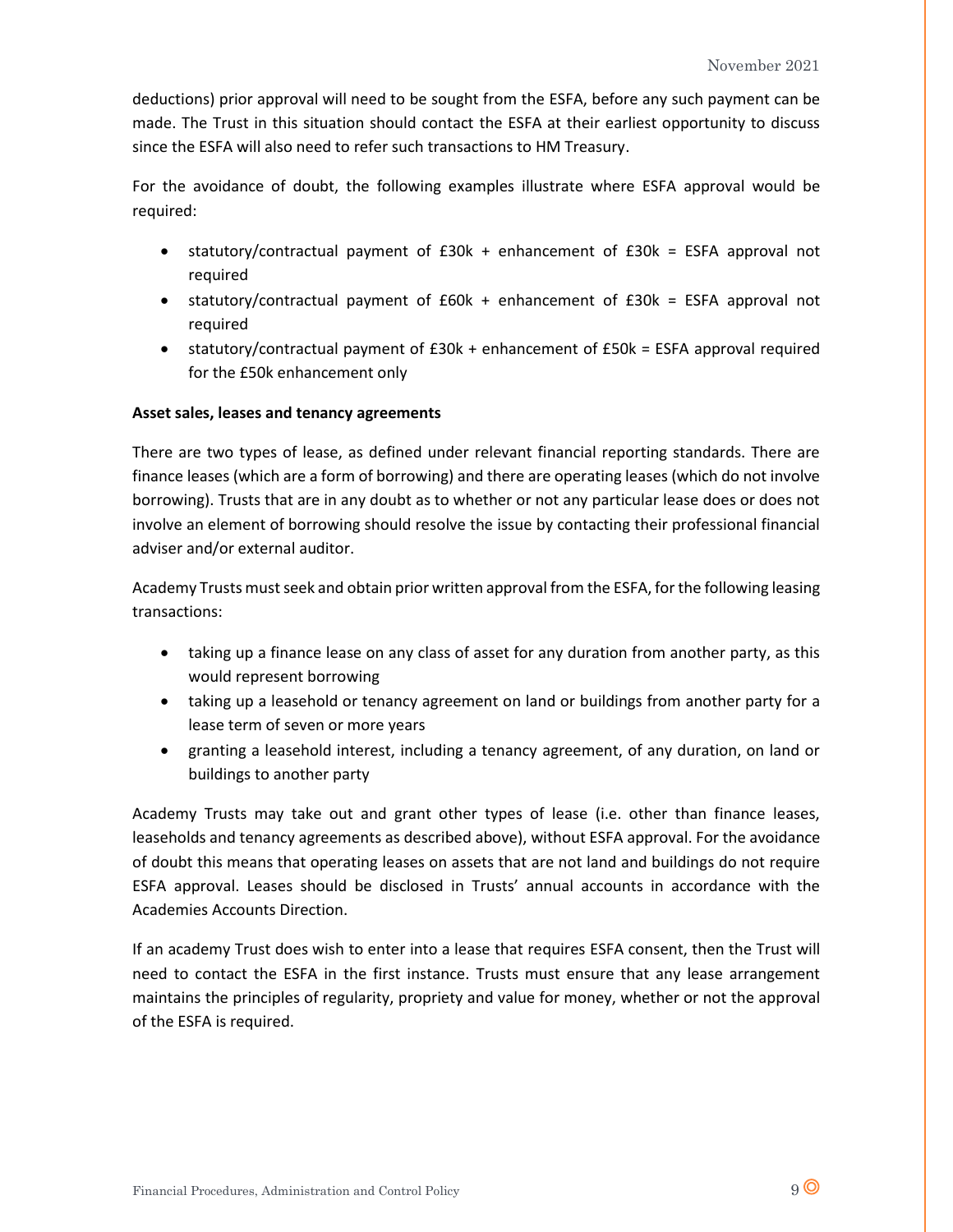# **4. REGISTER OF INTERESTS**

It is important for anyone involved in spending public money to demonstrate that they do not benefit personally from the decisions they make. To avoid any misunderstanding that might arise all members, Trustees, governors and staff who can influence financial decisions, or spending powers, are required to declare any financial interests they have in companies or individuals from whom the Trust may purchase goods or services.

The register is open to public inspection and should include all business interests such as directorships, share holdings or other appointments of influence within a business or organisation which may have dealings with the Trust and trusteeships and governorships at other educational institutions and charities. The disclosures should also include business interests of relatives such as a parent or spouse or business partner where influence could be exerted over a member, Trustee, governor or a member of staff by that person. Relationships with connected parties will require high standards of accountability and transparency.

All relevant business and pecuniary interests of members, Trustees, local governors of academies within the Athelstan Trust and senior employees must be published on the academy's website.

The existence of a register of business interests does not, of course, detract from the duties of members, Trustees, governors and staff to declare interests whenever they are relevant to matters being discussed by the Governing Body or a committee. Where an interest has been declared, members, Trustees, governors and staff should withdraw from that part of any committee or other meeting.

# **5. PROCESS FOR INDEPENDENT CHECKING**

Every academy Trust must have in place a process for independent checking of financial controls, systems, transactions and risks.

The Board of the Trust will ensure that there is a process for independent checking of financial controls, systems, transactions and risks within the Trust.

The board will review the risks to internal financial control at the Trust and agree an annual programme of work that will address these risks, inform the statement of internal control and, so far as is possible, provide assurance to the external auditors.

This programme will be managed through one or more of the following options:

- the work of an internal audit service (either in-house, bought-in or provided by a sponsor)
- the performance of a supplementary programme of work by the Trusts external auditors
- completing the work by peer review

Reviews will be undertaken by an agreed programme to ensure that financial transactions have been properly processed and that controls are operating as laid down by the members. A report of the findings from each visit will be presented to the Board and to the local governing bodies within the Trust.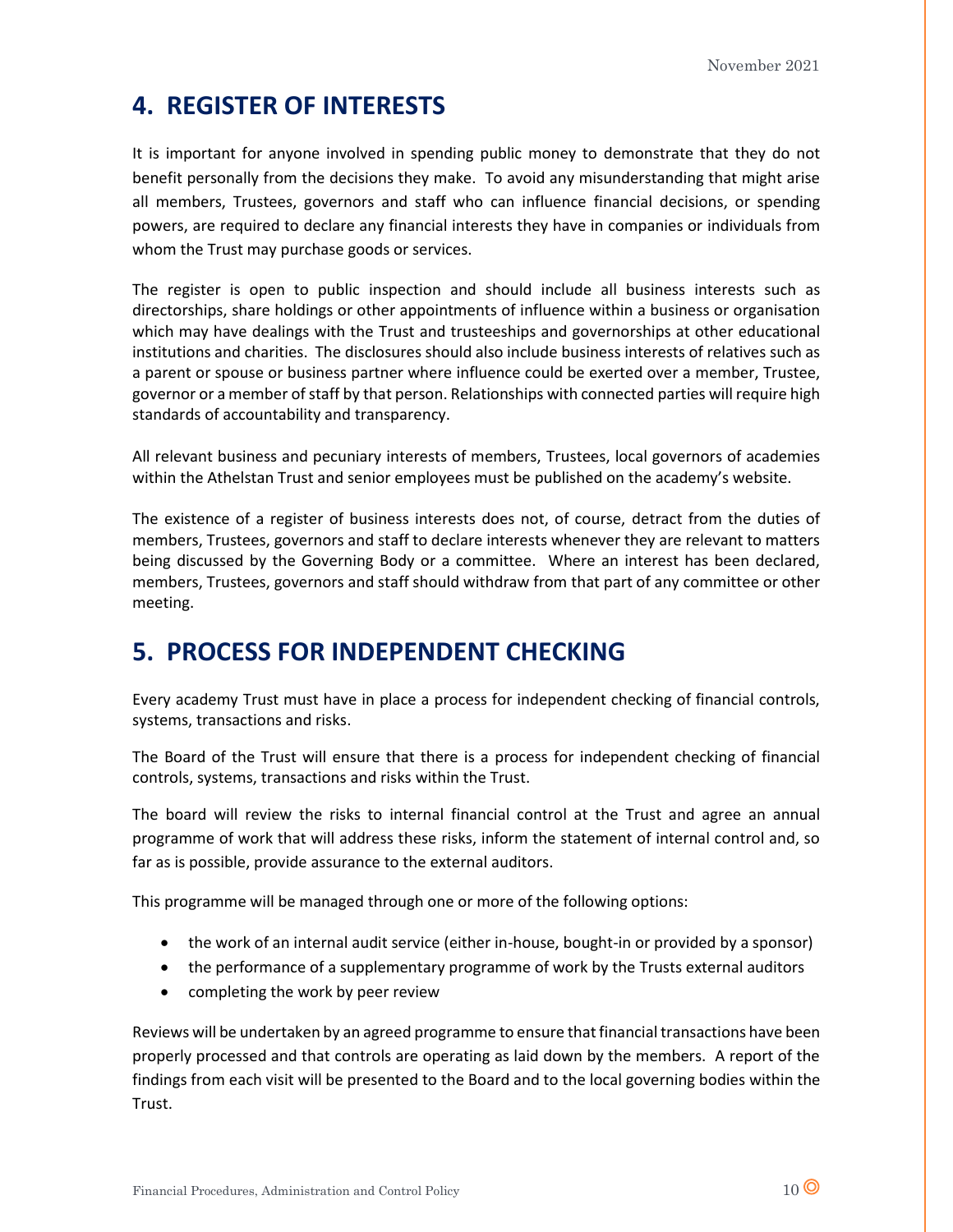## 5.1 INVESTIGATION OF FRAUD AND IRREGULARITY

The personal responsibilities of accounting officer responsibilities extend to the prevention of loss through fraud and irregularity. However, in addition to the accounting officer's responsibilities, the members of a Trust are also responsible for preventing such losses of public funds, and this means that members, Trustees and governors must be aware of the risk of fraud and irregularity to occur within their organisations and they must, as far as possible, address this risk in their internal control and assurance arrangements by putting in place proportionate controls. The Trustis also responsible for ensuring appropriate action is taken where fraud and irregularity is suspected or identified. The Fraud Policy in Appendix C outlines the procedures to be adopted in such an event.

All instances of fraud or theft committed against the Trust, whether by employees, trustees, governors or third parties, above £5,000 must be reported by the Trust to the ESFA. Any unusual or systematic fraud, regardless of value, must also be reported.

The ESFA reserves the right to conduct or commission its own investigation into actual or potential fraud, theft or irregularity in any academy either as the result of a formal notification from the Trust itself or as the result of other information received.

## 5.2 APPOINTMENT OF EXTERNAL AUDITORS

The Trust is required to submit the accounts for an annual audit. This means that external auditors need to be appointed. The appointment should be for a five year period renewable at the discretion of the Trust.

The auditors are required to give an opinion on whether:

- the financial statements have been prepared in accordance with the Financial Reporting and Annual Accounts Requirements issued by the ESFA
- proper accounting records have been kept by the Academy throughout the financial year
- grants made by the ESFA have been applied for the purposes intended

The Trust should arrange for on-going monitoring of the performance of the auditors to be undertaken by the Finance and Audit Committee.

# **6. ACCOUNTING SYSTEM**

The Trust is registered annually under the 1988 Data Protection Act. The registration will require a single data Controller to be named and the named Data Controller in the Trust will be Mrs J Cummings, (company secretary).

All the financial transactions of the Trust must be recorded on the Sage accounting system operated by the Finance Departments in each academy.

Financial records are required to be kept for at least six years (plus current year). This is a requirement laid down by Her Majesty's Revenue and Customs (HMRC).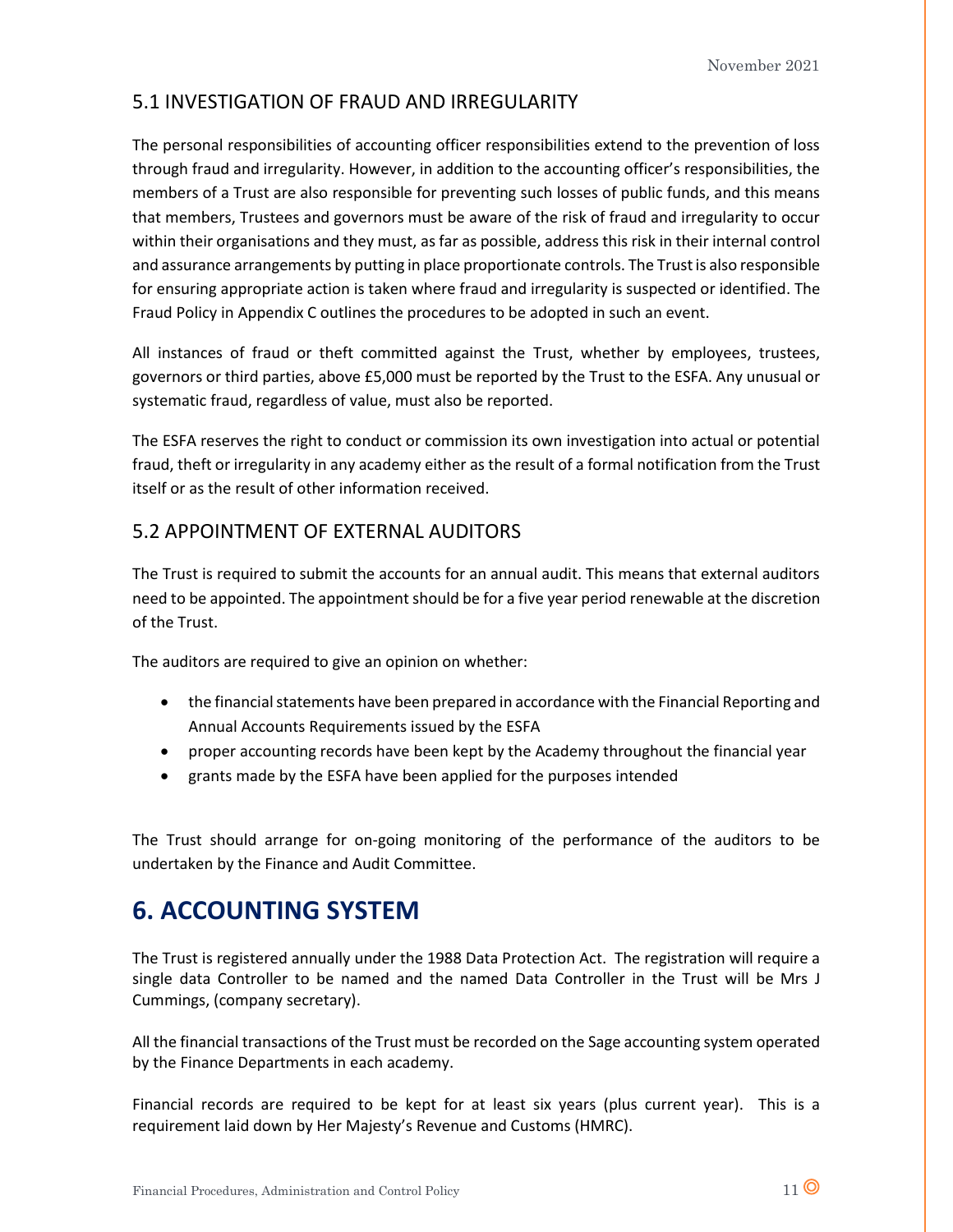## 6.1 SYSTEM ACCESS

The accounting system is protected by access permissions to authorised staff. Access permissions should be strictly controlled and individual log-ins and passwords should not be compromised. Access to Sage should be restricted and the Chief Financial Officer is responsible for determining the access levels for all members of staff using the system.

All leavers with previous access to Sage must have their access permissions formally removed.

## 6.2 BACK-UP PROCEDURES

The Chief Financial Officer/IT Manager is responsible for ensuring that there are effective back up procedures for the system.

The Chief Financial Officer should also prepare a disaster recovery plan in the event of loss of accounting facilities or financial data. This should link in with the annual assessment made by governors of the major risks to which the Trust is exposed and the systems that have been put in place to mitigate those risks.

## 6.3 TRANSACTION PROCESSING

All transactions input to the accounting system must be authorised in accordance with the procedures specified in this document. The detailed procedures for the operation of the payroll, the purchase ledger and the sales ledger are included in following sections of the document. All journal entries must be documented in Sage. Bank transactions should be input by the Finance Manager and the input should be spot checked, and signed to evidence this check, by the Chief Financial Officer.

Detailed information on the operation of the Sage system can be found in the online help area contained within the software.

## 6.4 TRANSACTIONS REPORTS

The Chief Financial Officer will obtain and review system reports to ensure that only regular transactions are posted to the accounting system. The reports obtained and reviewed will include:

- monthly payroll reports
- monthly bank statement reconciliations
- monthly charge card statements
- monthly VAT returns
- management accounts summarising income and expenditure against budget at budget holder level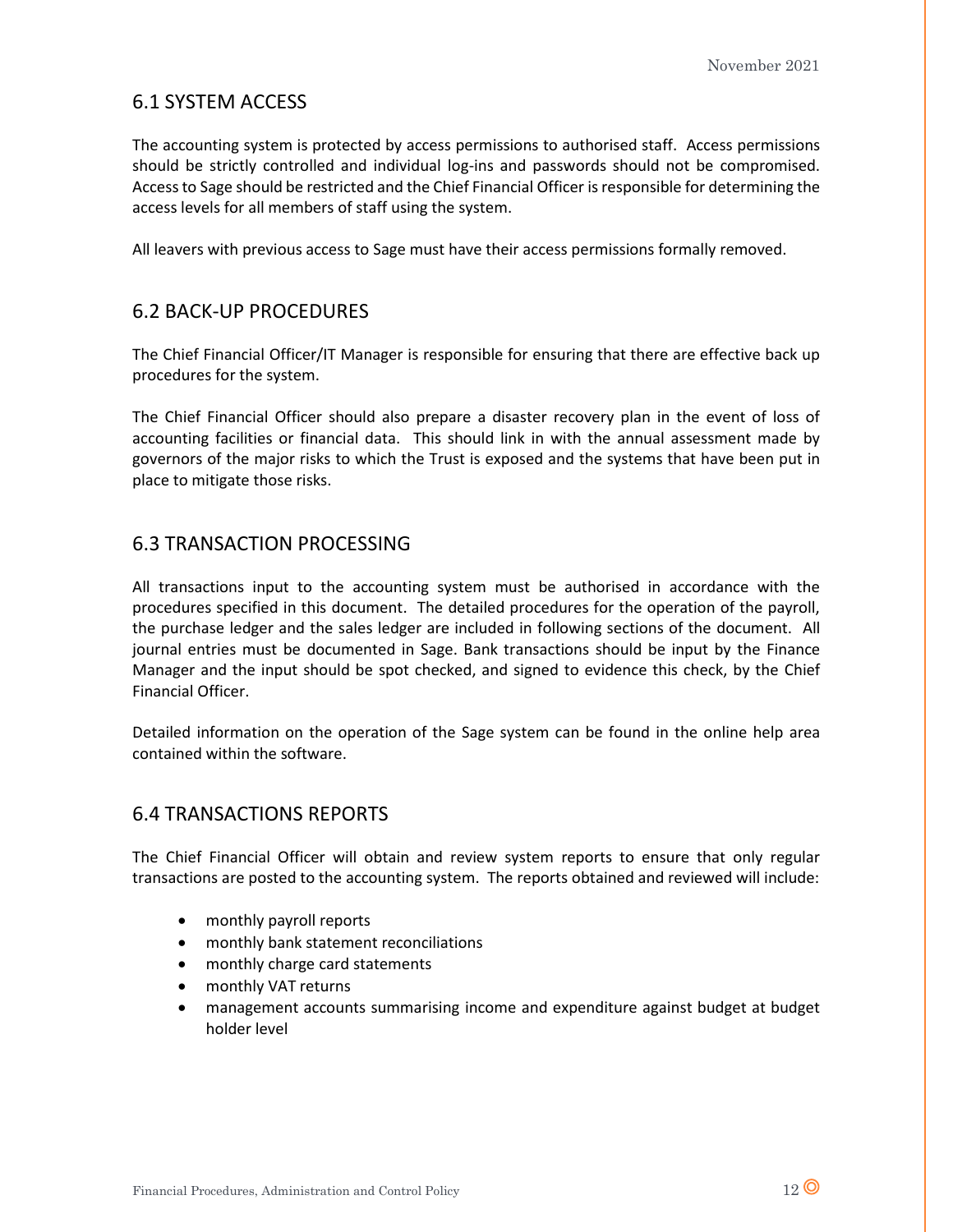## 6.5 RECONCILIATIONS

The Trust Finance Managers are responsible for ensuring the following reconciliations are performed each month, and that any reconciling or balancing amounts are cleared:

- payroll
- bank balance per the nominal ledger to the bank statement
- charge cards
- VAT
- trial balance

Any unusual or long outstanding reconciling items must be brought to the attention of the Chief Financial Officer. The Chief Financial Officer will review and sign reconciliations as evidence of review.

# **7. FINANCIAL PLANNING**

The Trust prepares both medium term and short-term financial plans.

The medium-term financial plan is prepared as part of the strategic planning process. The strategic SIP indicates how the Trust's educational and other objectives are going to be achieved within the expected level of resources over the next three years.

The strategic SIP provides the framework for the annual budget. The budget is a detailed statement of the expected resources available to the Trust and the planned use of those resources for the following year.

The strategic planning process and the budgetary process are described in more detail below.

## 7.1 THE SCHOOL IMPROVEMENT PLAN (SIP)

The strategic SIP is concerned with the future aims and objectives of the Trust and how they are to be achieved; that includes matching the Trusts objectives and targets to the resources expected to be available. Plans should be kept relatively simple and flexible. They are the "big picture" within which more detailed plans may be integrated.

The form and content of the strategic SIP are matters for each academy to decide but due regard should be given to the matters included within the guidance to Academies and any annual guidance issued by the DfE.

Each year the Chief Executive Officer will propose a planning cycle and timetable which allows for:

- a review of past activities, aims and objectives "did we get it right?"
- definition or redefinition of aims and objectives "are the aims still relevant?"
- development of the plan and associated budgets "how do we go forward?"
- implementation, monitoring and review of the plan "who needs to do what by when to make the plan work and keep it on course"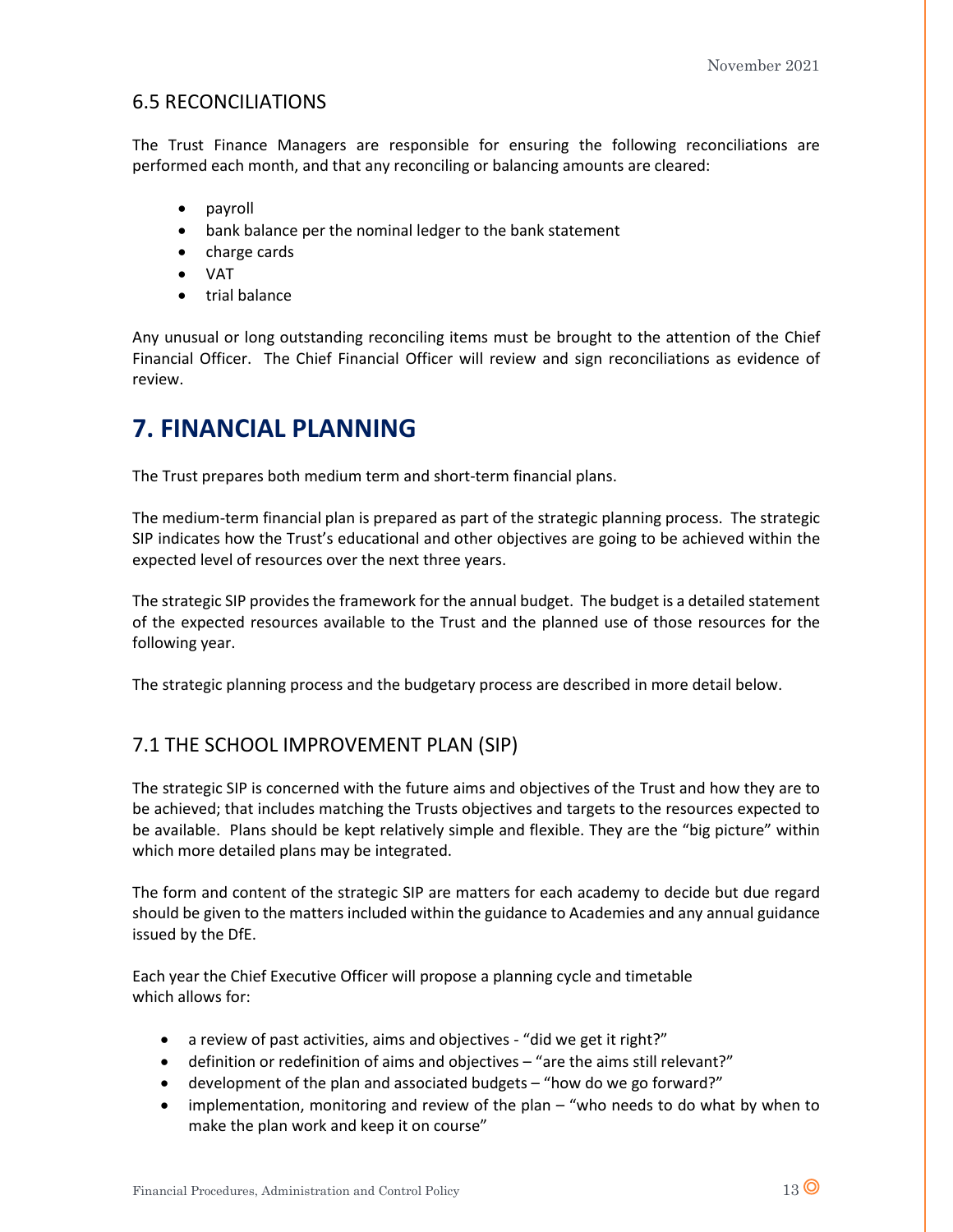• feedback into the next planning cycle – "what worked successfully and how can we improve?"

The timetable will specify the deadlines for the completion of each of the key stages described above. Lead responsibility for the completion of each of the stages will be assigned by the Chief Executive Officer.

The plan will also include the estimated resource costs, both capital and revenue, associated with each objective and success criteria against which achievement can be measured.

## 7.2 ANNUAL BUDGETS

Annual budgets will reflect the best estimate of the resources available to the each academy for the forthcoming year and how those resources are to be utilised by each academy. There should be a clear link between SIP objectives and the budgeted utilisation of resources.

The budgetary planning process will incorporate the following elements:

- forecasts of the likely number of pupils to estimate the amount of ESFA grant receivable
- review of other income sources available to the individual academies within the Trust to assess likely level of receipts
- review of past individual performance against budgets to promote an understanding of the Trust cost base
- identification of potential efficiency savings
- review of the main expenditure headings in light of the strategic plan objectives and the expected variations in cost, e.g. pay increases, inflation and other anticipated changes
- liaising with external agencies including major suppliers to ensure that the Trust's best financial interests are met

Individual academy plans and budgets will need to be revised until income and expenditure are in balance. Comparison of estimated income and expenditure will identify any potential surplus or shortfall in funding.

If shortfalls are identified, opportunities to increase income should be explored and expenditure headings will need to be reviewed for areas where cuts can be made. This may entail prioritising tasks and deferring projects until more funding is available.

If a potential surplus is identified at an individual academy within the Trust, this may be held back as a contingency or alternatively carried forward to invest in future years' priorities for the students that the academy serves.

It will be the responsibility of each Headteacher to set an annual budget for submission to the Trust board. Such approval should be clearly minuted in sufficient time to allow prompt submission of aggregated plans to the ESFA and should be accompanied by a statement of assumptions and explanations behind the plan so that if circumstances change, it is easier for all concerned to take remedial action.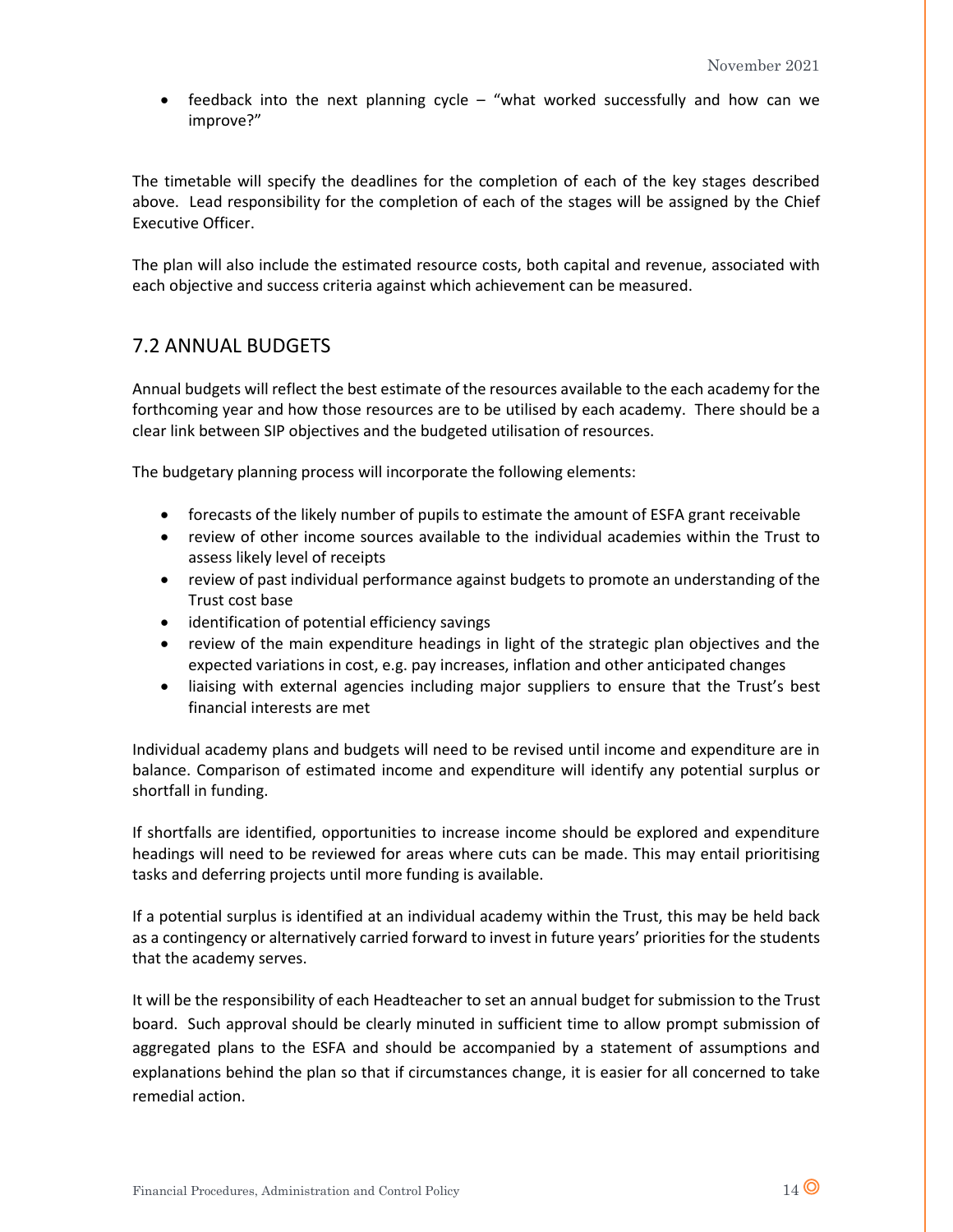The Chief Financial Officer, in conjunction with the Chief Executive Officer, is responsible for preparing and obtaining approval for the Trust annual budget, which aggregates the budgets of each academy in the Trust. The budget must be approved by the Trustees.

The approved aggregated budget must be submitted to the ESFA by the due date each year and the CFO is responsible for establishing a timetable which allows sufficient time for the approval process and ensures that the submission date is met.

Budgets should be seen as a working document which may need revising throughout the year as circumstances change.

## 7.3 MONITORING AND REVIEW

Monthly budget monitoring reports will be prepared for each academy. The reports will detail actual income and expenditure against budget by department for review by the Chief Financial Officer. The monitoring process should be effective and timely in highlighting variances in the budget so that differences can be investigated, and action taken where appropriate. Any potential overspend against budget must, in the first instance, be discussed with the Chief Financial Officer.

Reports with commentary for each academy will be distributed to the Chief Executive Officer and the Chair of Trustees each month. A summary report with commentary is also prepared for the Headteacher and Chair of Local Governing Body. Aggregated reports will be prepared and provided to Trustees for each Trust Board meeting. The Audit and Risk Committee will also review the budget monitoring reports by school at each meeting.

The Chief Executive Officer and Chief Financial Officer will attend one meeting a year of each academy's Local Governing Body to present and discuss financial information.

# **8. PAYROLL**

The main elements of the payroll system are:

- staff appointments
- payroll administration
- payments

### 8.1 STAFF APPOINTMENTS

The Local Governing Bodies have approved a personnel establishment for each school in the Trust and the Headteacher at each school must ensure that adequate budgetary provision exists for any establishment changes.

Trustees of the Trust have the authority to appoint the Chief Executive Officer in consultation with the Members.

Trustees of the Trust have the authority to appoint the Headteacher at each academy.

The appointment of a Chief Financial Officer must be approved by the Trustees of the Trust.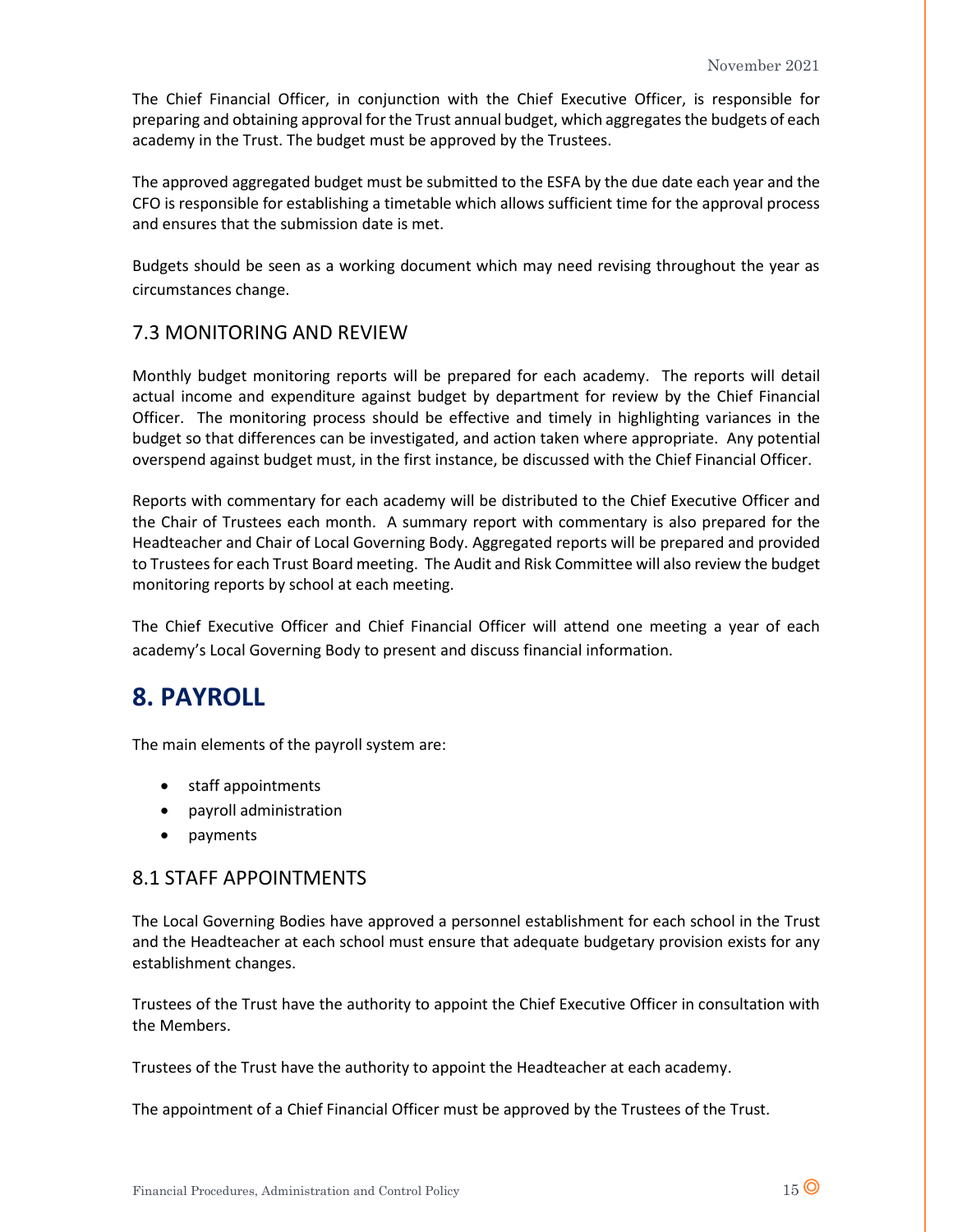Each School in the Trust maintains personnel files for all members of staff which include contracts of employment. All personnel changes must be notified to the Finance Managers immediately.

The Chief Executive Officer is responsible for ensuring that the Trust's pay policy is implemented.

The Chief Executive Officer is responsible for ensuring that the statutory obligations around the safer recruitment policy and procedures are administered and a member of the administration staff at each school will be responsible for maintaining accurate records of all staff employed at their school in a single central record.

Personnel information is held in manual files under the guidance of the Chief Executive Officer with access strictly limited to authorised officials only and separately on the SIMS computer system, for which relevant registration under the 1998 Data Protection Act is held.

### 8.2 PAYROLL ADMINISTRATION

The Trust payroll is administered by Shaw Trust Services Limited.

Amendments to payroll data, e.g. appointments, resignations, pay changes and overtime, are made on the iTrent system.

All supply teacher, casual working and overtime claims must be checked and confirmed by a budget holder and must be forwarded promptly to the academy's finance office. The CFO will check a sample of supply teacher, overtime, casual and expenses each month to ensure that the payroll system is operating correctly. All contract changes and a summary of monthly claims must be signed off by the Headteacher.

Payroll contractual pay should match to Sims and this will be spot checked by the CFO.

### 8.3 PAYROLL PAYMENTS

All staff are paid monthly by bank credit transfer to their bank accounts.

Payroll is administered by Shaw Trust Services Limited who ensure that all the correct statutory deductions and payments are made. They also make returns and payments to HMRC and the relevant pension bodies. The amounts paid are summarised on the monthly payroll reports.

The Trust Finance and Payroll Managers will obtain monthly payroll reports from Shaw Trust Services Limited. The Chief Financial Officer will spot check the payroll of each school in the Trust. Individual school payrolls should be checked and authorised by the Headteacher and also signed by the Finance Manager.

Trust Finance Managers should carry out a monthly reconciliation to verify the accuracy of payments made. Any variations should be investigated and reported to the CFO and payroll.

On an annual basis, each school will produce pay statements for all staff, teachers as at 1 September and support staff as at 1 April.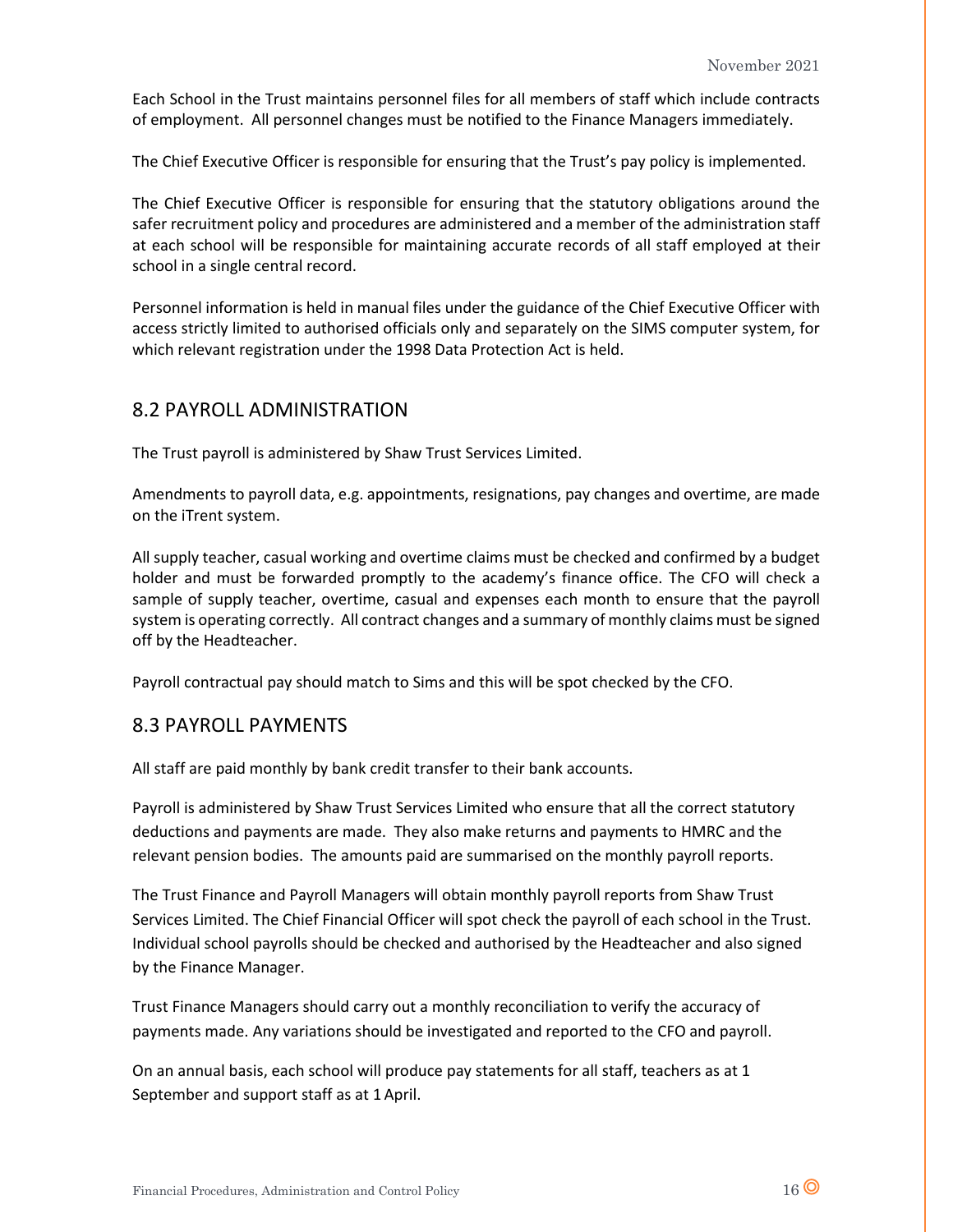The Trust has a responsibility for ensuring that all payments to individuals are subject to tax and national insurance deductions where appropriate.

In order to achieve this, the following guidelines should be followed:

- an assessment must be made as to whether the individual is providing a contract of service (i.e. employed) or a contract for services (i.e. self-employed or through an intermediary),
- if considered to be a contract of service, the individual shall be set up as an employee of the school before receiving payment through the payroll
- where an individual seeks payments from the school for a contract for services, the Trust must check the employment status for tax under the off payroll working (IR35) rules before commencing services. The online HMRC IR35 employment status checking tool should be used to confirm how the off-payroll worker should be treated for PAYE tax and National Insurance. Accurate and detailed records must be kept as justification of decisions.
- If considered to be a contract for services, this must be in the form of an invoice

Careful attention should be paid to repetitive payments to individuals.

Business expenses claims may be processed and paid directly by BACS unless it relates to a benefit in kind payment. Valid receipts must be held and retained in support of any reimbursements. Mileage claims must be processed via the trust's payroll provider.

# **9. PROCUREMENT**

The Trust wants to achieve the best value for money from all our purchases. This means we want to get what we need in the correct quality, quantity and time at the best price possible. A large proportion of purchases will be paid for with public funds and we need to maintain the integrity of these funds by following the general principles of:

- **Probity:** it must be demonstrable that there is no corruption or private gain involved in the contractual relationships of the Trust
- **Accountability:** the Trust is publicly accountable for its expenditure and the conduct of its affairs
- **Fairness:** that all those dealt with by the Trust are dealt with on a fair and equitable basis.

## 9.1 ROUTINE PURCHASING (Appendix B)

Budget holders will be informed of the budget available to them as soon as the budget is formally ratified and approved by the Trust Board. It is the responsibility of the budget holder to manage their element of the budget and to ensure that the funds available are not overspent. All budget holders have access to real time information regarding actual expenditure against budget through the online purchase requisition system. Budget holders are expected to check value for money before raising requisitions through the online portal. Costs can easily be compared and checked via the web and evidence printed and retained by Schools. Finance Managers must attach appropriate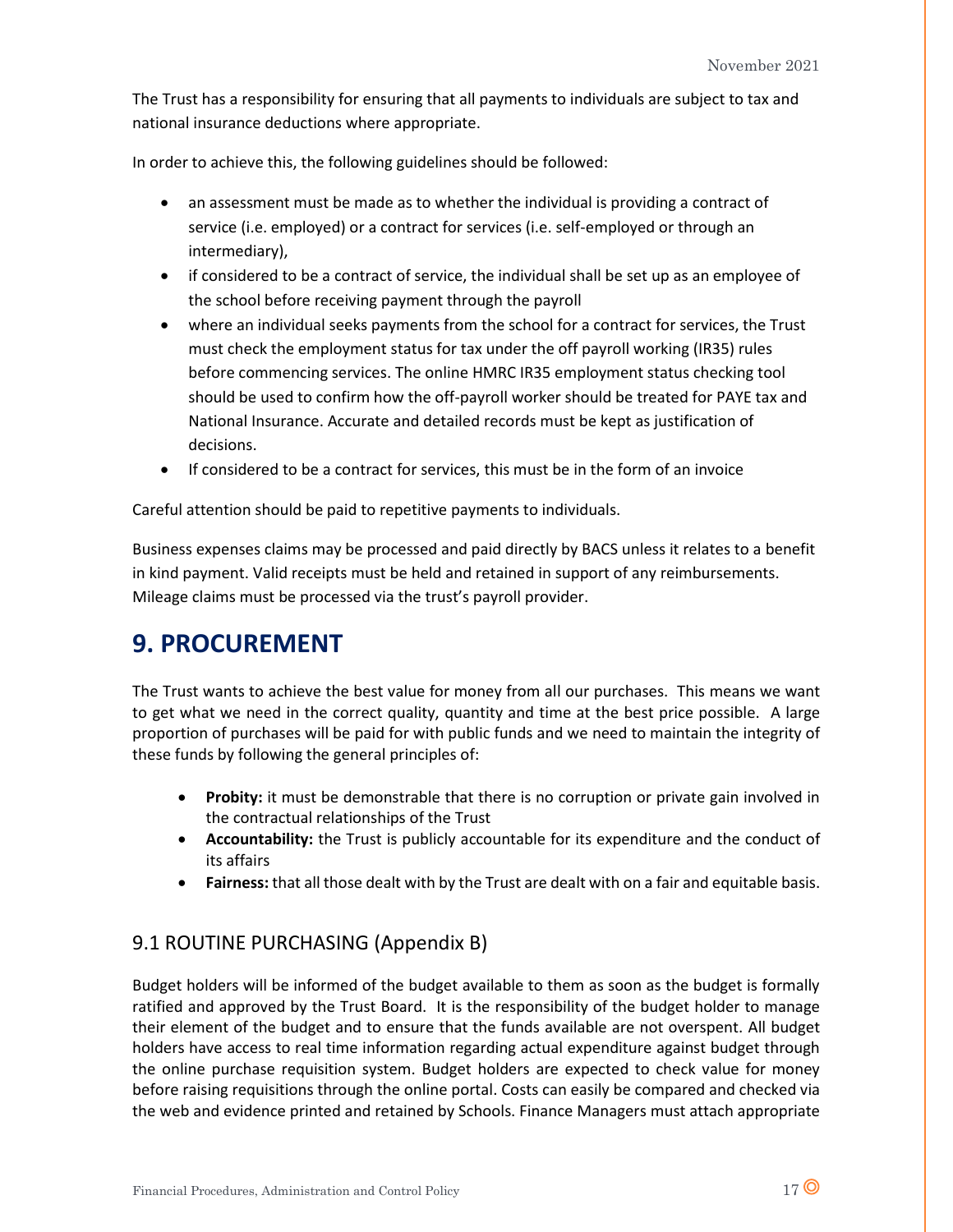evidence of value for money to the purchase order in Sage for all purchases of a **single item costing more than £2,000**.

See Section 14 for controls that apply to The Trust and all members

### 9.2 BUSINESS MULITPAY CARDS

Business multipay cards are held by named cardholders in each academy. Any cards held by anyone other than the Accounting Officer, Headteacher or the Finance Manager will be linked to a specific budget holder and should only be used to purchase goods from that budget.

**Each cardholder is personally responsible for the safe custody of their card. The card should be held securely at all times and any loss of cards should be reported immediately. Both the cardholder and the budget holder are jointly liable for the integrity of all transactions and proper and controlled use of the procurement card. All receipts must be produced and reconciled monthly to the monthly statement by the Trust Management Accountant. Each statement must be reviewed and signed off by the Headteacher.**

The Chief Financial Officer will spot check each academy's monthly reconciliation to ensure that the business charge card system is operating correctly.

### 9.3. INSURANCE ARRANGEMENTS

The Trust will take out such insurance as it sees fit and/or as it is advised, and to comply with statutory requirements. The CEO/CFO will obtain the following insurance cover as a minimum:

- Buildings and contents
- Business continuity
- Employers and Public Liability

All risks will be reviewed annually to ensure that the cover is adequate.

All contractors must have public liability insurance before they are allowed to undertake work on the School's premises.

People hiring the School's premises and using facilities should either be covered by the School's insurance at an additional cost, or must produce a valid public liability insurance with indemnity up to £5,000,000.

# **10. OTHER MATTERS**

#### **Services provided by sponsors and sponsor-related bodies**

The Trust must ensure that any contracts for services provided to Schools are properly procured and present value for money. The Trust must ensure that sponsor fees and consultancy rates included within contracts are reasonable, represent value for money and are good use of public funds.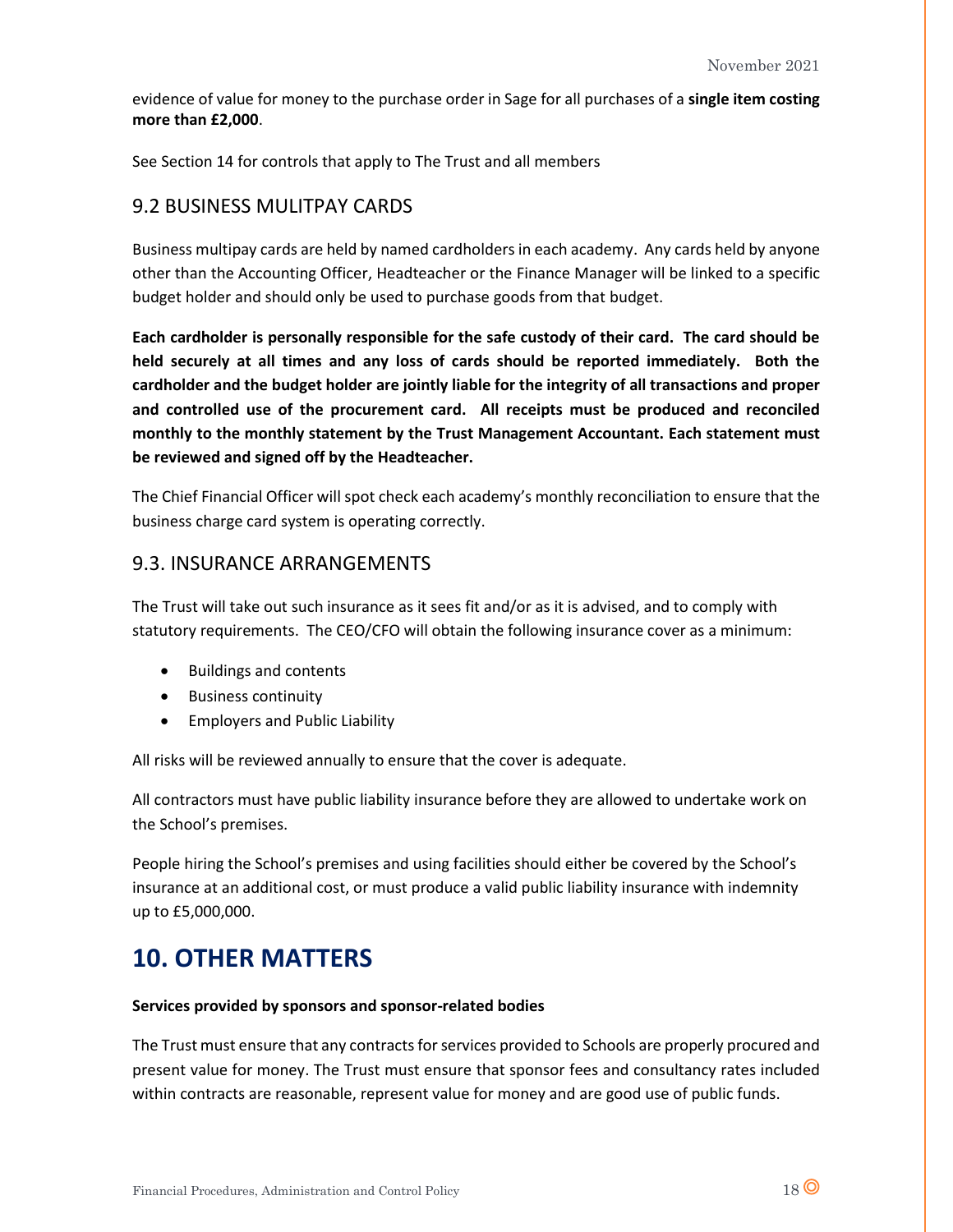### **Irregular or improper transactions**

Situations may arise where it may appear to the Trust to make sense to enter into a transaction which is irregular, improper or does not provide value for money. In these circumstances the Trust must seek prior, written permission from the ESFA. Such transactions may additionally require HM Treasury approval dependent on the nature of the transaction involved.

### **Managing surplus General Annual Grant (GAG)**

It is important that grant is spent as needed to avoid excess calls on Exchequer funding and public borrowing. The ESFA previously set limits on the amount of GAG that could be carried forward from one year to the next. These limits have now been removed so that academy Trusts have the freedom to keep money aside for when it is needed most and to build up reserves, for example for long-term capital projects.

The DfE expects academy Trusts to use their allocated funding for the full benefit of their current pupils. Therefore, it is important that, if the Trust has a substantial surplus, they have a clear plan for how it will be used to benefit their pupils. The ESFA will also verify the sums of unspent funds when it checks the Trust's accounts and highlight and report, to the relevant DfE Boards, any cases where it has serious concerns about a long-term substantial surplus with no clear plans for use.

### **Pooling of GAG by Multi-Academy Trusts**

The Trust has the freedom to amalgamate a proportion of GAG funding for all its academies to form one central fund. This fund can then be used to meet the normal running costs at any of the academies within the multi-academy Trust in accordance with the guidelines that govern the use of GAG funding.

The Trust must have due regard to the funding needs and allocations of each individual academy and they must have an appeals mechanism in place. If an individual academy's Headteacher feels that the academy has been unfairly treated in relation to pooling arrangements, they should first appeal to the Trust. If the grievance is not resolved, they may then appeal to the Secretary of State for Education, whose decision will be final and who may dis-apply the provisions for pooling in this Handbook in relation to the Trust.

### **Financial Variances**

The Athelstan Trust protocol is for all schools to have the maximum level of autonomy in all aspects of its functioning. However, the Trustees recognise that the areas of financial autonomy and standards autonomy are those of highest risk to the overall efficient and effective functioning of the Trust as a whole. Therefore, these are the areas that need to be addressed immediately in terms of effective monitoring and evaluation of each academy. This is to ensure the identification of any issues to be addressed is timely and accurate, and plans for remedial action are structured and likely to be successful.

Different academies will be more or less successful in managing their financial systems and procedures as well as in reacting to adversity caused by sudden changes and/or unexpected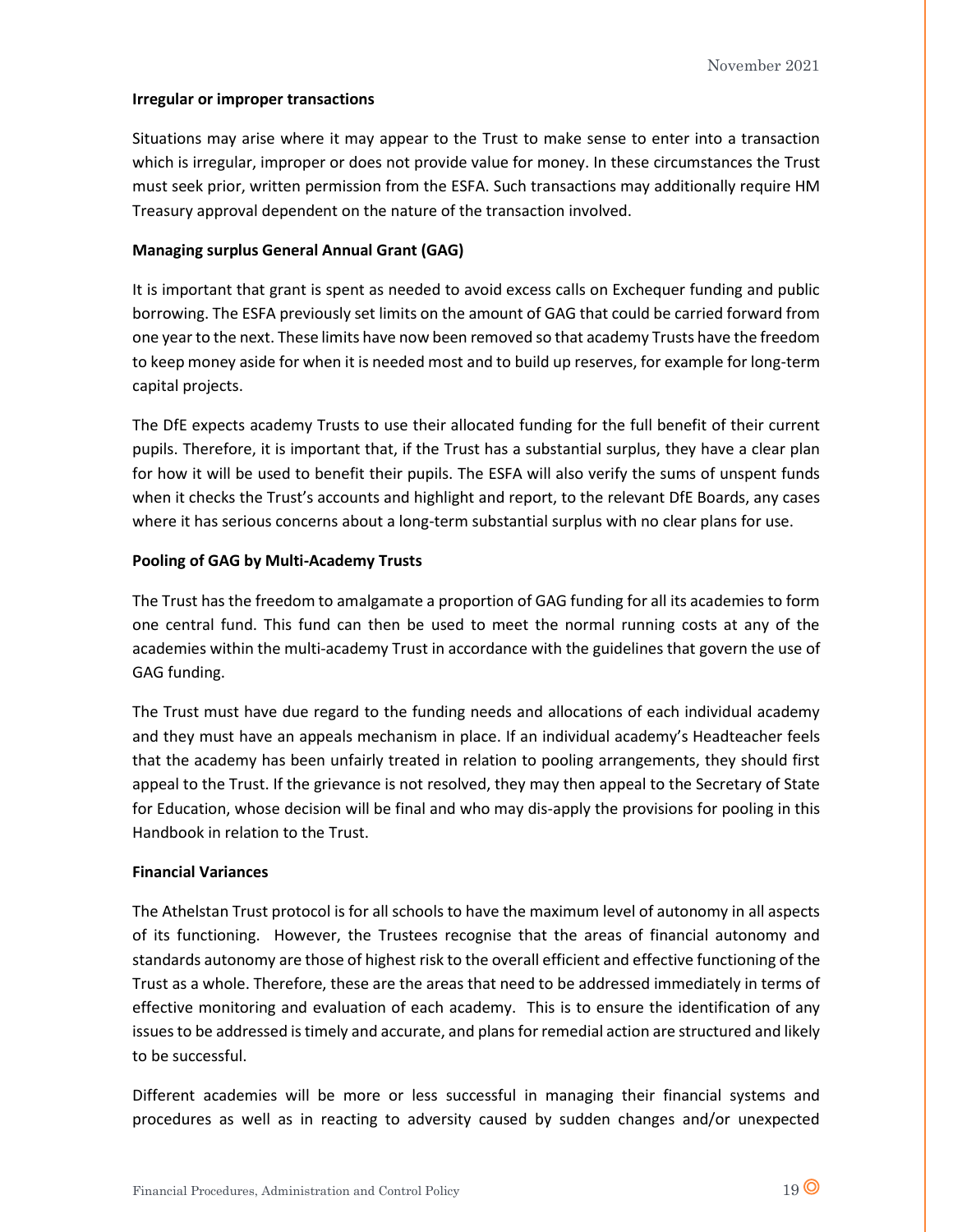difficulties. It is the role of the Chief Financial Officer, the Chief Executive Officer and the Board of Trustees to identify what is happening, whether there are means of remedying issues or not, and what would most effectively improve upon them. Reductions in autonomy will be situation dependent and decided on the basis of the financial deviance protocol by the Chief Executive Officer and the Trustees utilising the advice of the Chief Financial Officer.

The table below identifies general levels of autonomy and the kind of identification and notifications that are needed. All reductions in autonomy will be detailed for the Head and Local Governing Body having its autonomy restricted along with detailed recommendations for actions necessary to facilitate improvement and to move the academy back to a higher level of autonomy. It will include timescales for the improvement, performance criteria for the improvement to be deemed successful and how the return to a higher level of autonomy would be effected.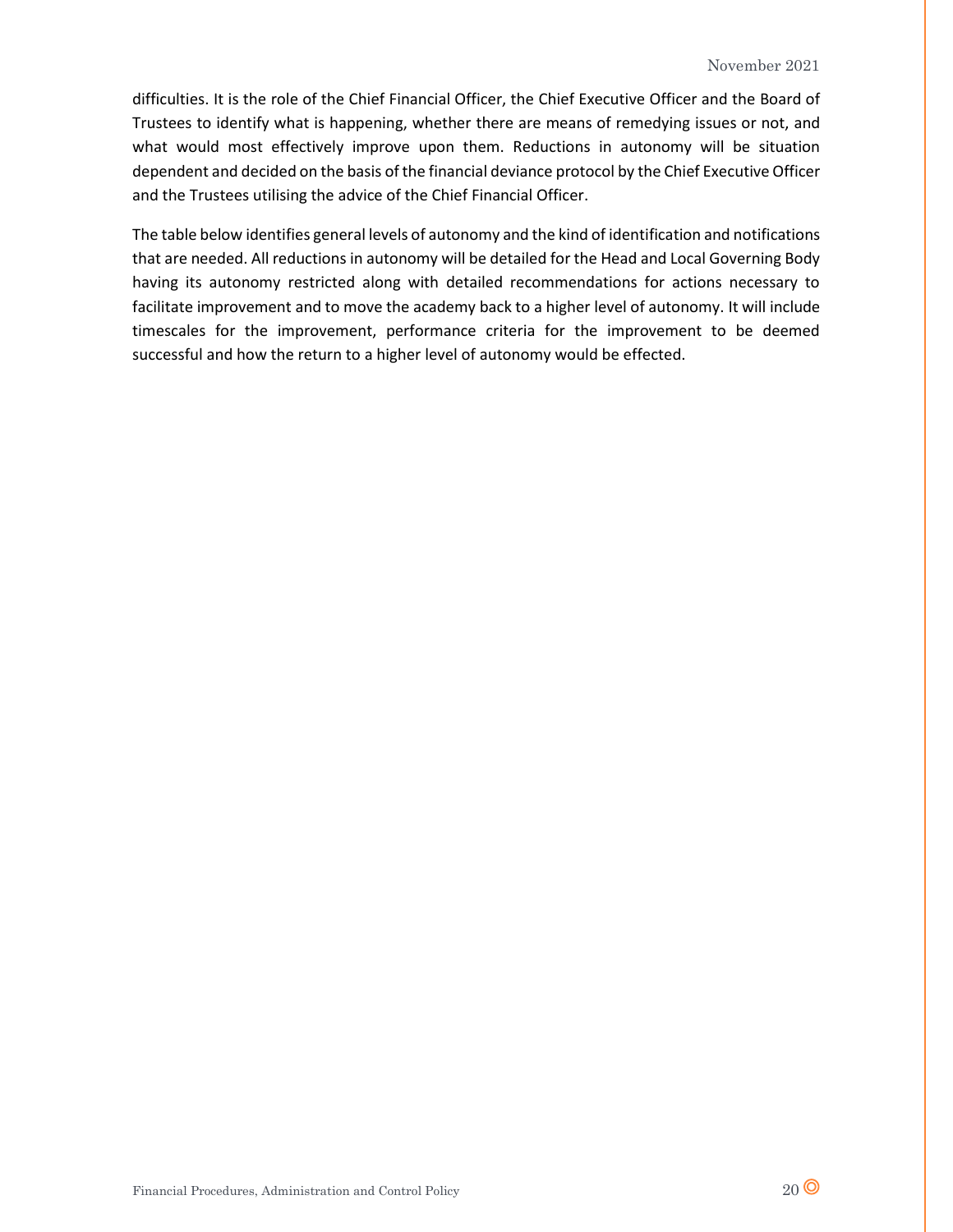| Level of<br>Financial<br>Autonomy | <b>Control Over</b>                                                                                                                                                                                                                                                                                                                                  | Identification                                                                                                                                                                                                 | Notification of move<br>reducing autonomy to<br>next level down                                                                                                                                                           |
|-----------------------------------|------------------------------------------------------------------------------------------------------------------------------------------------------------------------------------------------------------------------------------------------------------------------------------------------------------------------------------------------------|----------------------------------------------------------------------------------------------------------------------------------------------------------------------------------------------------------------|---------------------------------------------------------------------------------------------------------------------------------------------------------------------------------------------------------------------------|
| 4 - Complete                      | All aspects of financial and<br>budgetary management, staff<br>employment, resource<br>procurement, capital programmes,<br>capitation, et al under the full<br>control of the Head/LGB                                                                                                                                                               | CFO: Through regular<br>financial and<br>budgetary monitoring<br>and evaluation done<br>by CFO                                                                                                                 | Verbal highlighting of<br>issues by CFO to<br>Head/LGB to enable<br>remedial actions before<br>next LGB meetings                                                                                                          |
| $3 - Largely$                     | Largely full autonomy with most<br>aspects of financial and budgetary<br>management, resource<br>procurement, capitation, et al<br>under the full control of the Head<br>and LGB but with wider<br>controls/some restrictions on some<br>high level staff employment,<br>capital programmes and larger<br>expenditures or virements of the<br>budget | CFO: Through regular<br>financial and<br>budgetary monitoring<br>and evaluation done<br>by CFO and Financial<br>manager. Through<br>follow up reporting by<br>CFO to CEO and<br>Trustees where<br>appropriate. | Written reports of CFO of<br>detailed recommendations<br>of CFO and CEO to remedy<br>any issues identified.<br>Followed by a recorded<br>letter of extent of reduction<br>in autonomy from CEO to<br>LGB                  |
| 2 - Reduced                       | Reduced autonomy in many areas<br>of financial and budgetary<br>management as well as most large<br>financial expenditures including<br>most high level staff employment,<br>larger resource procurement,<br>capital programmes and any<br>larger expenditures or virements<br>of the budget                                                         | CFO/CEO and<br>Trustees. Through<br>regular financial and<br>budgetary monitoring<br>and evaluation done<br>by CFO/CEO and then<br>the Trustees<br>identifying remedial<br>actions                             | Letter from CEO to LGB<br>outlining issues and<br>detailed recommendations<br>of CFO and the Trustees to<br>remedy issues identified in<br>order to regain greater<br>autonomy                                            |
| $1 -$ Minimal                     | Significant reductions in all areas<br>of financial and budgetary<br>management as well as most large<br>financial expenditures including<br>all staff employment, larger<br>resource procurement, capital<br>programmes and all larger<br>expenditures or virements of the<br>budget                                                                | CEO and Trustees<br>following extensive<br>monitoring and<br>evaluation by<br>CFO/CEO and the<br>Trustees making all<br>necessary<br>recommendations for<br>reductions in<br>autonomy                          | Letter from Chair of<br>Trustees to LGB outlining<br>issues and detailed<br>recommendations of CFO<br>and the Trustees that must<br>be immediately<br>implemented in order to<br>address serious weaknesses<br>identified |
| $0 - None$                        | Zero autonomy with all aspects of<br>financial management, staff<br>employment, resource<br>procurement, capital programmes,<br>capitation, et al under the full<br>control of the CEO and the Board<br>of Trustees                                                                                                                                  | Board of Trustees:<br>following extensive<br>monitoring and<br>evaluation by<br>CFO/CEO and<br>Trustees they remove<br>all financial autonomy                                                                  |                                                                                                                                                                                                                           |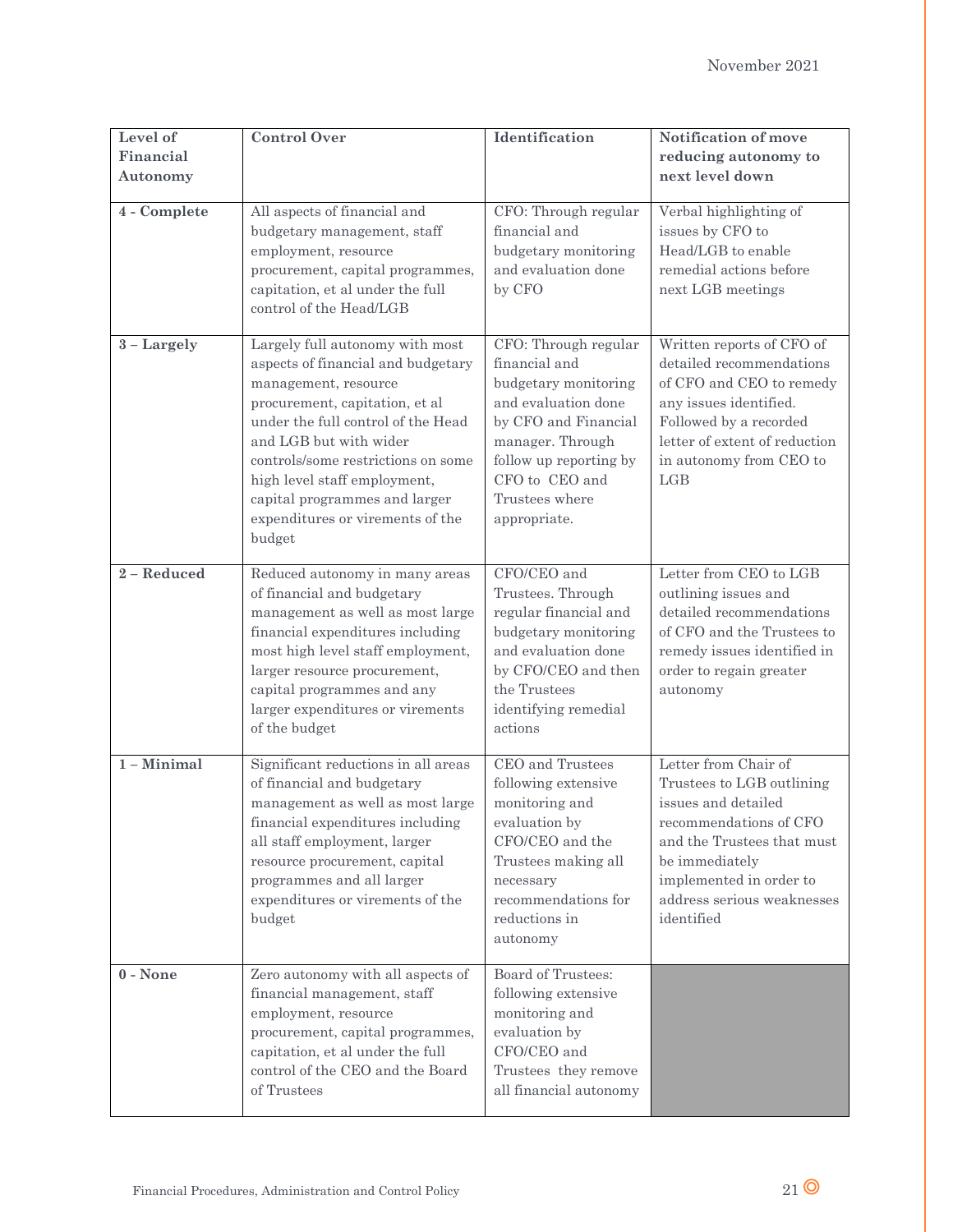|  | to prevent further    |  |
|--|-----------------------|--|
|  | financial risk/damage |  |
|  |                       |  |

# **Part Two**

# **LOCAL GOVERNING BODIES AND THE TRUST BOARD**

# **INTRODUCTION**

This section outlines the respective responsibilities of each Local Governing Body (LGB), Headteacher and staff in relation to financial administration. The Policy also provides a standardised approach to all finance related tasks within the school and covers the following:

- Malmesbury School
- The Dean Academy
- Bradon Forest School
- Sir William Romney's School
- Chipping Sodbury School
- And any future members of The Athelstan Trust

Please note that this policy should be used in conjunction with the Academies Financial Handbook. **The role of the governing body is subject to the level of delegation ceded to that LGB as per the Scheme of Delegation. Responsibilities vary between the schools. Ultimate financial responsibility lies with the Board of Trustees.**

# **11. SUMMARY OF RESPONSIBILITIES**

- the management of the school is, through its Instruments of Governance, the responsibility of its LGB, and, to the extent of the delegated powers vested in them, the committees constituted by the Local Governing Body
- the LGB delegates day to day responsibility for carrying out the policies and decisions of the Local Governing Body and its committees to the Headteacher
- sub-committees of the LGB will act strictly within the remit allocated to them by the Local Full Governing Body and the Trustees
- management and administration duties undertaken by the Headteacher/Finance Manager and the members of the school staff shall be carried out in accordance with the terms of this statement, and within the terms of their contract of employment
- it is the responsibility of the LGB and/or the Audit and Risk committee to set an annual budget for the school for submission to the Trust Board which accords with the school's aims and objectives, as set out in the current School Improvement Plan, and the legislative responsibilities undertaken by the Governing Body. Such approval should be clearly minuted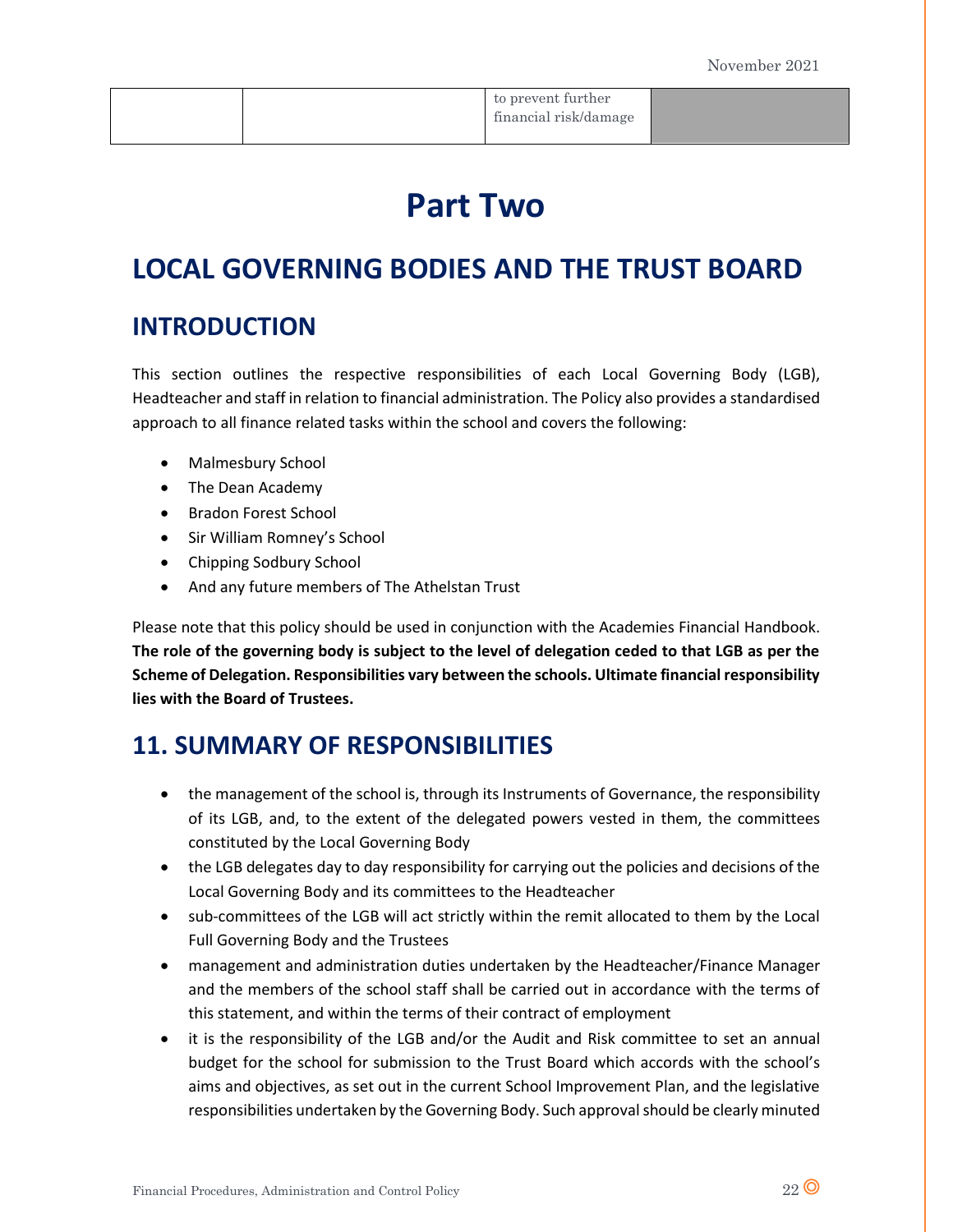by the Audit and Risk Committee in sufficient time to allow prompt submission of the plan to the Trust Board and the Education Funding Agency (ESFA)

- the Headteacher/Finance Manager, with reference to the CFO will prepare a recommendation for expenditure by reference to the anticipated budget provision of the school, sufficiently in advance of each financial year, in order to allow due consideration and approval by the Trust Board. The Headteacher/Finance Manager will advise the LGB on all areas of the school budget
- The LGB will ensure that adequate long-term budgeting is undertaken in order that the long term performance of the school may be maintained.

## 11.1 THE ROLE OF THE LOCAL GOVERNING BODY (LGB)

The role of the LGB in school financial administration is:

- to understand the overall school budget, including priorities for future expenditure
- to understand and challenge budget variance reports
- to maintain a register of pecuniary interests for governors and staff

## 11.2 THE ROLE OF THE AUDIT AND RISK COMMITTEE

A meeting will be convened three times a year to:

- determine the annual budget, including staffing
- consider reports from the CFO comparing expenditure with budget and to approve virements as necessary
- determine the written description of financial systems and procedures
- operate the arrangements for obtaining quotations and inviting tenders
- submit to the Board any proposed write-offs and disposals of surplus stock and equipment
- determine the limits of authority which they delegate and approve expenditure recommended by the CFO above those limits
- consider the findings and recommendations of financial controls assurance reports and findings identified by the CFO
- the Chair of the Committee shall ensure that minutes are signed at the next meeting to confirm that they are accurate. Copies of the agenda, the approved minutes (subject to confidentiality exclusions), and papers for each meeting should be made available to Committee members

## 11.3 THE ROLE OF THE HEADTEACHER

The day-to-day operation of the budget is delegated to the Headteacher (notwithstanding 11.4 below), who will be responsible for:

- preparing the school improvement plan and school budget in accordance with priorities agreed by the governors
- managing internal control systems and internal financial transactions in accordance with this policy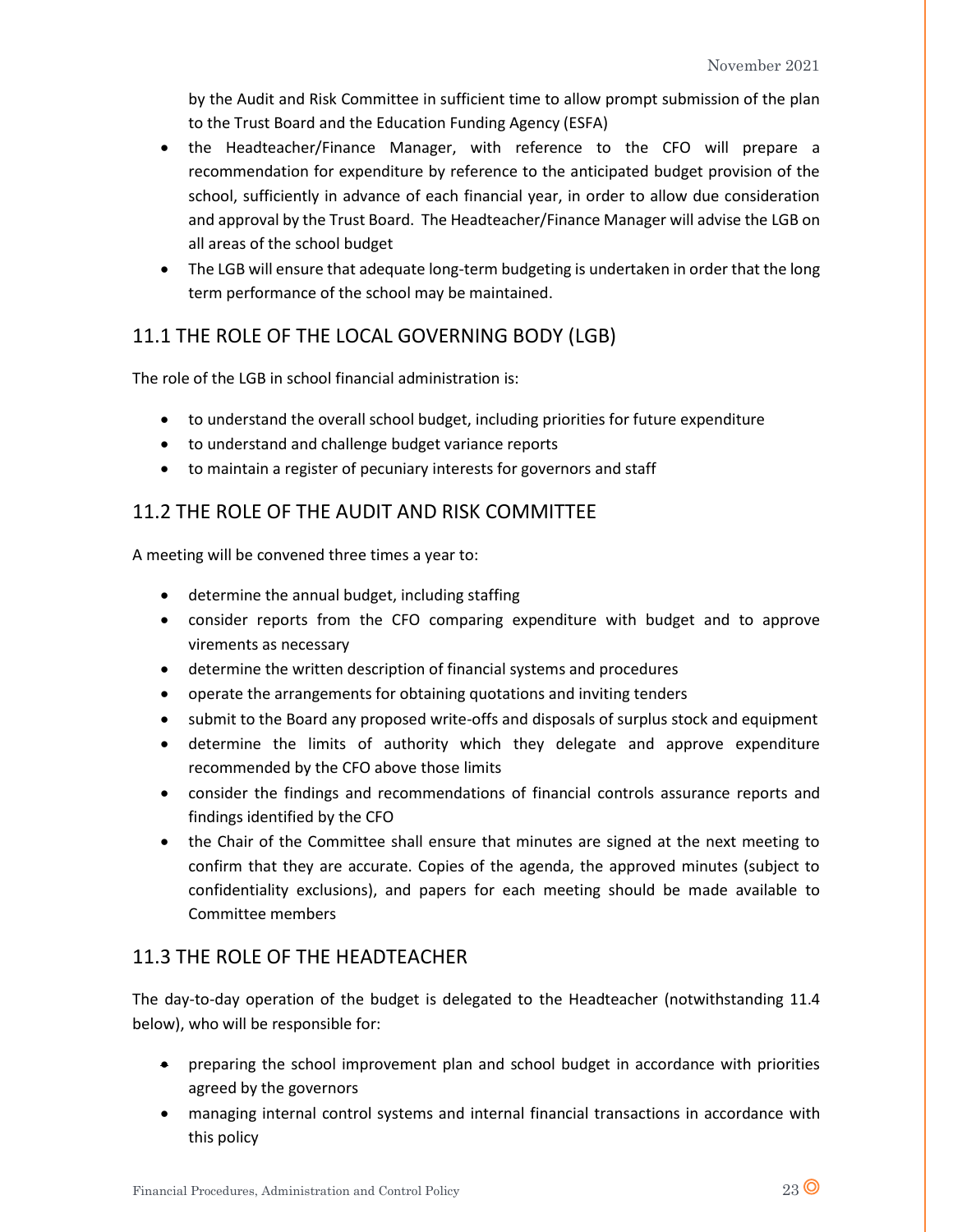- maintaining adequate financial records in accordance with Academies Financial Handbook
- providing a monthly budget monitoring report to the chair of governors. This should report any variations in expenditure against the approved budget plan
- providing access to accounting and other relevant records to Audit and implementing auditor recommendations where necessary
- checking that the school inventory is maintained as accurately and up to date as possible and ensuring that an independent check of the inventory is made at least once a year
- recommending to the CFO any equipment to be written off or disposed of.
- ensuring that adequate procedures are in place for the prompt security marking of all items of a portable and desirable nature
- ensure that adequate controls are in place to ensure that all responsibilities delegated are monitored
- maintain a central file of all submitted applications for grant funding and counter sign and submissions for audit purposes

### 11.4 THE ROLE OF THE FINANCE TEAM

Subject to accordance with individual job descriptions the Headteacher may delegate financial procedures to the finance team. The finance team's roles may include:

- reviewing the monthly salary reports and signing and dating these to confirm they are accurate and noting any queries
- reviewing budget monitoring/outturn monthly reports for the Headteacher and Chair of Governors
- submitting pay returns to payroll as appropriate
- ensuring that invoice checking procedures are followed
- ensuring that, in conjunction with the Headteacher, authorisation of orders, invoices and schedules are in accordance with this policy and the Academies Financial Handbook
- prompt and intact banking of income and associated recording of income in accordance the Academies Financial Handbook
- administering the recording of income received, and payments made from the school fund. Retention of all documents such as collection records and receipts to support the transactions processed through the school fund. Preparation of the year end summary of transactions for inspection, in accordance with the Academies Financial Handbook
- assisting in the maintenance of an accurate inventory and associated security procedures
- assist in the preparation of the three year budget plan using HCSS software
- provide information required for returns to the ESFA

## 11.5 THE ROLE OF THE STAFF

The role of staff in school financial administration is:

- to familiarise themselves with this Policy
- to conduct all financial transactions relating to the school in accordance with this Control Policy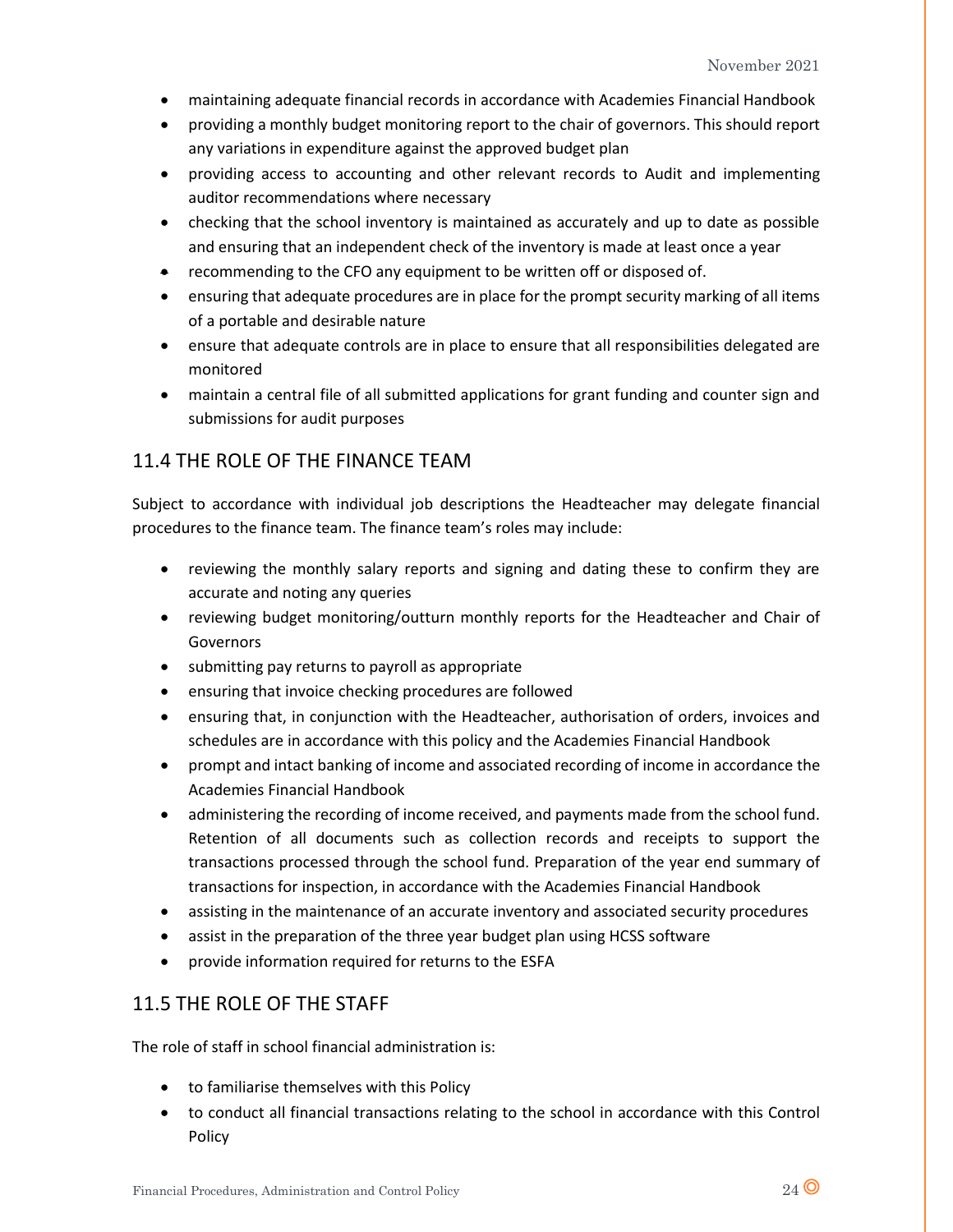- to manage any budget delegated to them by the Headteacher responsibly, and after due consultation with relevant staff
- to actively seek 'best value' on all work, goods, materials or services procured on behalf of the school
- to ensure that all relevant documents (delivery notes, invoices etc.) are promptly passed to the finance office for processing

# **12. LIMITS OF DELEGATION**

The following limits will be applied to the academies in the Trust and are further detailed in Appendix A.

## 12.1 VIREMENTS WITH BUDGET SHARE

The Headteacher is authorised to vary allocations within the annual budget approved by the Audit and Risk Committee and the Board. This variation shall be the result of any change in the day-today spending plans of the school, but still be in accordance with the aims and objectives of the school, as laid down in the School Improvement Plan.

## 12.2 ORDERS (Appendix B)

Orders up to £1,000 must be authorised by the budget holder and Finance Manager, (unless it is regular payment such as catering/facilities management in which case £2,000). As far as possible in order to ensure appropriate segregation of duties the Finance Manager should not be a budget holder.

Orders up to £15,000 must be authorised by the Headteacher. Any single order up to £25,000 must be authorised by the CFO/CEO. Orders over £25,000 but less than £75,000 must be authorised by the CEO. Transactions over £75,000 must have approval from the Board.

## **All budget holders/signatories will comply with financial regulations, as detailed in section 14 - Procurement of Goods and Services (see below) and in section 9.1 above.**

In the absence of the Finance Manager or Headteacher, a member of the SLT will nominate a member of staff to authorise the raising of orders on a temporary basis. This officer should be the most senior member of the teaching staff.

## 12.3 INVOICES

Non order invoices will be authorised for payment by the relevant budget holder and Finance Manager, where appropriate, and then passed to the Central Finance Office for recording and payment through Sage.

All invoices will be sent to Finance Managers for authorisation before payment by the Central Finance Office. Budget holders must check that orders have been fully received before authorising the invoice for payment The school finance team will then upload authorised invoices to the Central Finance Team for payment.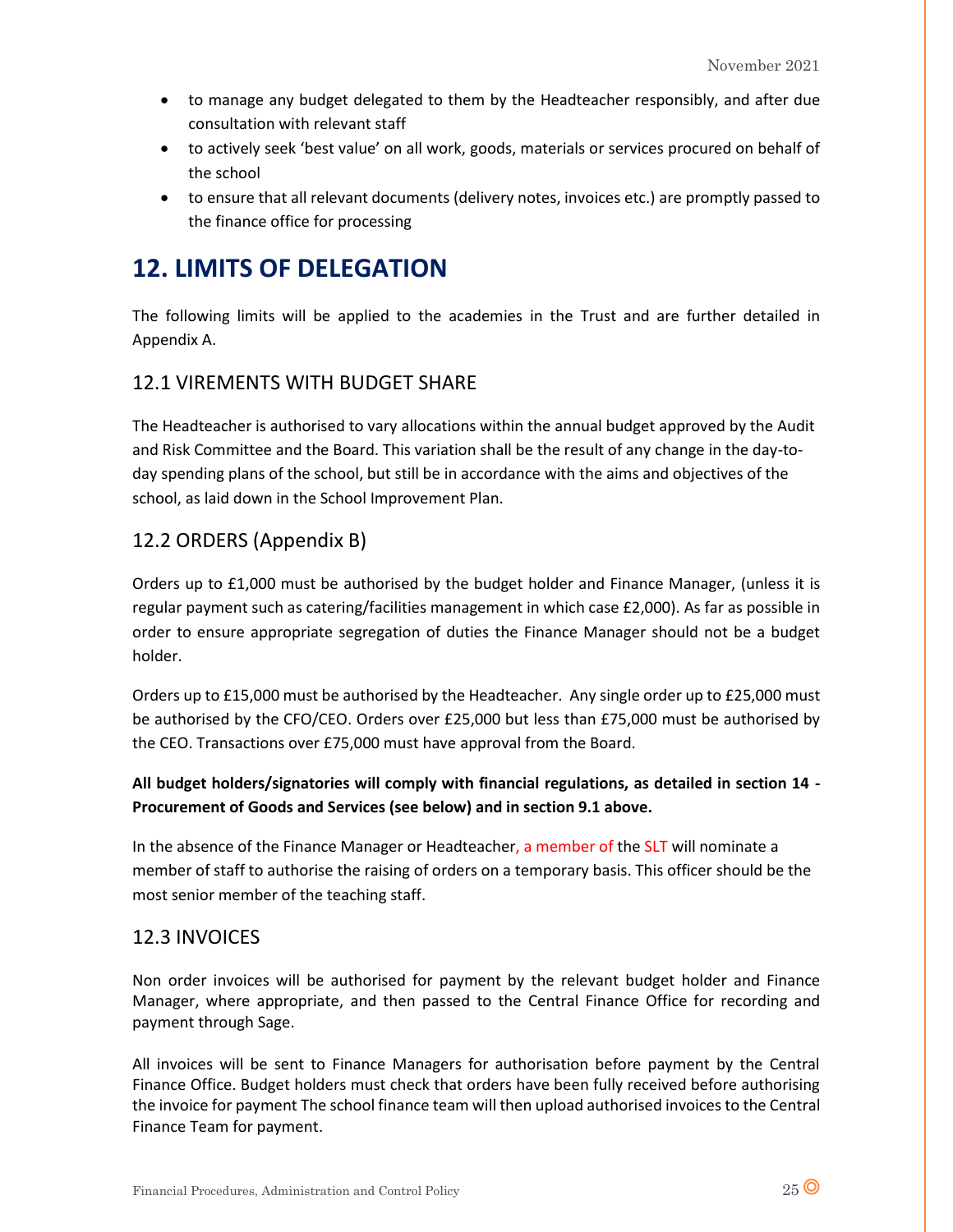### 12.4 BACS

All invoices will be paid by BACS. All BACS payments must have two authorised approvers.

The Trust Finance Manager will produce a suggested payments report from Sage. A Finance Assistant will check all items listed to ensure the correct invoice has been scanned to Sage and that the invoice has been signed in accordance with the authorisation limits. The bank details on Sage are also agreed to the invoice. A second Trust Finance Manager will then check again all items over £5,000 and once satisfied will upload the BACS payment to Lloyds. The CFO will spot check items over £10,000 and will complete the second approval on Lloyds.

All cheques, and other instruments authorising withdrawal from the bank accounts must bear the signatures of two authorised signatories.

All cheques should be crossed a/c payee.

# **13. FINANCIAL REPORTS TO GOVERNORS AND TRUSTEES**

The Headteacher is responsible for providing the LGB with a report on the budgetary position of the school at regular intervals. The report should be produced on a monthly basis and presented to Governors/Trustees at least once a term.

Financial reports should be reliable and relevant to users, the characteristics of good quality financial information are:

- **Produced promptly.** Financial reporting should be carried out in line with the Academies Financial Handbook
- **Accurate.** Actual expenditure appearing on the report should agree to what has been processed in Sage. There should be at least a monthly reconciliation of the bank account to the Sage system. Where amounts have been charged to the school and are still in dispute, these should still be included in the actual expenditure until queries have been resolved
- **Complete.** To provide governors/trustees with a "true and fair" view of the school's financial position the reports must include committed expenditure. For information to be complete expenditure that the school has been committed to including details of orders and invoices outstanding must be included
- **Understandable.** Reports need to be understandable to the intended recipient; in particular financial reports to governors/trustees should be jargon free
- **Concise.** Reports should be summarised and not contain an unnecessary amount of detail. Expenditure and budget totals should be summarised to the headings contained in the annual ESFA funding statement and in the annual accounts
- **Include explanatory notes**. Where there are significant variances on budget headings an explanation should be provided with the report. Proposed actions to address variances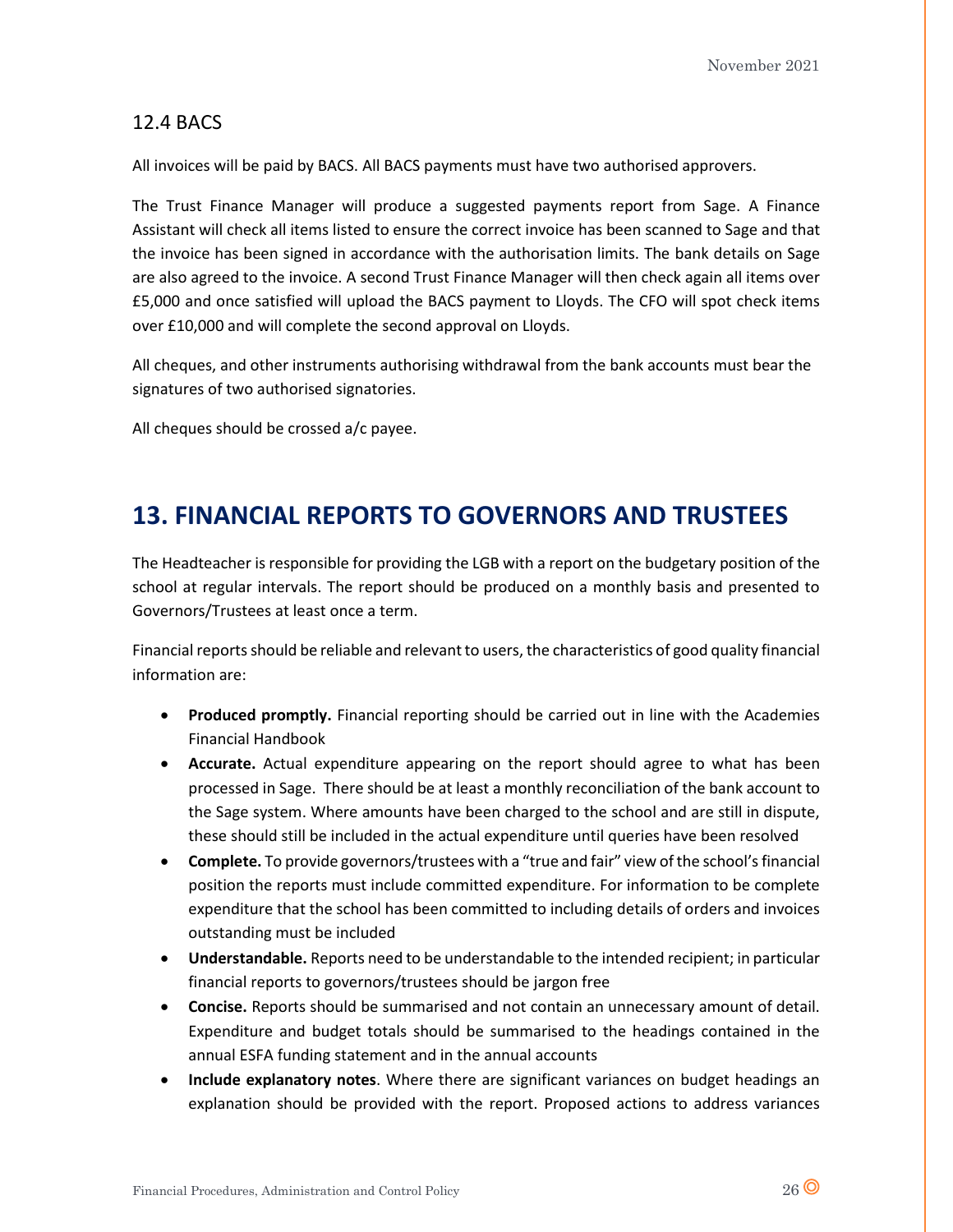should also be reported and actions agreed should be minuted. Where large orders are due to be placed, this may also require a note to the report

• **Include a projected out-turn** on at least a termly basis, which is an estimate of the final budget position of the school at the end of the financial year

# **14. PROCUREMENT OF GOODS AND SERVICES**

Budget holders will be informed of the budget available to them as soon as the budget is formally ratified and approved by the Board of Trustees. It is the responsibility of the budget holder to manage their element of the budget and to ensure that the funds available are not overspent. All budget holders have access to real time information regarding actual expenditure against budget through the online purchase requisition system. *Please also read 9.1 above.*

## 14.1 PURCHASE ORDERS (Appendix B)

The procurement of goods and services is the process potentially most open to abuse or mismanagement and it is therefore essential to have strong financial controls to safeguard the school's interests. It is essential that all of the following controls are adhered to:

- orders should not be entered into verbally and unless a Multipay Card has been used, orders should always include the Trust's terms & conditions on the order.
- all orders for goods and services must be entered onto the password protected online requisition portal, unless exceptional circumstances dictate otherwise. It is the responsibility of the budget holder to be satisfied that the work, goods, materials or services are appropriate and necessary, that there are adequate funds in the school budget for that purpose and that sufficient quotations/tenders have been obtained.
- requisitions must be authorised by both the budget holder and the Finance Manager through the online purchase requisition system. Individually numbered purchase orders will then be produced from Sage by the Central Finance Office and will be approved by nominated Sage approvers before dispatch to suppliers.
- in exceptional circumstances (e.g., emergency repairs) orders may be placed by telephone. In such circumstances a confirmation order should be generated. Orders may be emailed to suppliers, in order to reduce timelines.
- orders may only be used for goods and services provided to the school, private individuals and other organisations may not use 'Official Order Forms' to obtain work, goods, materials or services net of VAT
- **orders under £1,000** (Catering and areas requiring regular more expensive purchases excepted) can be authorised by budget holders, who will be responsible for ensuring that reasonable steps have been taken to achieve Best Value. Best Value could be achieved by:
	- supplier chosen from the list of approved suppliers maintained by the Finance Office
	- bulk purchasing of common consumables
	- negotiating discounts
	- taking advantage of sale seasons
	- obtaining alternative quotations wherever possible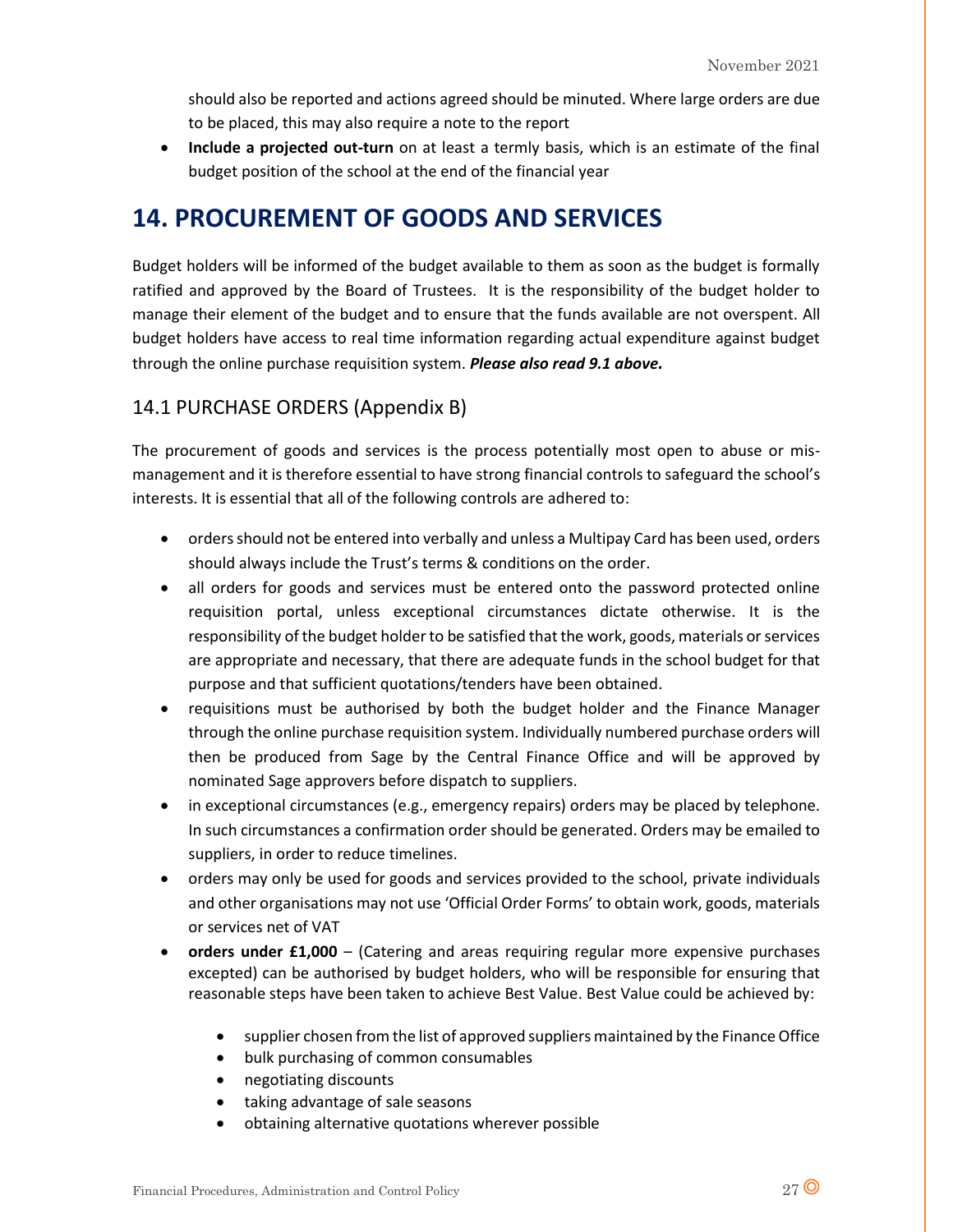- **Evidence of best value must be retained for all single items costing over £1,000, where practically possible, by Schools and attached to orders in Sage.**
- **Any purchase of IT equipment must show price comparisons from other suppliers and must be countersigned by the Headteacher/CFO or the Trust IT Manager.**
- **non routine orders over £1,000 and/or up to £15,000** must be approved by the Headteacher
- **orders over £1,000 but less than £25,000** at least three written quotations should be obtained for all orders between £10,000 and £25,000 to identify the best source of the goods/services. Written details of quotations obtained should be prepared and retained by budget holders for audit purposes. Telephone quotes are acceptable if these are evidenced, and emailed confirmation of quotes have been received, before a purchase decision is made
- **orders over £25,000 but less than £75,000**  all goods/services ordered with a value over £25,000, or for a series of contracts which in total exceed £25,000, must be subject to three written quotations and must be referred to the Audit and Risk Committee for formal approval
- **orders over £75,000**  will be subject to a tendering policy (Appendix C)

The academy budget holder or the academy Finance Office must make appropriate arrangements for the delivery of goods and services to the academy. On receipt of goods and services there must be a detailed check of the goods and services received against the purchase order (or equivalent in exceptional circumstances). Where delivery notes are not produced, the receipt of goods and services should be recorded on the order form. Delivery notes should be retained by the school's finance office. All discrepancies should be discussed with the supplier of the goods and services without delay and the Central Finance Office must be notified immediately.

If any goods are rejected or returned to the supplier because they are not as ordered or are of substandard quality, the academy's finance office should be notified. The academy's Finance Manager will keep a central record of all goods returned to suppliers and should report these to the Central Finance Office. Invoices will only be paid once the order has been recorded as received by the school's finance office.

## 14.2 INVOICE PROCESSING

When invoices are received, the relevant school must check that all the elements of the invoice are correct by agreeing to the order before authorising payment by the Central Finance Office. The checks should be carried out and evidenced by separate individuals where possible. An invoice certification stamp is the best way of providing evidence that the following checks have been carried out:

- invoice arithmetically correct
- goods/services received
- goods/services as ordered
- prices correct
- that the invoice is not a copy and has not previously been paid. If it is necessary to request a duplicate invoice (if original is lost), then this duplicate shall be endorsed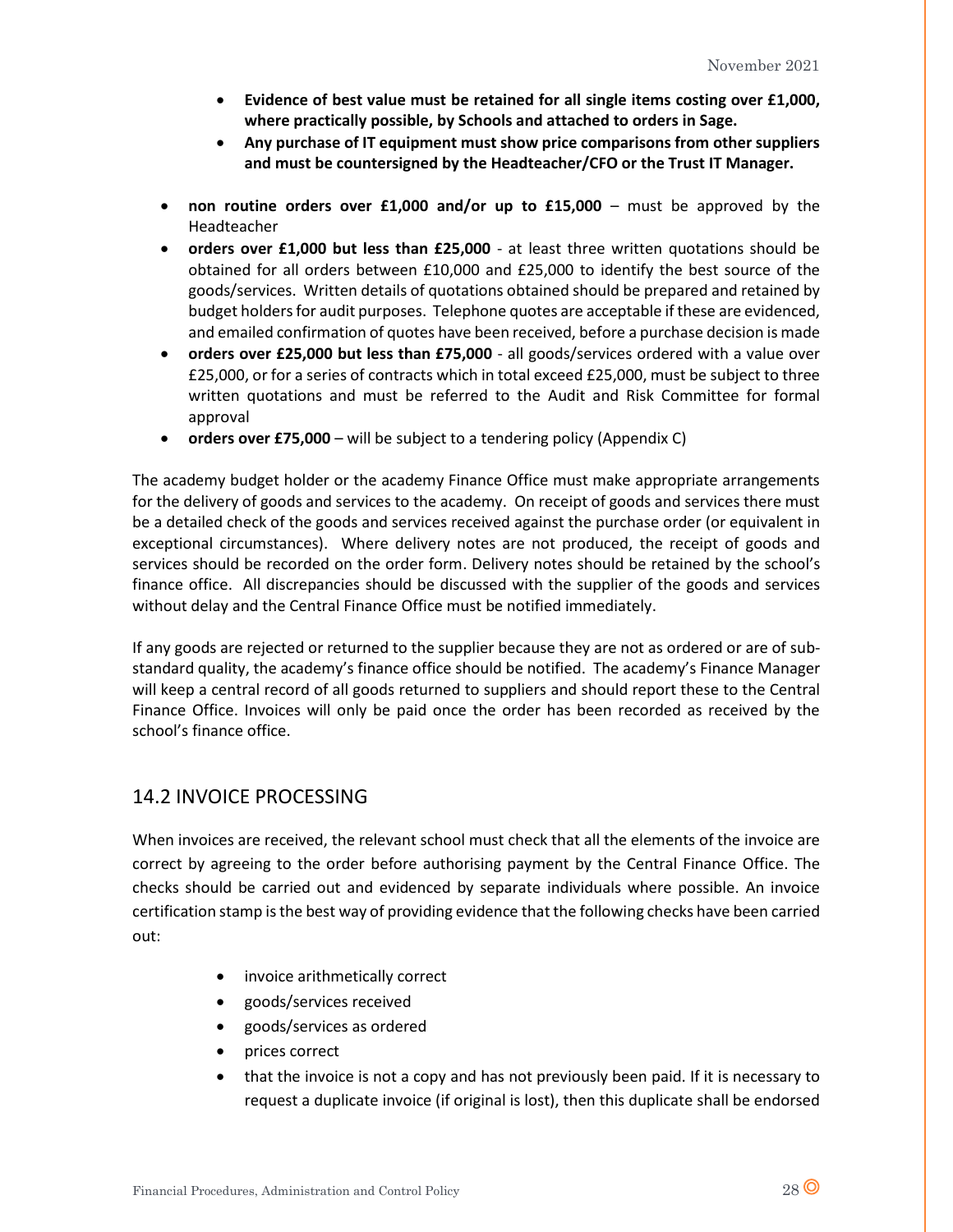'not previously passed for payment'. The endorsement should be certified by the signature of the Finance Manager or Headteacher.

Where delivery notes are not produced, then the receipt of goods and services should be recorded on the order.

All discrepancies should be discussed with the supplier of the goods and services without delay. If any goods are rejected or returned to the supplier because they are not as ordered or are of substandard quality, the Central Finance Office should be notified. The Finance Manager will keep a central record of all goods returned to suppliers and will notify the Central Finance Office immediately.

An officer with delegated responsibility from the Trustees (the Finance Manager, Budget holder, Headteacher) will certify that the invoice is authorised for payment.

Valuable items that are portable and desirable should be security marked and added to the inventory or asset register immediately.

# **15. RECONCILIATION PROCEDURES**

It is essential that thorough procedures are in place to ensure that all costs incurred and income received against the school's account(s) are valid and verify that they are the responsibility of the school. The CFO is responsible for ensuring that controls are in place for these checks to be carried out. The CFO may delegate this role to the Trust Finance Manager or Trust Management Accountant.

The CFO is responsible for ensuring the following reconciliations are performed correctly each month, and that any reconciling or balancing amounts are cleared:

- **payroll** the Finance Manager will review monthly payroll reports from the payroll bureau to check that transactions for supply staff, casual staff and overtime have been made correctly against authorised claim forms submitted. The Finance Managers will undertake a monthly reconciliation between the current month's actual expenditure and the budgeted payroll costs. Any variations should be investigated and reported to the CFO/Headteacher and queries raised immediately with payroll. The reconciliation should be signed by both the Finance Manager and the Headteacher to verify the accuracy of the payments made.
- **charge cards** transactions are posted to Sage by the school finance office. Monthly statements will be downloaded by the Finance Office. All receipts or other backing documentation must be produced and agreed to the statement by the Finance Manager. The statement must be reviewed and signed off by the Headteacher each month. The Trust Management Accountant will reconcile statements to the transactions on Sage each month. This will be reviewed and signed off by the CFO
- **VAT**
- **trial balance**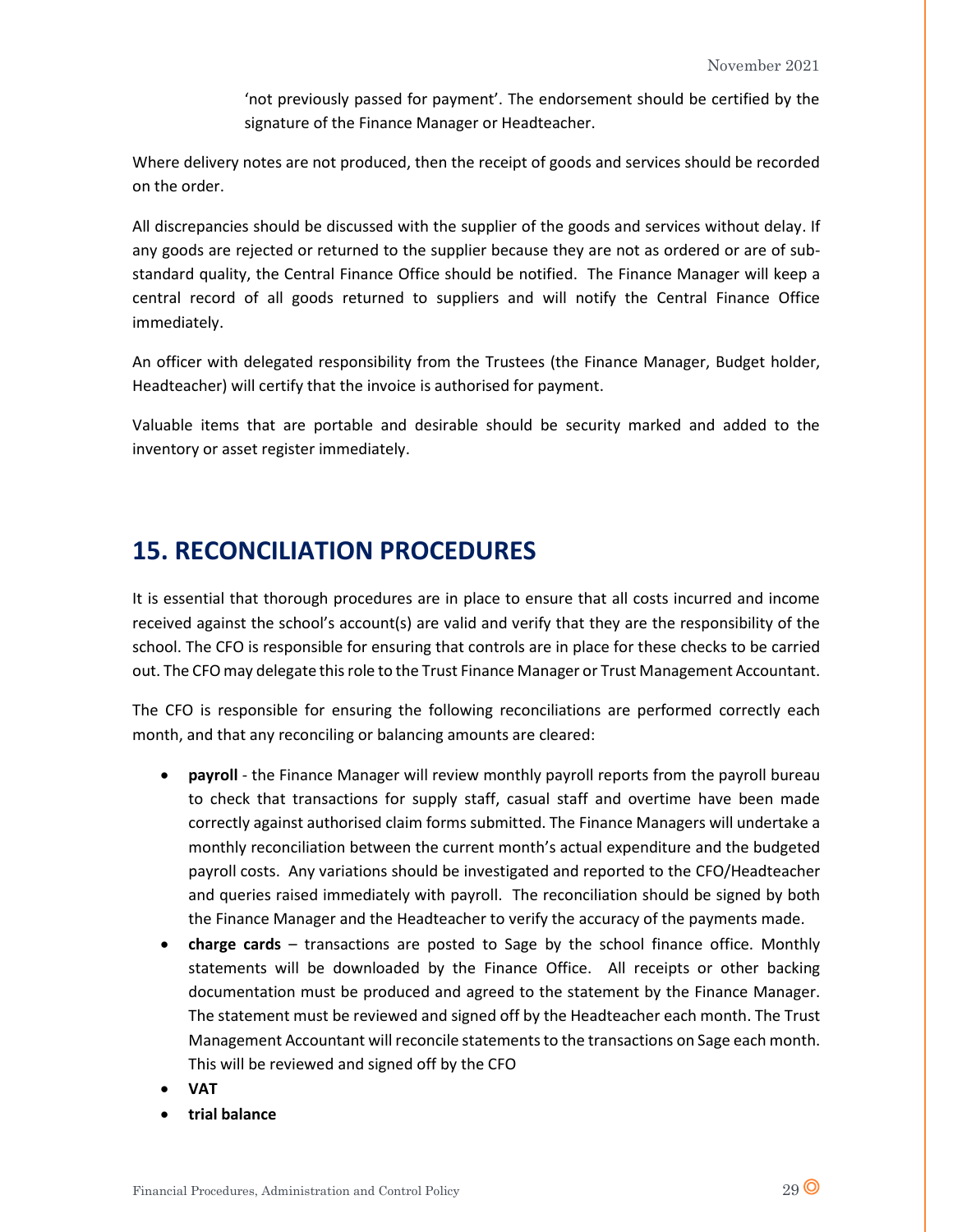Any unusual or long outstanding reconciling items must be brought to the attention of the CFO. The CFO will sign reconciliations as evidence of their review.

The Trust Finance Manager is responsible for ensuring the following reconciliation is performed each month, and that any reconciling or balancing amounts are cleared:

• **bank balance per the nominal ledger to the bank statement** - the Trust Finance Manager must ensure bank statements are received regularly and that reconciliations are performed at least on a monthly basis. The Reconciliation procedures must ensure that all bank accounts are reconciled to the Trust's cash book on Sage, reconciliations are signed by the Trust Finance Manager and CFO, reconciliations are subject to an independent monthly review carried out by the CFO and all adjustments arising are dealt with promptly. The bank account should be monitored at least weekly, to check incomings and outgoings are as expected.

# **16. OPERATION OF BANK ACCOUNTS**

The CFO must implement the following controls:

- a list of cheque signatories (mandate) should be drawn up whereby all cheques must have two authorised signatories
- a minimum of three signatures should be maintained on the mandate
- the CEO/CFO may sign all cheques other than those payable to themselves, in accordance with prescribed authorisation limits.
- no member of staff is permitted to sign cheques payable to themselves or to someone closely connected to themselves or in whom they have a pecuniary interest

Arrangements must be made with the bank must include:

- a statement to be provided at least once a month
- to disallow any overdraft

Direct debit payments may be entered into for the payment of utility bills and other suppliers with whom the school has a regular contract. The value of each Direct Debit should be reviewed and compared with invoices received from the supplier. Suppliers paid by Direct Debit must be reviewed regularly to ensure they continue to provide Best Value.

On receipt of the bank statements, the Trust Management Accountant will reconcile the bank balance to the balance held in Sage.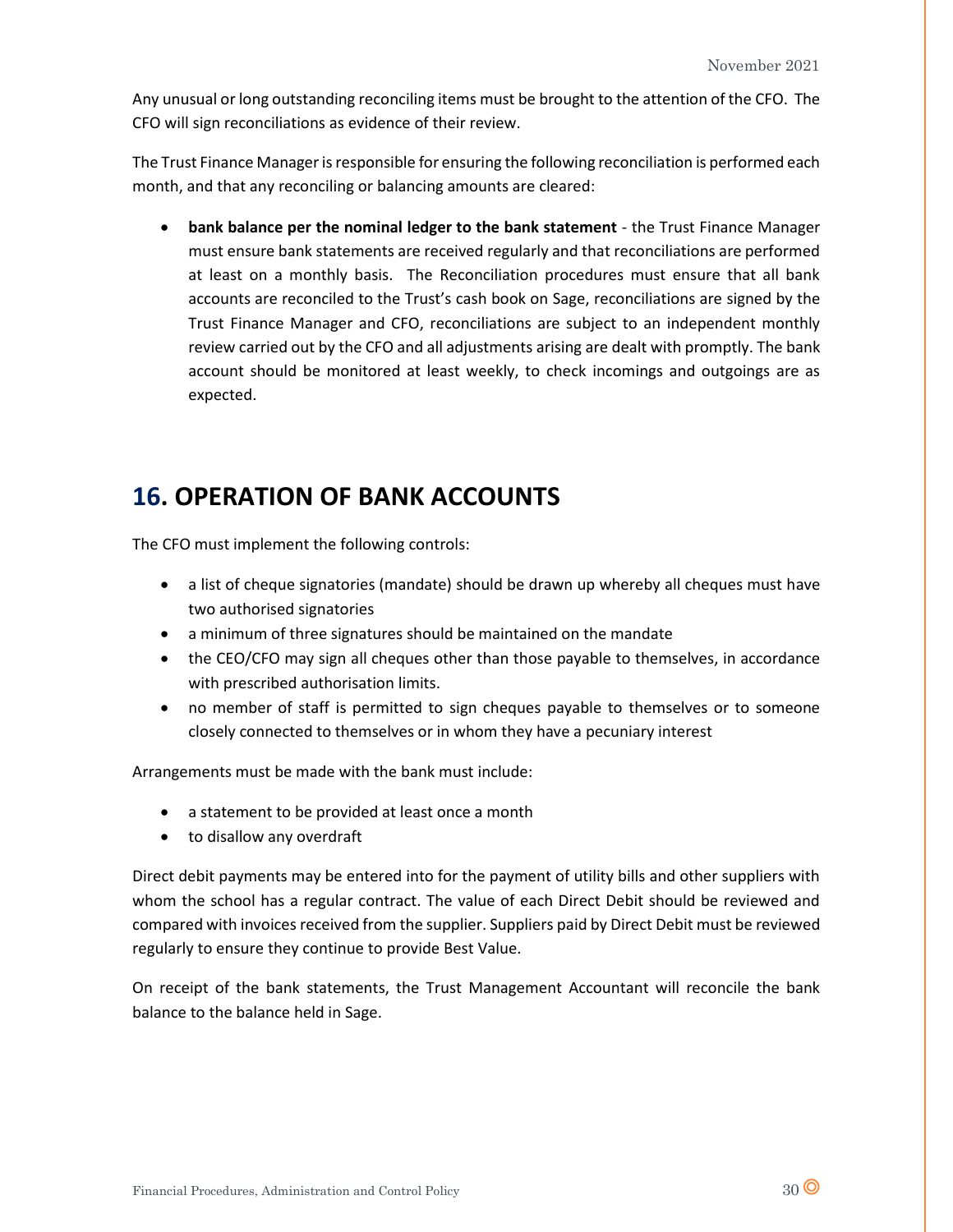# **17. PETTY CASH ACCOUNTS**

A petty cash account is held at each school with a maximum cash balance as agreed for each school. The cash is administered by the Finance Office with reimbursements made from the Finance Office on production of supporting vouchers and receipts.

The only deposits to petty cash should be from cheques cashed specifically for the purpose of replenishment. The receipt should be recorded in the petty cash system and Sage with the date, amount and a reference, normally the cheque number, relating to the payment. All other cash receipts for whatever reason should be paid directly into the bank.

In the interests of security, petty cash payments will be limited to £50. Higher value payments should be made by cheque or BACS directly from the main bank account.

Personal cheques must not be encashed from petty cash funds.

Expenditure is recorded manually in the first instance. Expenditure is then processed into Sage against the appropriate department.

The Finance Office is responsible for entering all transactions into the petty cash records and Sage on a regular basis and regular as well as unannounced cash counts should be undertaken by the Finance Manager or CFO to ensure that the cash balance reconciles to supporting documentation and the computer balance.

Petty cash must be securely held at all times with access strictly limited to authorised officials only.

# **18. SECURITY, INVENTORIES, STOCKS AND DISPOSAL OF ASSETS**

The LGB is responsible for maintaining proper security at all times for all buildings, stocks, stores, furniture, equipment, etc. under its control.

## 18.1 SECURITY

Stores and equipment must be secured by means of physical and other security devices. Only authorised staff may access the stores.

Safes must be kept locked and the key removed. Keys to safes and cash boxes must be carried on the person of the nominated key holder at all times. The loss of such keys should be reported to the Headteacher/ CFO immediately.

Money left on the premises shall be secured in a locked safe, where provided, or in a locked secure cabinet. The insurance limit for cash (and cheques) held in a safe is £1,000, unless a higher limit is specifically agreed with the insurer.

Losses due to theft of stocks or cash shall be promptly reported to the Police, Headteacher, Governing Body and the Chief Executive Officer.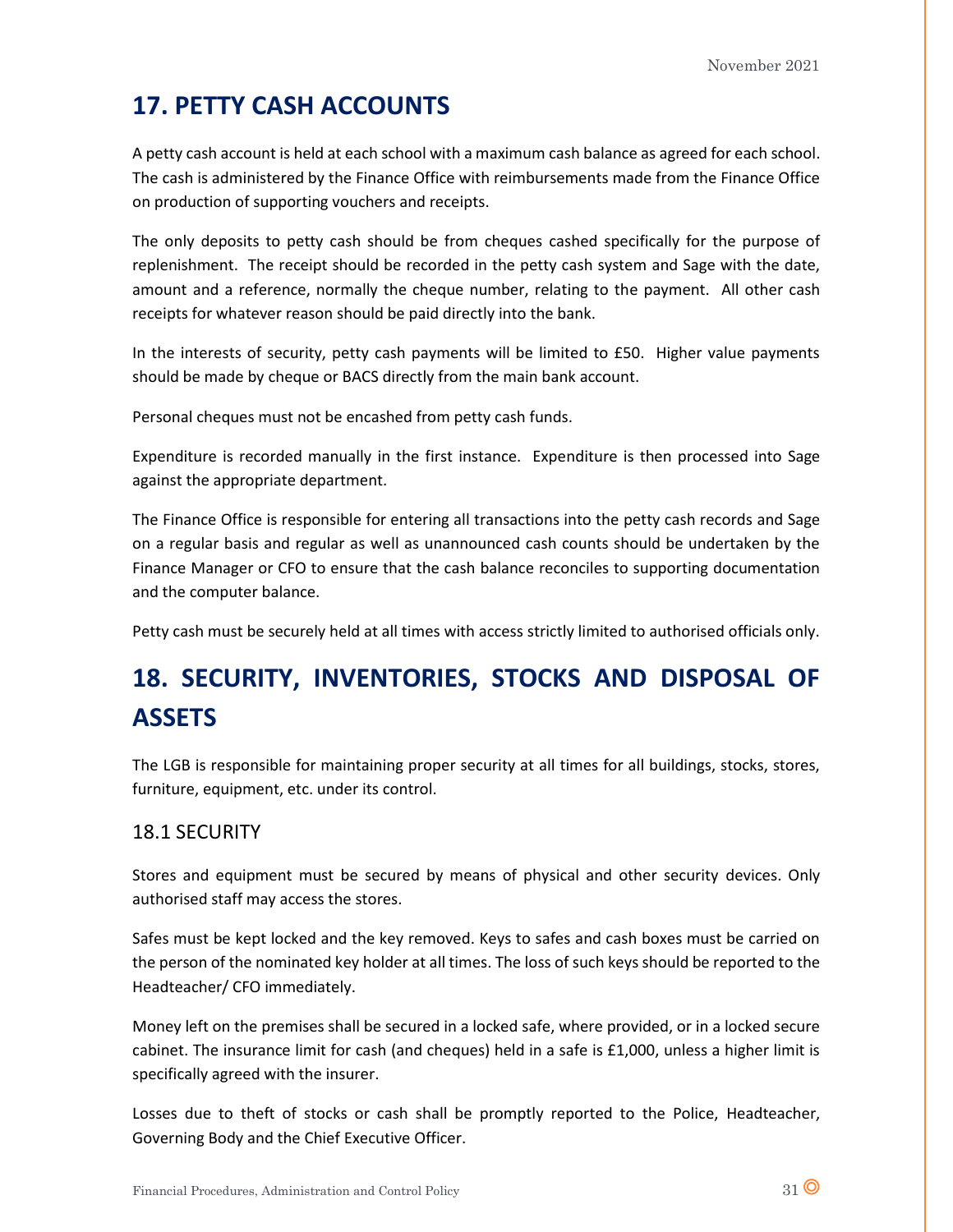Steps must be taken by the Headteacher to ensure that there are effective back up procedures for all computer systems. If still in use all back up disks, tapes, etc. should be securely retained in a fireproof safe or remote location, with at least one tape/disk held securely off-site. Recommendations for backup procedures should be regularly checked with the Trust IT Manager.

Arrangements should be made to ensure that only authorised staff have access to computer hardware and software used for school management. Passwords should not be disclosed or shared and should be changed regularly. Access rights of any staff leaving the school should be promptly revoked.

The Headteacher and the Governing Body shall register with the Information Commissioner, and comply with all regulations relating to by the Data Protection Act 1998.

## 18.2 INVENTORIES

An asset register should also be maintained in a format agreed with governors/trustees, in which shall be recorded an adequate description of all land, buildings, moveable plant and machinery, vehicles, furniture, fittings and equipment belonging to the School, where the current valuation (for property) or the acquisition cost (for other assets) is greater than the de-minimis level of £1,000.

The asset register should include the following information:

- asset description
- asset number
- serial number
- date of acquisition
- asset cost
- source of funding (% of original cost funded from DfE grant and % funded from other sources)
- expected useful economic life
- depreciation
- current book value
- location
- name of member of staff responsible for the asset

The Asset Register helps:

- ensure that staff take responsibility for the safe custody of assets
- enable independent checks on the safe custody of assets, as a deterrent against theft or misuse
- to manage the effective utilisation of assets and to plan for their replacement
- help the external auditors to draw conclusions on the annual accounts and the School's financial system
- support insurance claims in the event of fire, theft, vandalism or other disasters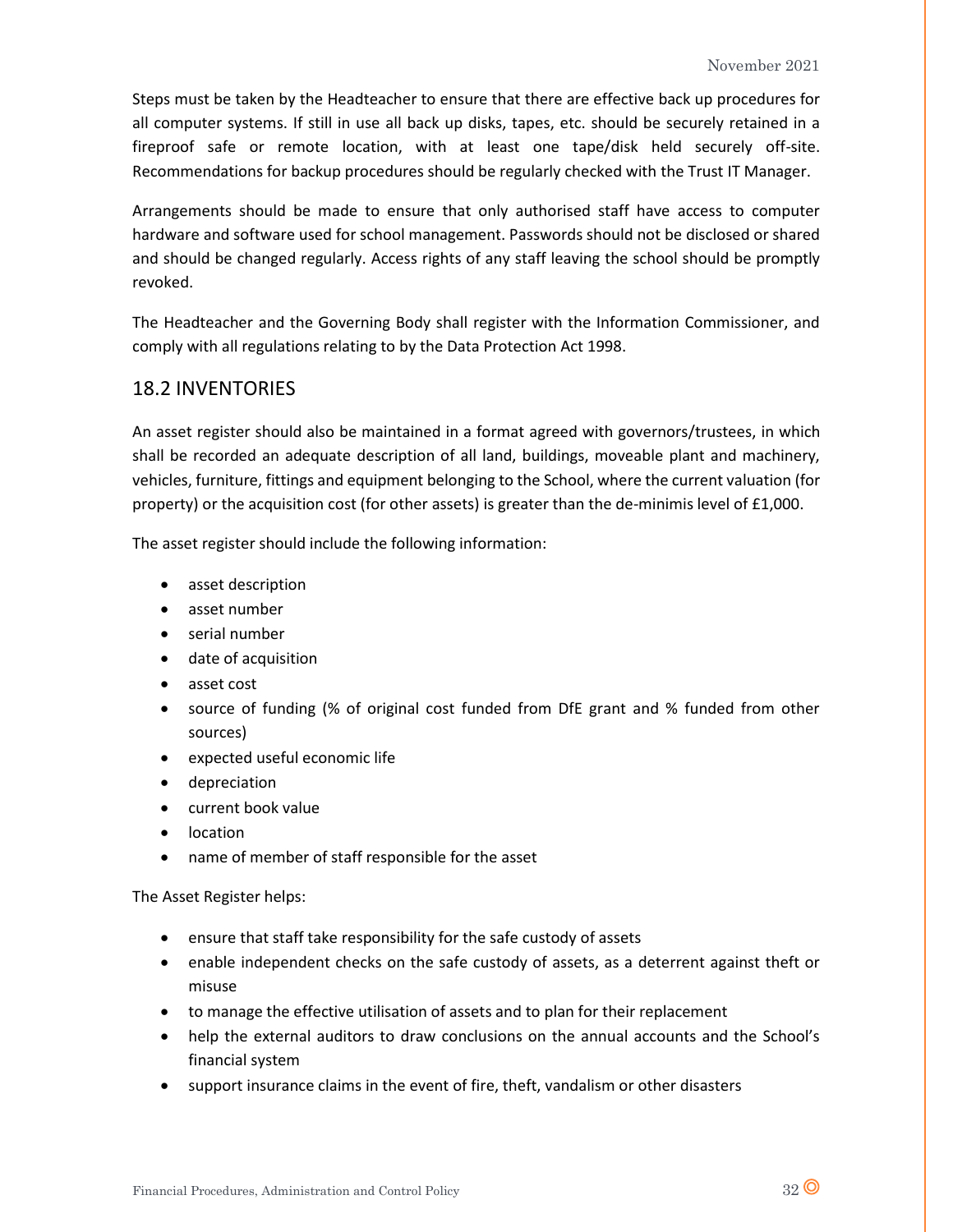Non-Current Assets are to be depreciated to reflect the recoverable amount in the financial statements, over the useful life of the asset.

The depreciation will be calculated on an monthly basis for preparation of the management accounts.

Groups of assets will use the same method of depreciation. There may very occasionally be an asset that does not completely fit into one of the categories below and the Chief Financial Officer will discuss these items on an individual basis in discussion with the Trust's accountants.

The Trust has determined appropriate depreciation rates, based on the assessment of the useful economic life and expected residual value when the assets are acquired. Depreciation will be charged annually using the following straight line percentages:

| $\bullet$ | Property:                      | 2%        |
|-----------|--------------------------------|-----------|
|           | Furniture & equipment:         | 15% - 20% |
|           | Plant & Machinery              | 15%       |
|           | Computer equipment & software: | 20%       |
|           | Motor vehicles:                | 10%       |

All the items in the asset register should be permanently and visibly marked as the School's property and there should be a regular (at least annual) count by someone other than the person maintaining the register. Discrepancies between the physical count and the amount recorded in the register should be investigated promptly and, where significant, reported to the Governing Body. Inventories of School property should be kept up to date and reviewed regularly. Where items are used by the School, but do not belong to it, this should be noted. Note: most assets at Malmesbury School are owned and maintained by G4S the management company for the PFI.

The immediate responsibility for the safeguarding of equipment lies with the end user departments. In support of this, the School/Trust provides security measures, including caretaker cover, burglar alarm systems, inventories, security marking, maintenance and support agreements where appropriate, and insurance cover.

## 18.3 ACQUISITIONS AND DISPOSAL OF ASSETS

The Trust must seek and obtain prior written approval from the ESFA, for the following transactions:

- acquiring a freehold on land or buildings
- disposing of a freehold on land or buildings
- disposing of heritage assets beyond any limits set out in the Trust's funding agreement in respect of the disposal of assets generally. Heritage assets are assets with historical, artistic, scientific, technological, geophysical or environmental qualities that are held and maintained for their contribution to knowledge and culture, as defined in applicable financial reporting standards

Schools may dispose of any other fixed asset (i.e. other than land, buildings and heritage assets as described above) without the prior approval of the ESFA. Any disposal must maintain the principles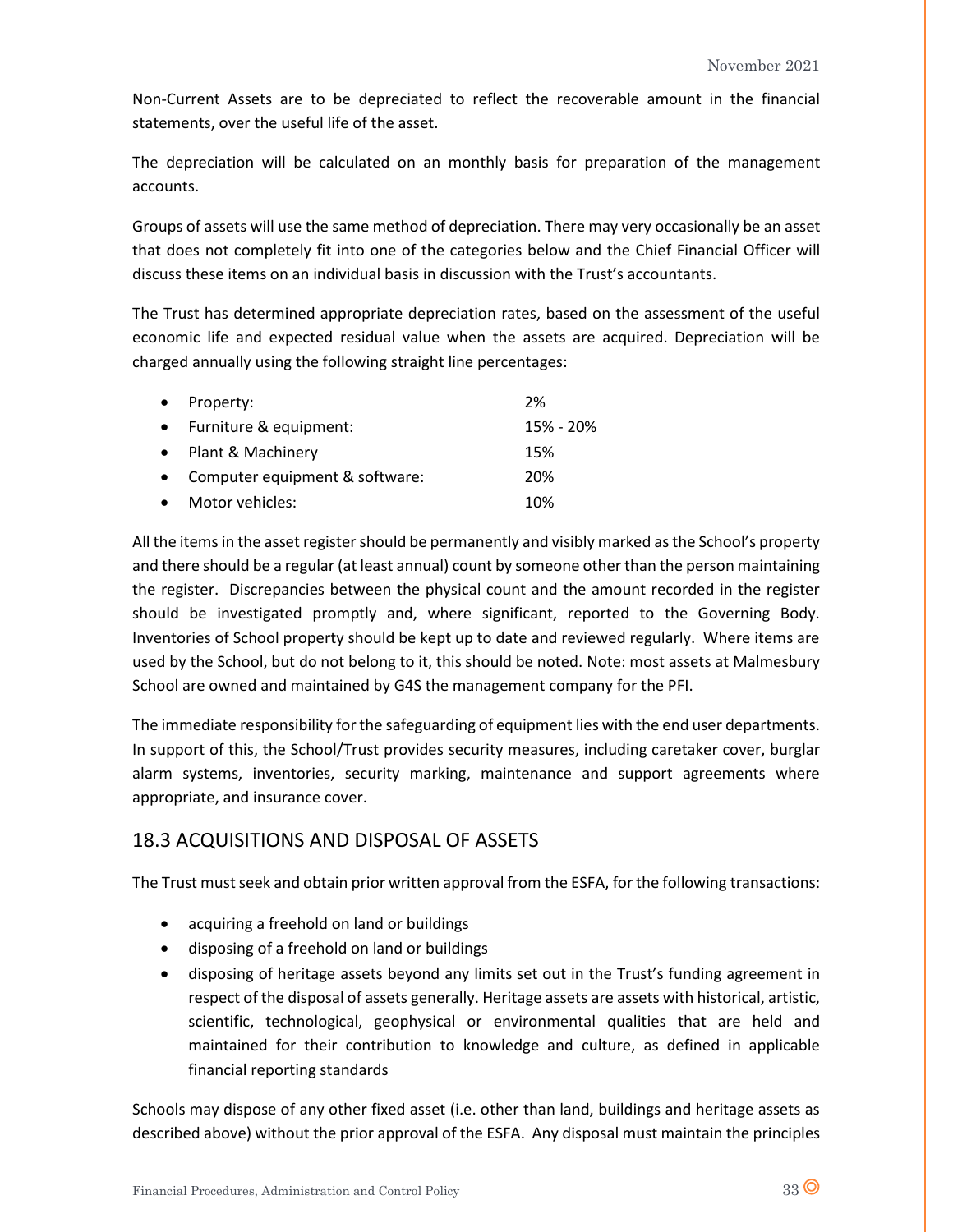of regularity, propriety and value for money. This may involve public sale where the assets have a residual value.

Some property transactions may be novel or contentious and so require the consent of the ESFA on that basis. Novel payments or other transactions are those in which the school or the Trust has no experience, or are outside the range of normal business activity for the Trust. Contentious transactions are those which might give rise to criticism of the Trust by the public or the media. It is difficult to be specific about what might constitute novel or contentious payments; it is for Trusts to use their judgement about when they should seek the prior advice of the ESFA. Public money must always be spent prudently and in ways that command broad public support.

Items which are to be disposed of by sale or destruction must be authorised for disposal by the Headteacher and, where significant, should be sold following due process:

- taking reasonable steps to advertise the disposal
- inviting bids for the asset (sealed bids are preferable)
- negotiating with potential purchasers

The Trust may agree to give assets bought for a proper purpose, but which are no longer needed for the conduct of its business, to a charity, up to a maximum value of £1,000 per single donation. The residual value of assets is determined by the greater of the written down value or market value.

Disposal of equipment to staff is not encouraged, as it may be more difficult to evidence the School obtained value for money in any sale or scrapping of equipment. In addition, there are complications with the disposal of computer equipment, as the School would need to ensure licences for software programmes have been legally transferred to a new owner.

The School is expected to reinvest the proceeds from all asset sales for which capital grant was paid in other School assets. If the sale proceeds are not reinvested then the School must repay to the ESFA a proportion of the sale proceeds.

## 18.4 LOAN OF EQUIPMENT

Items of School property must not be removed from School premises without the authority of the Head of Department or Headteacher. A record of the loan must be recorded and the asset booked back in when it is returned.

If assets are on loan for extended periods or to a single member of staff on a regular basis the situation may give rise to a 'benefit-in-kind' for taxation purposes. Loans should therefore be kept under review and any potential benefits discussed with the School's auditors.

# **19. CHARGING POLICY**

The Trust is committed to the general principle of free education and recognizes the valuable contribution that a wide range of activities, including school visits and residential experiences, can make towards all aspects of students' education. It also believes that all our students should have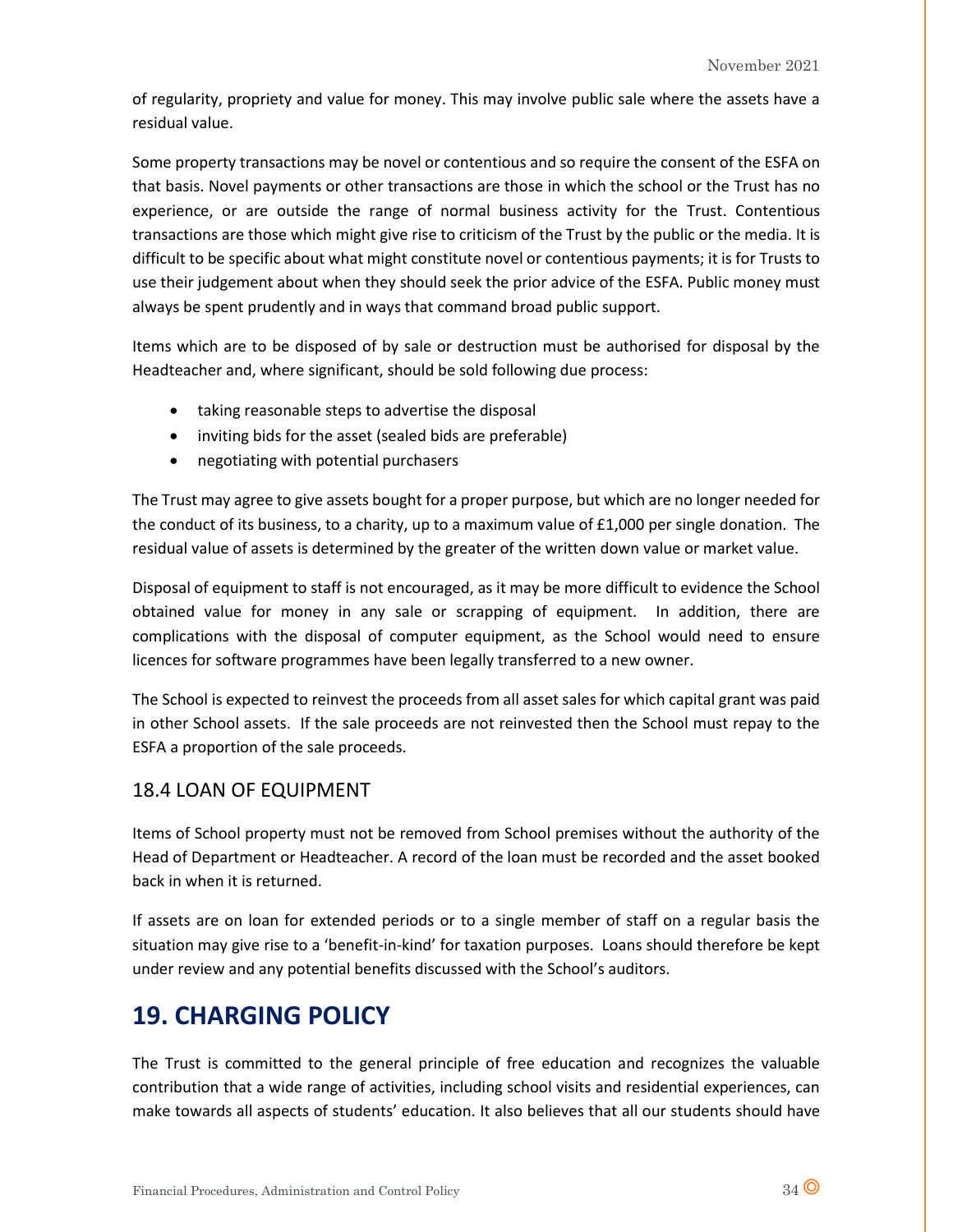an equal opportunity to benefit from academy activities and visits (curricular and extracurricular) independent of their parent's financial means.

The Trust recognises its responsibility to ensure that the offer of activities and educational visits does not place an unnecessary burden on family finances. To this end we will try to adhere to the following guidelines:

- where possible we shall publish a list of visits (and their approximate cost) at the beginning of the school year so that parents can plan ahead
- we have established a system for parents to pay in instalments
- when an opportunity for a trip arises at short notice it may be possible to arrange to pay by instalments beyond the date of the trip
- we acknowledge that offering opportunities on a 'first pay, first served' basis discriminates against pupils from families on lower incomes and we will avoid that method of selection.

The 1996 Education Act requires all schools to have a policy on charging and remissions for school activities, which will be kept under regular review.

The policy identifies activities for which:

- voluntary contributions may be requested
- charges will be made
- charges will not be made
- charges may be waived

## 19.1 VOLUNTARY CONTRIBUTIONS

Separately from the matter of charging, schools may always seek voluntary contributions in order to offer a wide variety of experiences to pupils. All requests for voluntary contributions will emphasise their voluntary nature and the fact that pupils of parents who do not make such contributions will be treated no differently from those who have.

### *The Law states:*

- if the activity cannot be funded without voluntary contributions the Governing Body or Headteacher will make this clear to parents from the outset
- no child will be excluded from an activity because his or her parents are unable or unwilling to pay
- if insufficient contributions are received, the trip or activity may have to be cancelled
- if a parent is unwilling or unable to pay their child will still be given an equal chance to on the visit

## 19.2 CHARGES WILL BE MADE

The Trust reserves the right to make a charge for the following activities which may from time to time be organised by the school: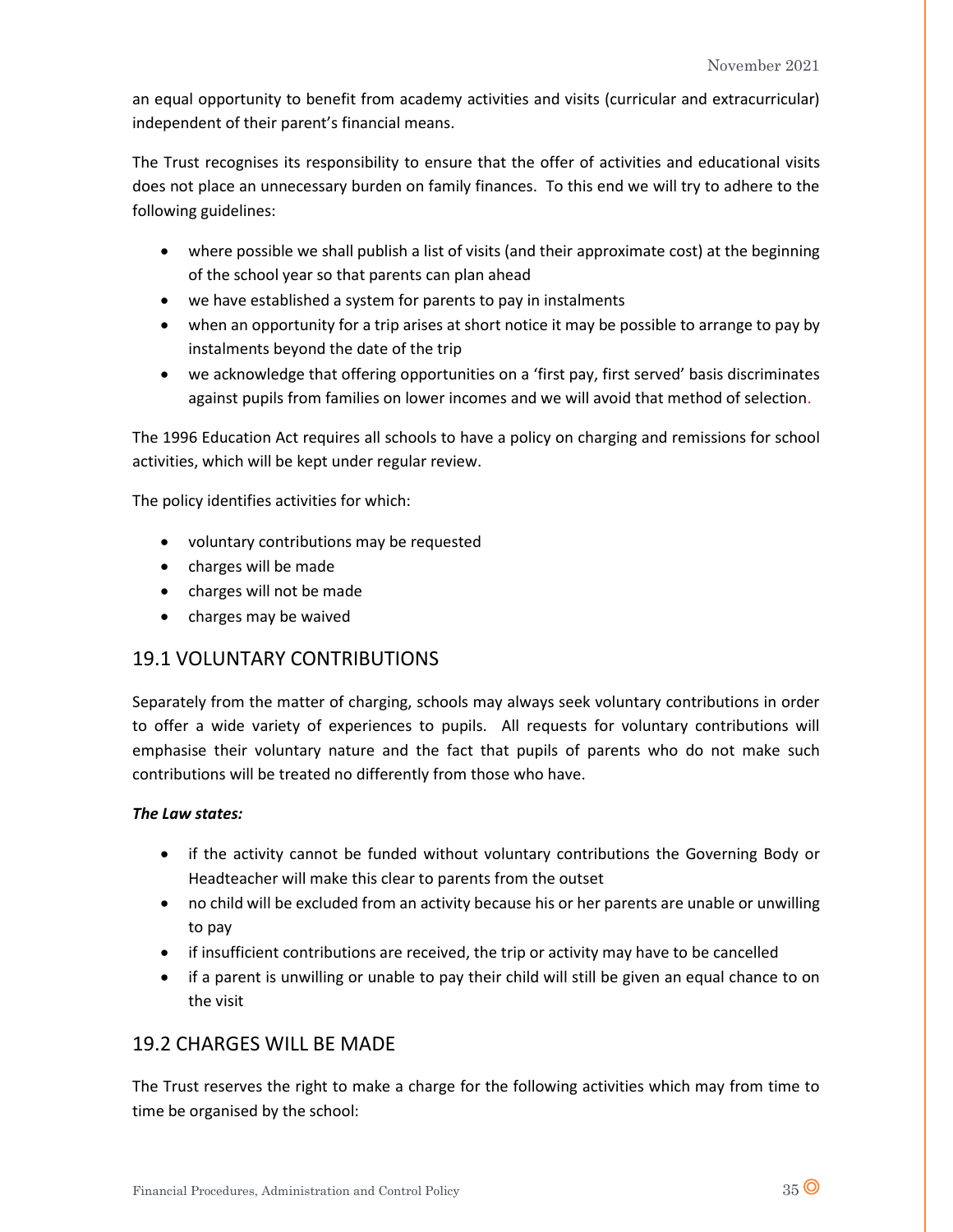- **activities outside school hours** the school will endeavour to provide a range of such activities from time to time. These will sometimes include day and residential experiences, and are known generally as 'optional extras'. Charges may be made for these activities EXCEPT where they are provided to fulfil any requirements specified in the syllabus of a prescribed public examination or are required in order to fulfil statutory duties relating to the Curriculum or to religious education in which case they are not regarded as optional extras as such and charges cannot be made. (Board and lodging charges may still however be made for any residential activities subject to the remission arrangements described below (time spent on travel counts in this calculation if the travel itself occurs during school hours))
- **residential activities held during school hours**  charges may be made for the board and lodging element of those residential activities during school hours. Parents will be notified in advance of any such activities which the school proposes to organise and the estimated cost. Parental consent will be obtained for their children's participation in any such activities for which a charge may be made. However pupils whose parents are in receipt of certain benefits (see remissions policy below) may not be charged for board and lodging costs
- **music tuition**  music tuition for individuals or groups led by peripatetic teachers

Parents will be notified in advance of any 'optional extras' which the school proposes to organise and the estimated cost. Parental consent will be obtained if their children are to participate in any activities for which a charge may be made.

Any charge for a particular activity will be dependent upon the type of activity and its cost and the number of participants. This charge will not exceed the actual cost of providing the activity, divided equally by the number of pupils willing to participate. The cost of other pupils participating in the visit will not be included in the charge. The charge may however include an appropriate element for such things as:

- the pupil's travel costs
- the pupil's board and lodging costs
- materials, books, instruments and other equipment
- administration costs
- entrance fees to museums, castles, theatres, etc.
- insurance costs
- the expenses only of participating teachers engaged on a separate contract for services to provide the 'optional extra'

If the number of school sessions on a residential trip is equal to or greater than 50% of the number of half days spent on the trip it is deemed to have taken place during school hours (even if some activities take place late in the evening). Whatever the starting and finishing times of the school day, regulations require that the school day is divided into 2 sessions. A "half day" means any period of 12 hours ending with noon or midnight on any day.

## 19.3 CHARGES WILL NOT BE MADE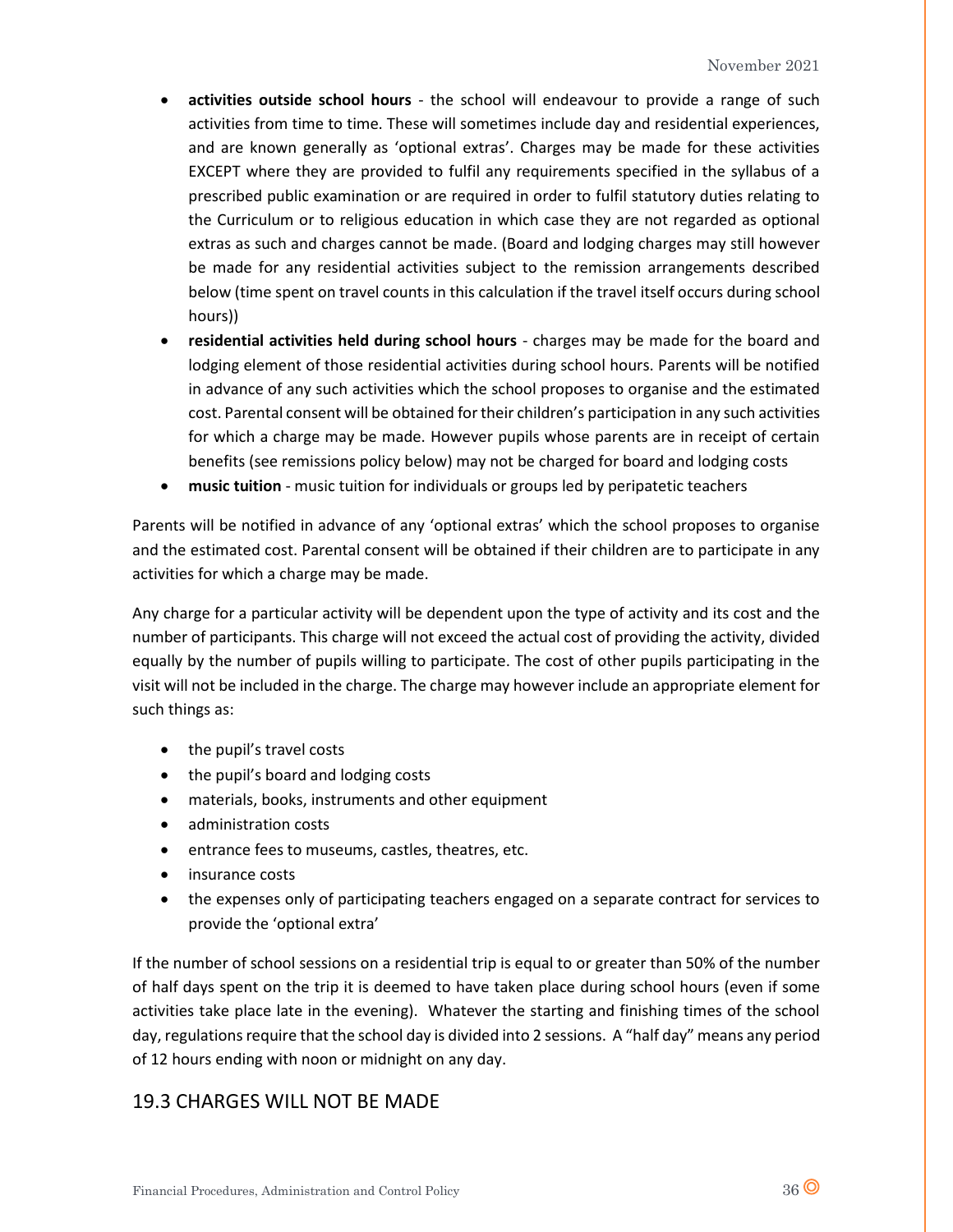Charges will not be made for the following:

- an admission application
- education provided during school hours
- education provided outside school hours if it is part of the curriculum, or part of a syllabus for a prescribed public examination that the pupil is being prepared for at the school, or part of the school's basic curriculum for religious education
- tuition for pupils learning to play musical instruments (or singing) if the tuition is required as part of the curriculum, or part of a syllabus for a prescribed public examination that the pupil is being prepared for at the school, or part of religious education
- first entry for a prescribed public examination, if the pupil has been prepared for it at the school
- education provided on any curriculum trip that takes place during school hours
- education provided on any trip that takes place outside school hours, is part of the curriculum, or part of a syllabus for a prescribed public examination that the pupil is being prepared for at the school, or part of the school's basic curriculum for religious education
- transport provided in connection with an educational trip that is a prescribed part of the curriculum

## 19.4 REMISSIONS

In order to remove financial barriers from disadvantaged pupils, the Trust has agreed that some activities and visits where charges can legally be made will be offered at no charge or a reduced charge to parents in particular circumstances. This remissions policy sets out the circumstances in which such charges will be waived. As a general rule students in these categories will be in receipt of Pupil Premium.

Additional categories of parents may claim help with some costs in the following circumstances:

- specific individual circumstances that have caused temporary hardship
- recently moved into hardship but not yet receiving the benefits mentioned above
- made a specific request to the Headteacher for any other justifiable reason. The remission is at the Headteacher's discretion in these circumstances based on any evidence provided

## **20. RECEIVING INCOME**

The main sources of income for the Schools are the grants from the Education and Skills Funding Agency (ESFA). The receipt of these sums is monitored directly by the Chief Financial Officer who is responsible for ensuring that all grants due to each School are collected.

Schools also obtain income from:

- Local Authorities
- student teachers from universities and other institutions
- hiring of premises and facilities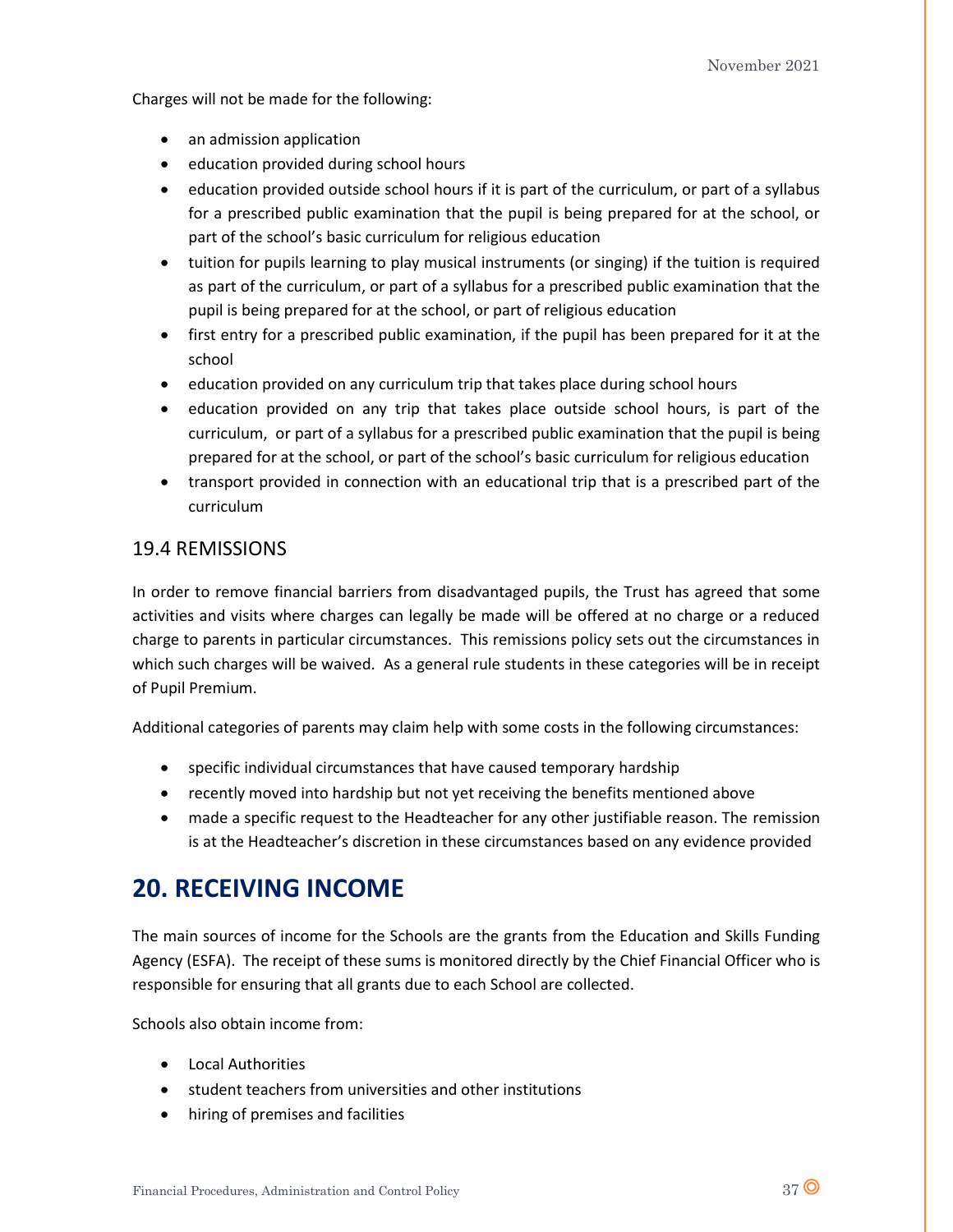- school meal sales
- uniform sales
- students, mainly for trips
- ATSA Training courses

Charges can also be made to students to defray the costs of certain activities (see section 19. Charging Policy).

Premises hire charges are determined by the Governing Body's policy on premises hire, unless exceptional circumstances require otherwise. In such circumstances, charges are determined at the discretion of either the Headteacher, or the Chief Executive Officer. Malmesbury School is the exception with all lettings being the responsibility of G4S as management company for the PFI.

Bookings for lettings are made through the Finance Team or Sports Centre Team (Chipping Sodbury School only). Invoices are raised centrally by the Trust Finance Manager. The only exception to this is the Sports Centre at Chipping Sodbury School. All lettings are fully managed by the Sports Centre Manager.

Direct payments for invoices raised, are sent directly to the Trust bank account and will be recorded as School income into the lettings budget nominal within Sage by the Trust Finance Manager. Manual receipts will be issued when requested.

All monies must be banked by the School, in their entirety, in the Trust bank account. The Finance Manager is responsible for preparing reconciliations between the sums collected, the sums deposited at the bank and the sums posted to the accounting system.

All outstanding invoices should be reviewed each month by the Trust Finance Manager and pursued to ensure that the Trust receives all monies due.

Schools may write off debts and losses see Section 3 Liabilities and write-offs.

# **21. MISCELLANEOUS ISSUES**

## 21.1 REGISTER OF PECUNIARY (OR BUSINESS) INTERESTS

The Board of Trustees and the Governing Body of each school, shall maintain a 'Register of Pecuniary Interests' that lists the personal interests, financial or otherwise, that could be deemed a potential conflict of interest for any Trustees, Governor, Headteacher or any other senior member of staff. All Trustees, Governors and senior members of staff shall declare in writing if they have a pecuniary interest in a personal capacity in any contract with the school.

The Headteacher shall keep the Register up to date as new Governors or senior staff join the school and must undertake an annual review. A Pecuniary Interest form should contain the following information:

- the name of the relevant member of staff
- the company or organisation the member of staff has an interest in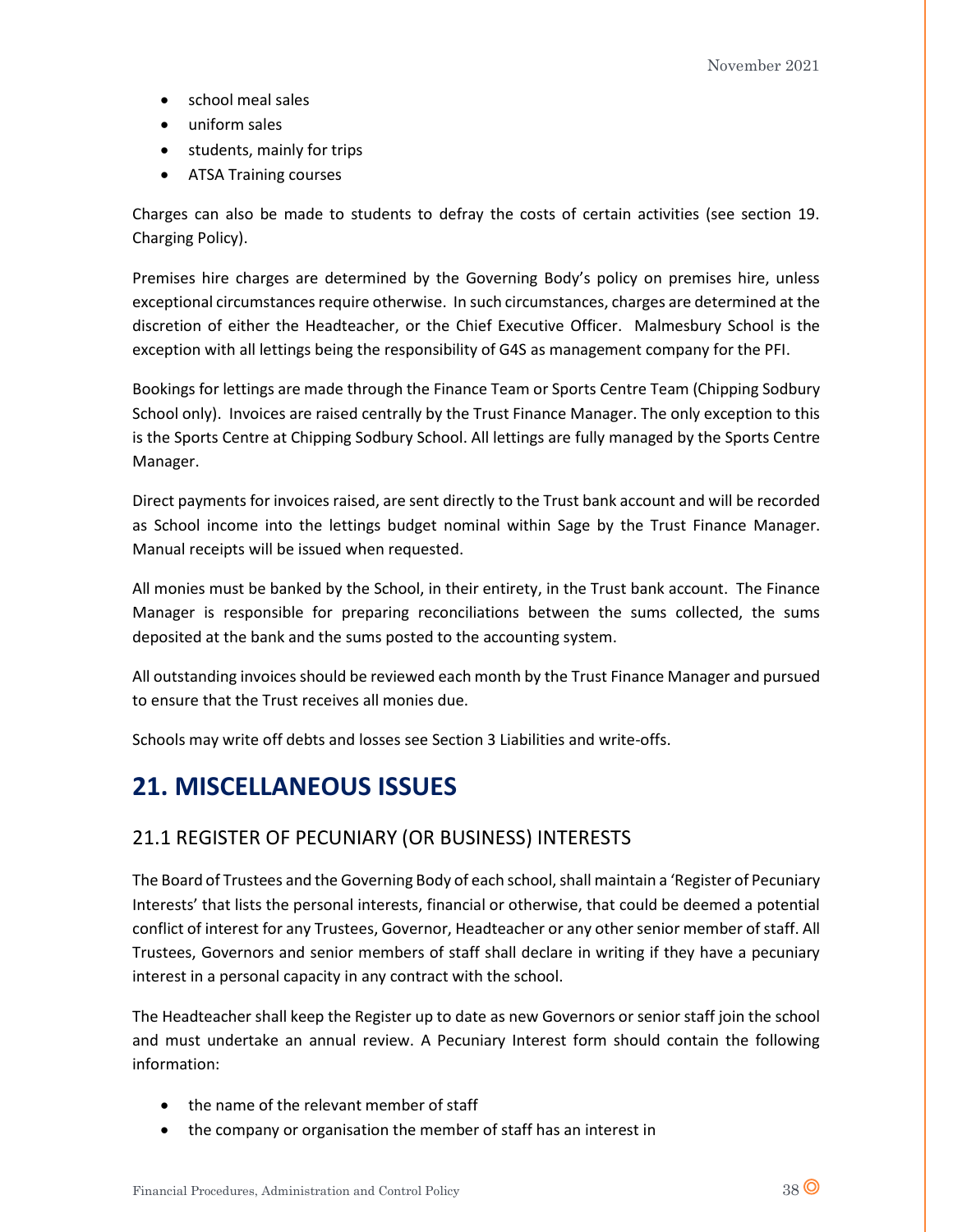• what the interest is

Those Trustees, Governors or senior staff not holding any pecuniary interests must submit a nil return.

Any relevant business and pecuniary interests, especially connected parties, of Trustees and members must be published on the academy website.

## 21.2 GIFTS

All gifts to the school either in kind or in money should be recorded.

## 21.3 EXPENSES PAID TO GOVERNORS AND TRUSTEES

Expenses may be paid to Governors and Trustees in accordance with DfE/ESFA guidance.

## 21.4 AUDIT

Schools will be subject to the following audits during each year:

- Regular financial assurance (internal) audits as per the Academies Financial Handbook
- Annual statutory audit in preparation for submitting the statutory accounts to Companies House
- Teachers' Pensions audit in preparation for submitting the end of year certificate to Teachers' Pensions

The Trust may also be subject to external assurance reviews for grant funding received.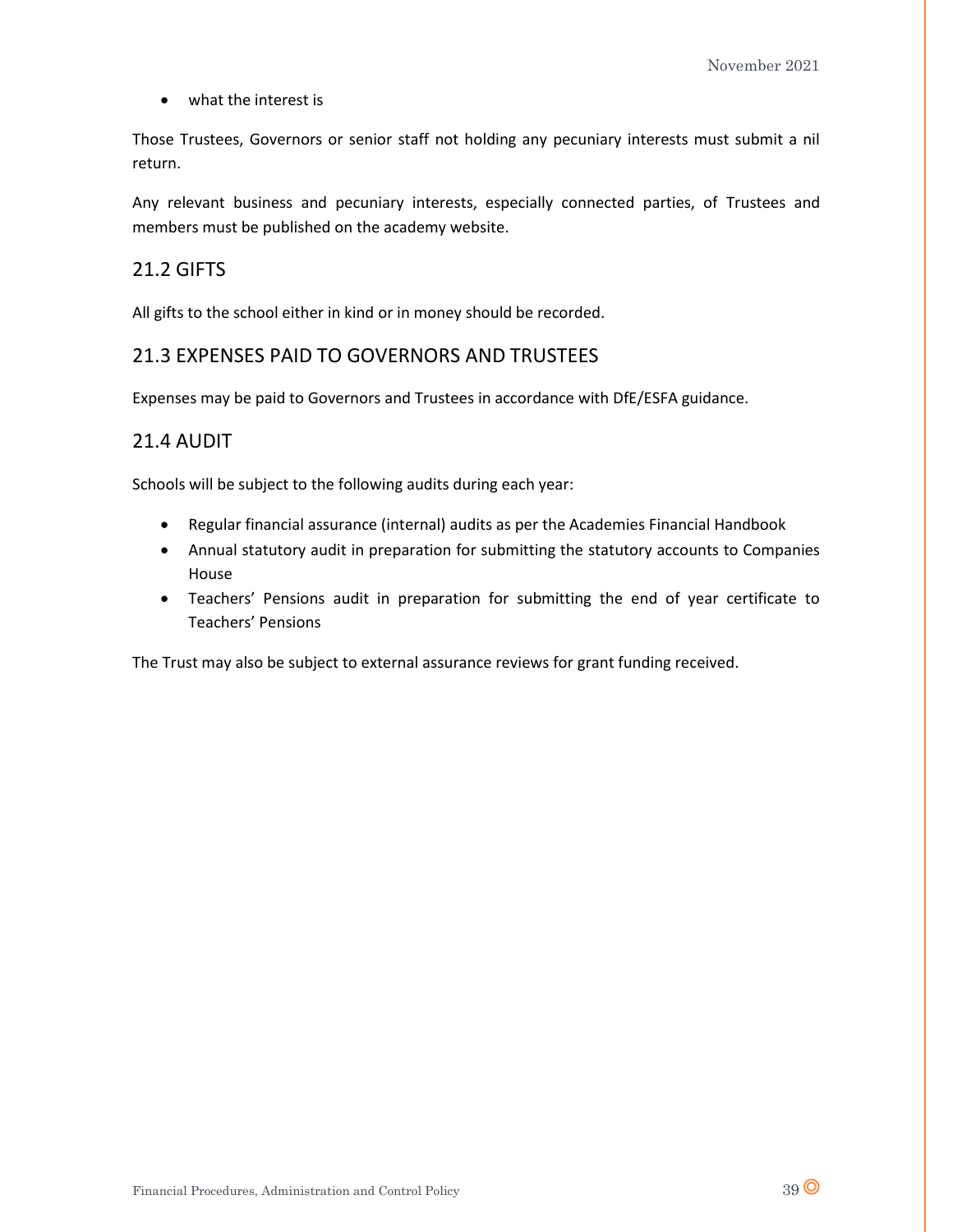# **Appendix A**

# **Financial Regulations Authorisation Limits**

# **Expenditure Limits**

| <b>Chief Executive Officer</b> | £75,000    |
|--------------------------------|------------|
| <b>Chief Financial Officer</b> | £ 25,000   |
| Headteachers                   | £15,000    |
| <b>Finance Managers</b>        | £ $2,000*$ |
|                                |            |

*\*non routine orders e.g. I.T equipment £1,000*

## **Business Charge Card Limits**

| Headteachers            | £10,000   |
|-------------------------|-----------|
| <b>Finance Managers</b> | $£$ 2,000 |

## **Ordering Process**

| Evidence of price checking for best value (single item) | £ 1,000  |
|---------------------------------------------------------|----------|
| Three written quotations                                | £10,000  |
| <b>Official Tendering</b>                               | £ 75,000 |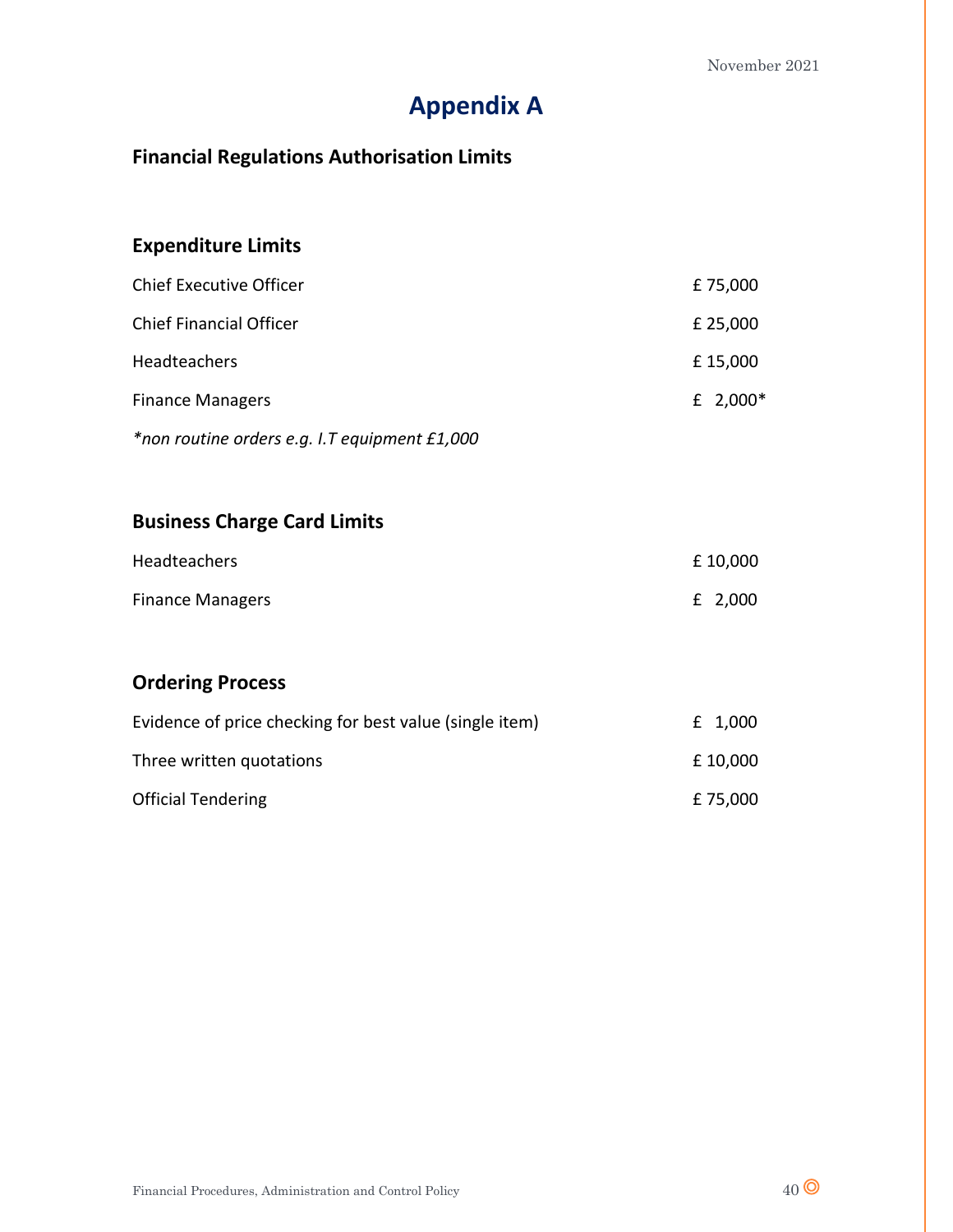# **Appendix B**

## **Finance Systems - Process**

The following routine systems should be operating across the Trust. Ultimate responsibility for finance rests with the Accounting Officer (the CEO) delegated to the Chief Financial Officer.

## **Orders**

- 1. Budget holder raises a requisition through the online portal. If a technician or assistant enters the requisition the budget holder must authorise this online. The Finance Manager must also authorise the requisition to enable an order to be raised by the Central Finance Office.
- 2. Central Finance Office should check that there is evidence for best value and if they know of a lower priced supplier should recommend this to the budget holder.
- 3. Orders for single items over £1,000 must have appropriate evidence, where practically possible, in line with the financial procedures manual.
- 4. Telephone orders should only be placed in emergencies and the reason will be checked to ensure it is genuine. A requisition must be raised immediately to support such an order.
- 5. The order should be raised by the Central Finance Office and authorised by the Finance Manager. Orders should be submitted online wherever possible, the hard copy should be printed and retained. If the order is for the finance office/administration it should be authorised by the Headteacher.
- 6. Goods received should be checked in line with procedures at each school. Delivery notes should be retained.
- 7. Any returns should be notified as soon as possible and dealt with in line with local procedures.
- 8. Invoices must be sent to the Central Finance Office for payment and stamped with the following:
	- Order number
	- Date received
	- Invoice No
	- Cheque No
	- Date
	- Amount
	- Authorised signature

### **These details are entered onto the stamped area to provide a single point of reference on an invoice**.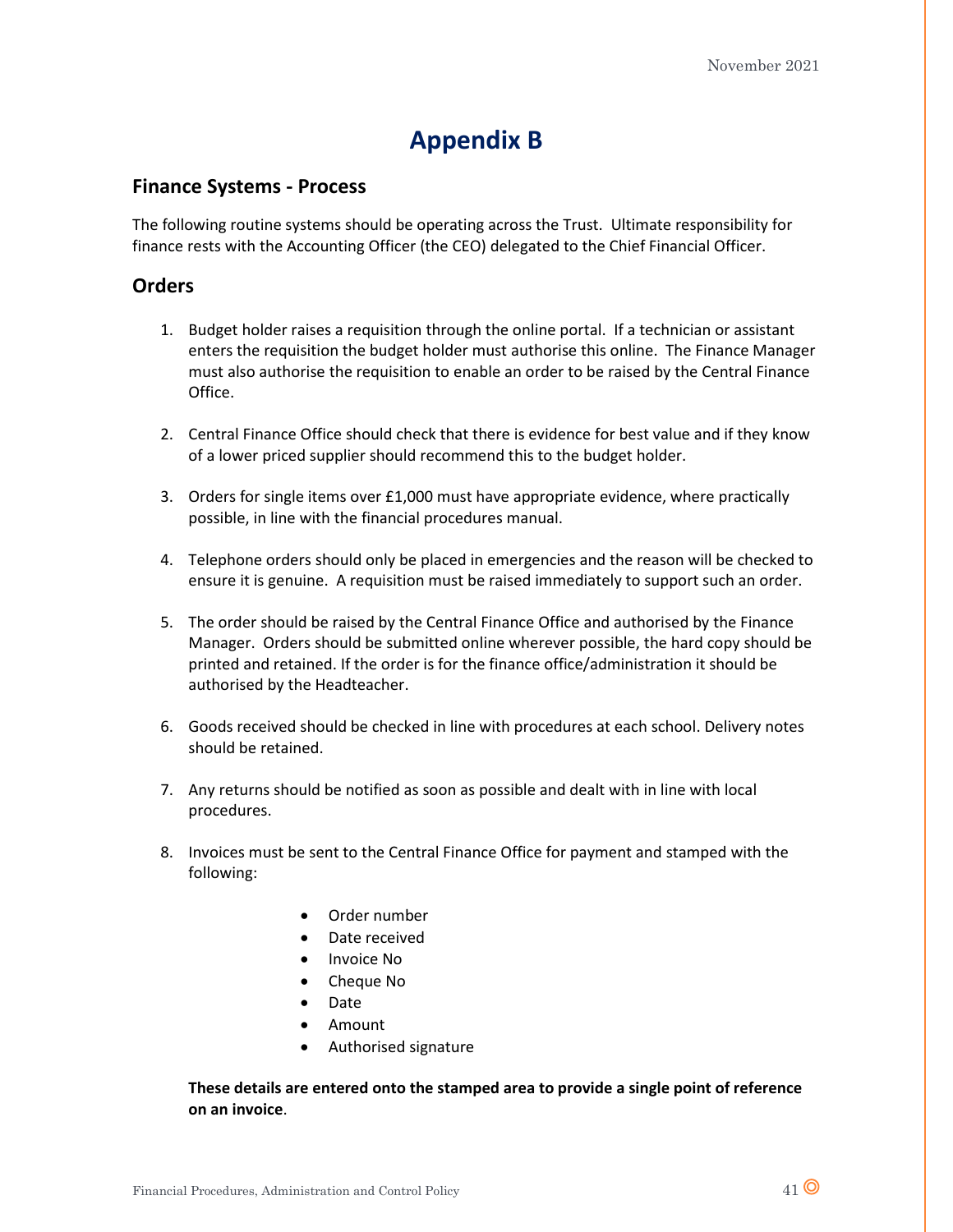- 9. Finance Officers should not be budget holders and should not be signing off invoices. The exception would be for low value admin items. As a general rule, to ensure segregation of duties and probity if the finance officer has signed off there should be a countersignature from the Headteacher or CFO.
- 10. Invoices should be married up with the rest of the documentation for that purchase. The Central finance assistant will enter the invoice onto the system.
- 11. A BACS run will be carried out centrally for each batch of invoices. The Sage run report should be printed, together with the Lloyds Commercial batch report, if appropriate, and be signed by the two signatories of that batch. Invoices should be checked on Sage.
- 12. Reports should be filed in date order.

### **On line orders e.g. Amazon and Multipay card**

- 1. A paper requisition must still be raised and authorised by the budget holder.
- 2. The credit card order confirmation must be printed, attached to the requisition and retained by the Finance Office.
- 3. Where applicable a VAT invoice should be obtained for the goods and attached to the paperwork.
- 4. Credit card purchases should be entered directly to Sage by the school finance office.
- 5. The credit card statement should be authorised by the Headteacher, CEO or CFO.

### **Budget Holders**

Budget holders will have access to real time information regarding expenditure against budget on the online Sage portal. Budget holders should be reminded that they cannot place orders direct, they must raise a requisition.

## **VAT**

A VAT report will be prepared and submitted for each month ended by the Trust Management Accountant. The CFO should authorise the VAT report before it is submitted.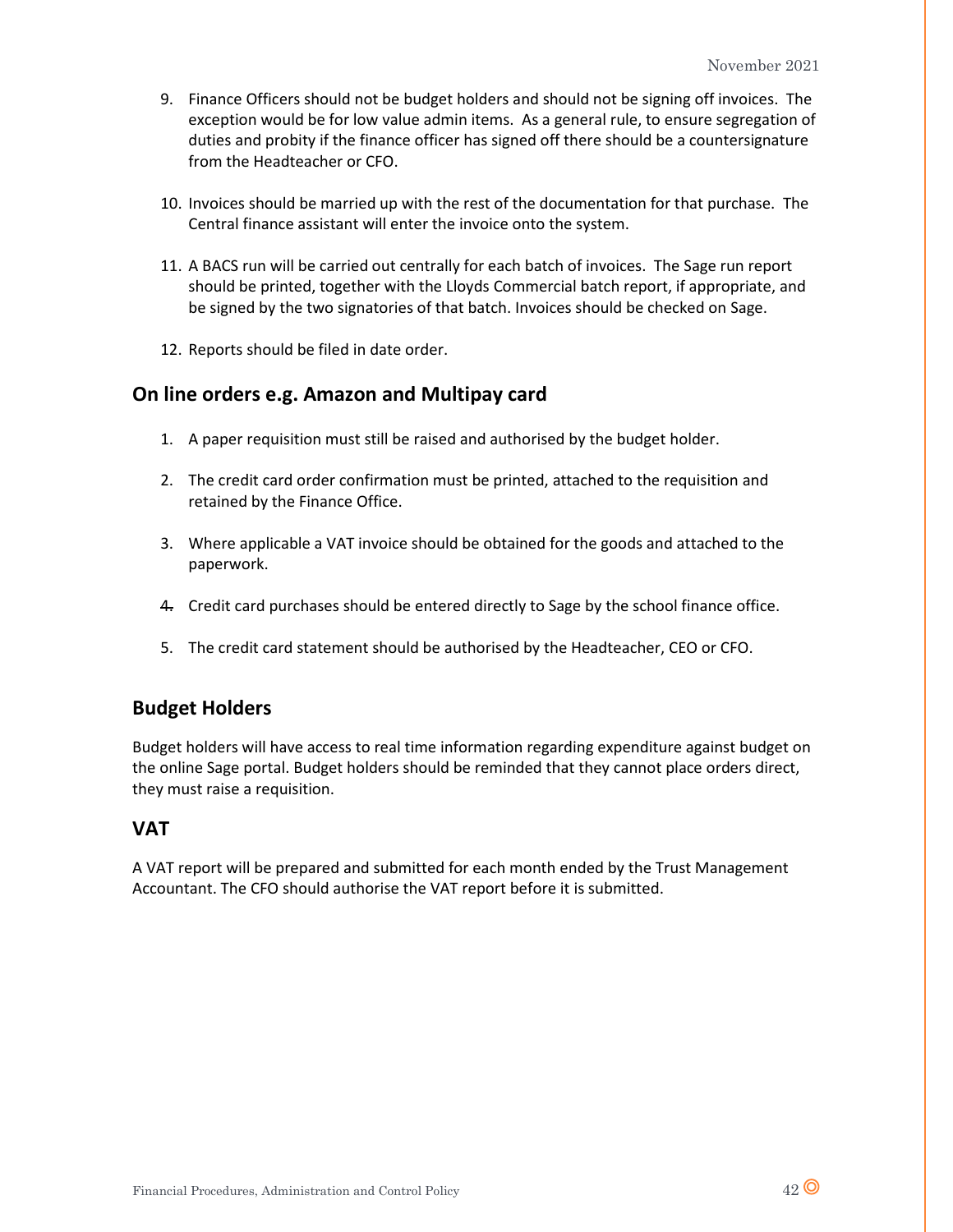# **Appendix C**

## **Tendering Policy**

All goods/services ordered with a value over £75,000 must be subject to formal tendering procedures. Purchases over 207,000 Euros for goods and services and 5,186,000 Euros for the procurement of works (EU threshold effective from 01/01/2014) will require advertising in the Official Journal of the European Union. Guidance on the OJEU thresholds is given in the Academies Financial Handbook.

Ordering goods which may potentially be over £15,000 must be discussed with Chief Financial Officer prior to any communication with suppliers. This is to ensure correct procedures are followed from the outset.

### **Forms of Tenders**

There are three forms of tender procedure: open, restricted and negotiated. The circumstances in which each procedure should be used are described below:

- **Open Tender**: This is where all potential suppliers are invited to tender. The budget holder must discuss and agree with the CFO how best to advertise for suppliers, e.g. general press, trade journals or to identify all potential suppliers and contact directly if practical. This is the preferred method of tendering, as it is most conducive to competition and the propriety of public funds
- **Restricted Tender**: This is where suppliers are specifically invited to tender. Restricted tenders are appropriate where:
	- there is a need to maintain a balance between the contract value and administrative costs
	- a large number of suppliers would come forward or because of the nature of the goods are such that only specific suppliers can be expected to supply the school's requirements
	- the costs of publicity and advertising are likely to outweigh the potential benefits of open tendering
- **Negotiated Tender**: The terms of the contract may be negotiated with one or more chosen suppliers. This is appropriate in specific circumstances:
	- the above methods have resulted in either no or unacceptable tenders
	- only one or very few suppliers are available
	- extreme urgency exists
	- additional deliveries by the existing supplier are justified

### **Preparation for Tender**

Full consideration should be given to:

- objective of project
- overall requirements
- technical skills required
- after sales service requirements
- form of contract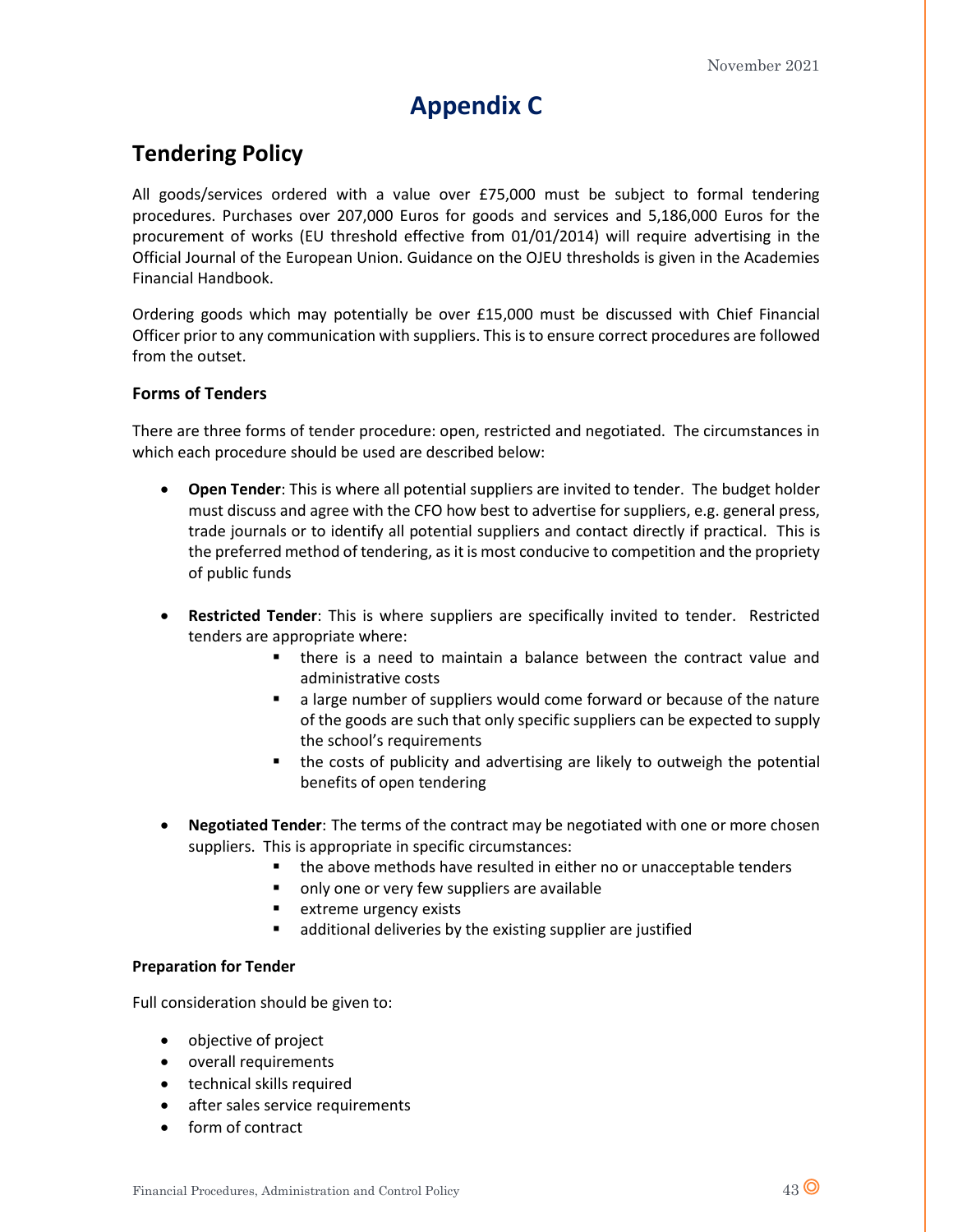It may be useful after all requirements have been established to rank requirements (e.g. mandatory, desirable and additional) and award marks to suppliers on fulfilment of these requirements to help reach an overall decision.

If a restricted tender is to be used then an invitation to tender must be issued. If an open tender is to be used an invitation to tender may be issued in response to an initial enquiry.

An invitation to tender should include the following:

- introduction/background to the project
- scope and objectives of the project
- technical requirements
- implementation of the project
- terms and conditions of tender
- form of response.

#### **Aspects to Consider**

#### **Financial**

- like should be compared with like and, if a lower price means a reduced service or lower quality, this must be borne in mind when reaching a decision
- care should be taken to ensure that the tender price is the total price and that there are no hidden or extra costs
- is there scope for negotiation?

### **Technical/Suitability**

- qualifications of the contractor
- relevant experience of the contractor
- descriptions of technical and service facilities
- certificates of quality/conformity with standards
- quality control procedures
- details of previous sales and references from past customers

### **Other Considerations**

- pre sales demonstrations
- after sales service
- financial status of supplier. Suppliers in financial difficulty may have problems completing contracts and in the provision of after sales service. It may be appropriate to have an accountant or similarly qualified person examine audited accounts etc.

#### **Tender Acceptance Procedures**

The invitation to tender should state the date and time by which the completed tender document should be received by the School. Tenders should be submitted in plain envelopes clearly marked to indicate they contain tender documents. The envelopes should be time and date stamped on receipt and stored in a secure place prior to tender opening. Tenders received after the submission deadline should not normally be accepted.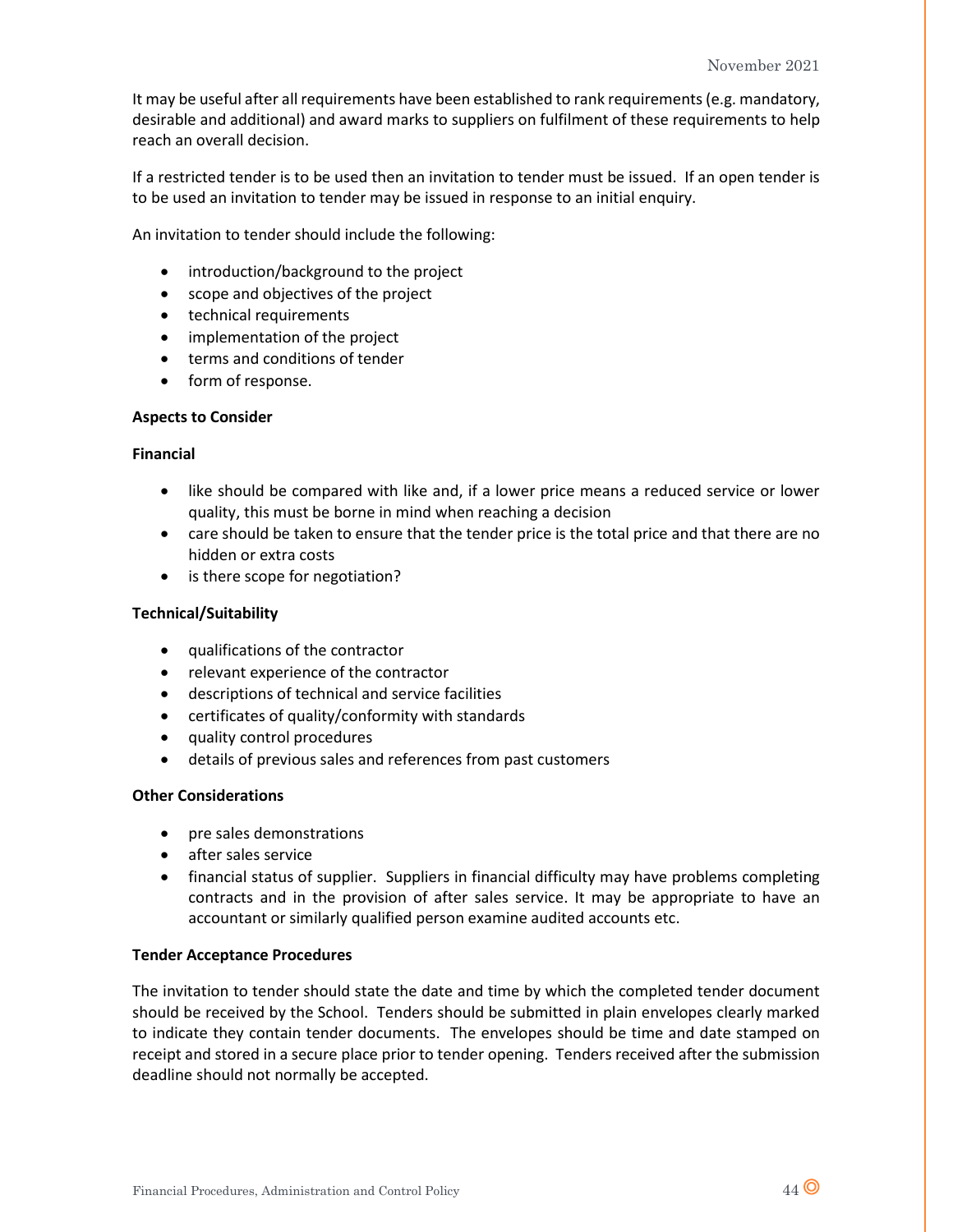### **Tendering Opening Procedures**

All tenders submitted should be opened at the same time and the tender details should be recorded. Two persons should be present for the opening of tenders as follows:

- for contracts up to £75,000: two of the budget holder or the Chief Financial Officer and the Chief Executive Officer
- for contracts for goods and services over 207,000 Euros or the procurement of works over 5,186,000 Euros (EU threshold effective 01/01/2014): the Headteacher and the Chief Executive Officer or Chief Financial Officer; plus a member of the Finance and Audit Committee

A separate record should be established to record the names of the firms submitting tenders and the amount tendered. This record must be signed by both people present at the tender opening.

### **Tendering Procedures**

The evaluation process should involve at least two people. Those involved should disclose all interests, business and otherwise, that might impact upon their objectivity. If there is a potential conflict of interest then that person must withdraw from the tendering process.

Those involved in making a decision must take care not to accept gifts or hospitality from potential suppliers that could compromise, or be seen to compromise, their independence.

Full records should be kept of all criteria used for evaluation. For contracts over £75,000 a report should be prepared for the Finance and Audit Committee, highlighting the relevant issues and recommending a decision. For contracts for goods and services over 207,000 Euros or the procurement of works over 5,186,000 Euros (EU threshold effective 01/01/2014) the decision and criteria should be reported by the Finance and Audit Committee to the Trust Board for approval.

Where required by the conditions attached to a specific grant from the DfE, the department's approval must be obtained before the acceptance of a tender.

The accepted tender should be the one that is economically most advantageous to the School. All parties should then be informed of the decision.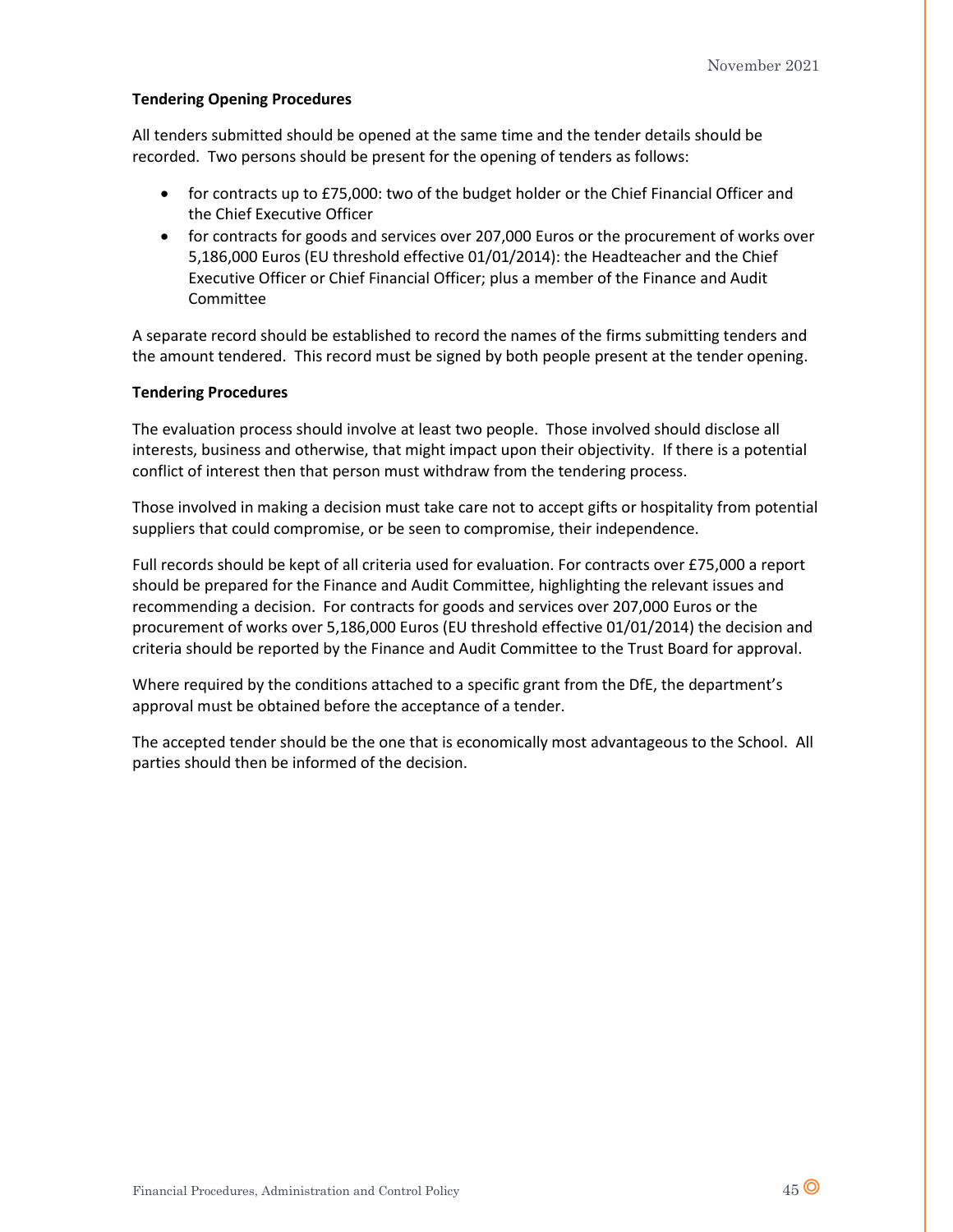# **Appendix D**

## **Fraud Policy and Procedures**

### **Introduction**

The Trust aims to be an honest and ethical institution. As such, it is opposed to fraud and seeks to eliminate fraud by the way it conducts business. This document sets out the Trust's policy and procedures for dealing with the risk of significant fraud or corruption. In order to minimise the risk and impact of fraud, the Trust's objectives are, firstly, to create a culture which deters fraudulent activity, encourages its prevention and promotes its detection and reporting and, secondly, to identify and document its response to cases of fraud and corrupt practices.

In order to achieve these objectives, the Trust has taken the following steps:

- 1. The development and publication of a formal statement of its expectations on standards of personal conduct, propriety and accountability\*
- 2. The establishment of adequate and effective systems of internal financial and management control (and a clear requirement to comply with them), and an independent financial assurance function with an ongoing responsibility to review and report on these systems;
- 3. The development and publication of a formal statement of the procedures to be followed by employees who have a suspicion of, or concern about, possible or actual malpractice within the Academy and a fraud response plan which sets out the Academy's policies and procedures to be invoked following the reporting of possible fraud or the discovery of actual fraud.\*

\*see Trust Employment Manual

These three steps are described in greater detail in the following sections

## **Personal Conduct**

The Trust aims to promote an organisational culture which encourages the prevention of fraud by raising awareness of the need for high standards of personal conduct. To help ensure that all employees are fully aware of the Trust's expectations regarding standards of personal conduct, appropriate guidance is provided by the following key statements:

- these regulations are binding on all trustees, governors, members of staff, students and constituent parts of the Trust. Refusal to observe them will be grounds for disciplinary action
- in disbursing and accounting for all funds, the Trust must demonstrate that it is adopting high standards of financial probity. Implicit within this regime is the requirement that trustees, governors and employees of the Trust must at all times conduct financial affairs in an ethical manner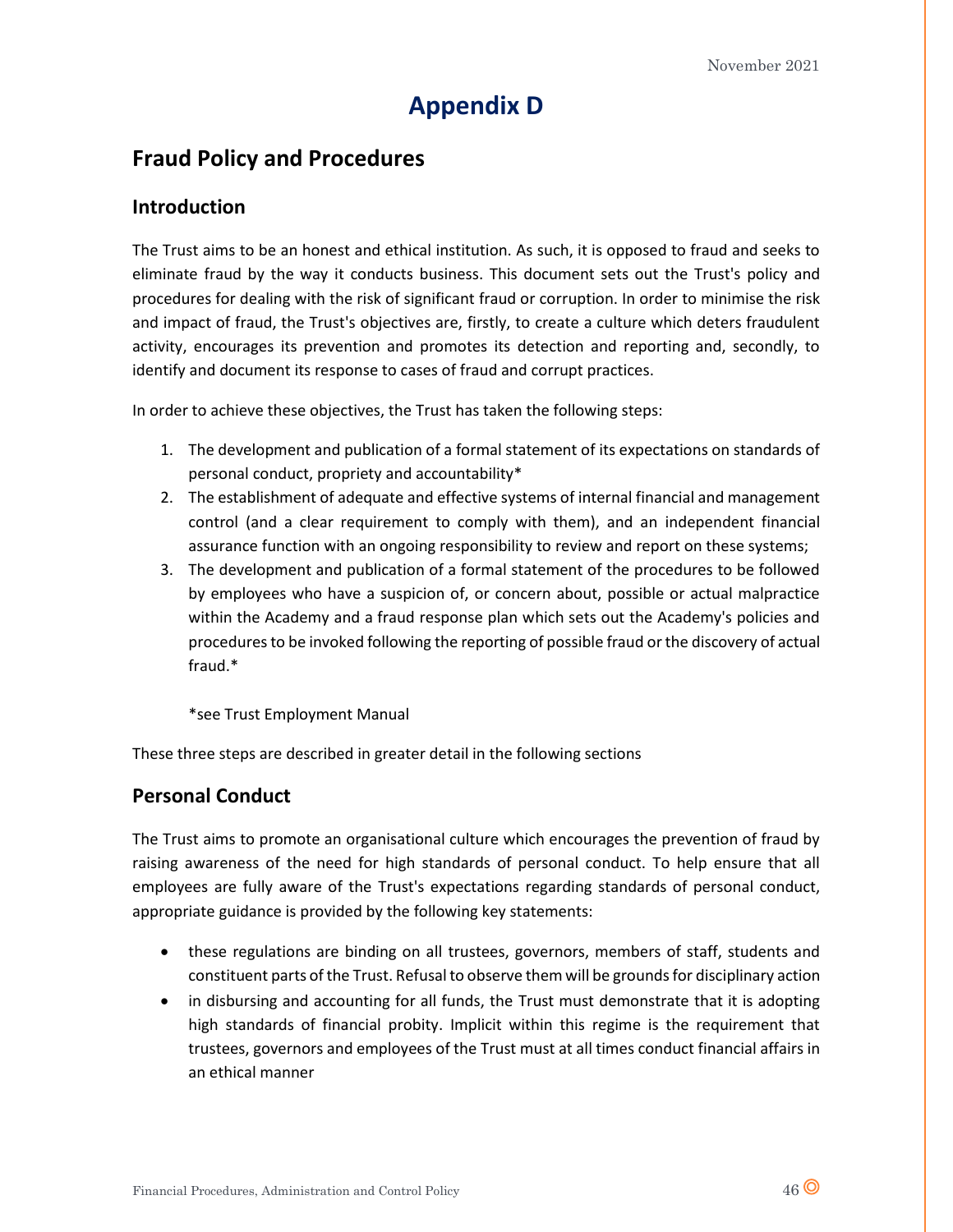- all members of staff, members, Trustees and governors of the Trust are responsible for disclosing any personal, financial or beneficial interest in any transaction with respect to the Academy or its related companies, minority interest companies and trading areas
- any person who is responsible for placing an order with a supplier (whether a contractor or not) with whom he has a personal interest must disclose this to the Headteacher or the Chief Financial Officer
- trustees, governors or employees of the Trust shall never use their office or employment for personal gain and must at all times act in good faith with regard to the Academy's interests
- heads of Department/Budget Holders are expected to adhere to the Financial Regulations at all times and to use their best efforts to prevent misuse or misappropriation of funds and other Trust property

## **Systems of Internal Control**

The next line of defence against fraud is the establishment of operational systems which incorporate adequate and effective internal controls designed to minimise the incidence of fraud, limit its impact and ensure its prompt detection. These controls include high level management controls such as budgetary control (designed to identify fraud which results in shortfalls in income or overspendings against expenditure) and organisational controls such as separation of duties, internal check and staff supervision. Personnel policies are also a key part of setting the culture and deterring fraud. This includes seeking to reduce the risk of employing dishonest staff by checking information supplied by employees and references obtained during the course of the recruitment process, including DBS checks.

The general framework of responsibilities for financial management and the policies relating to the broad control and management of the Trust are documented in the Financial Procedures Policy. The Financial Procedures are issued and updated periodically by the Chief Financial Officer. They are binding on all trustees, governors, members of staff, students and constituent parts of the Trust and are distributed to the Headteacher, the Senior Leadership Team, Heads of Department and staff in the academies finance offices.

The Trust has also established a Finance and Audit Committee and an independent financial assurance function which provides advice to management in respect of control matters and which conducts a cyclical programme of reviews of the adequacy and effectiveness of the systems which have been put in place (including those intended to minimise the potential exposure to fraud and corruption).

## **Fraud Response**

This document sets out the Trust's policies and procedures for ensuring that all allegations and reports of fraud or dishonesty are properly followed-up are considered in a consistent and fair manner and that prompt and effective action is taken to:

• minimise the risk of any subsequent losses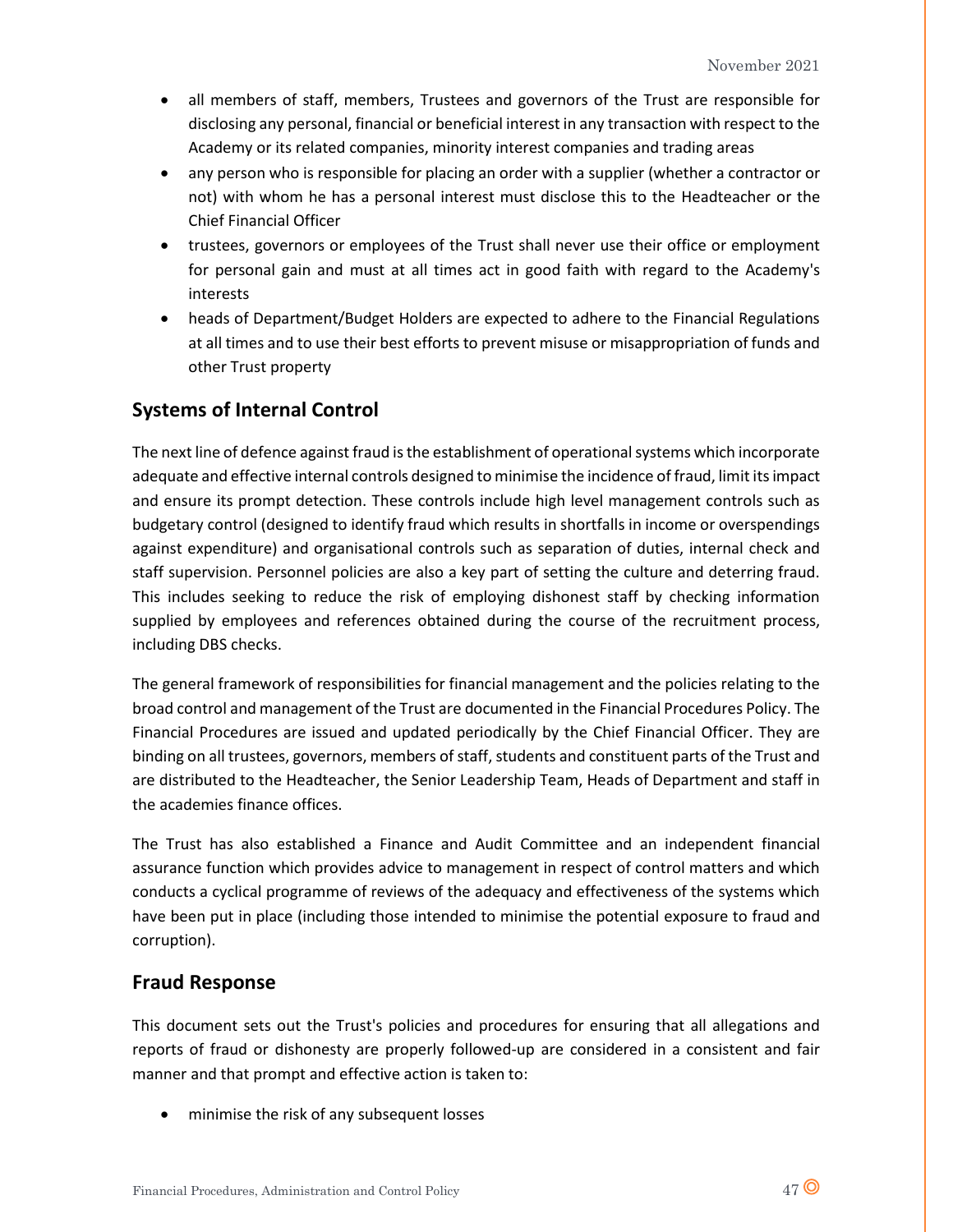- reduce any adverse operational effects
- improve the likelihood and scale of recoveries
- demonstrate that the Academy retains control of its affairs in a crisis; and
- makes a clear statement to employees and others that it is not a soft target for attempted fraud

The plan includes both statements of general policy and specific steps to be taken when circumstances dictate and is necessary in order to reduce the following risks:

- inadequate communication so that action is late or inappropriate
- lack of leadership and control so that investigators are not properly directed and waste time and effort
- failure to react fast enough so that further losses are incurred or the evidence required for successful recovery or prosecution is lost
- adverse publicity which could affect confidence in the Trust; and
- creation of an environment which, because it is perceived as being ill-prepared, increases the risk of fraud

The main elements of the Trust's policy are in line with the Whistleblowing Policy and are outlined below:

- 1. All trustees, governors, members of staff, students and constituent parts of the Trust are required to notify immediately the Headteacher and/or the Chief Financial Officer of any financial irregularity, or any circumstance suggesting the possibility of irregularity, affecting the financial procedures, cash, stores or other property of the Trust. The Headteacher and/or Chief Financial Officer should bring this to the attention of the Chief Executive Officer immediately
- 2. The Headteacher/Chief Financial Officer will ascertain whether or not the suspicions aroused have substance. They will if appropriate, conduct a preliminary investigation to gather factual information and reach an initial view as to whether further action is required. The findings, conclusions and any recommendations arising from the preliminary investigation will be reported to the Chair of Finance and Audit Committee and the Chair of **Governors**
- 3. The Headteacher will have the initial responsibility for coordinating the individual Academy's response. In doing this they will consult with the Academy's Human Resources Advisor regarding potential employment issues. The Headteacher will also seek expert legal advice from the Academy's Legal Advisor on both employment and litigation issues before taking any further action
- 4. The Headteacher is required to notify the Chief Executive Officer and LGB of any serious financial irregularity. This action will be taken at the first opportunity following the completion of the initial investigations and will involve, inter alia, keeping the Responsible Officer, the Chief Executive Officer, the Chair of Finance and Audit Committee and the Chair of Governors fully informed between committee meetings of any developments relating to serious control weaknesses, fraud or major accounting breakdowns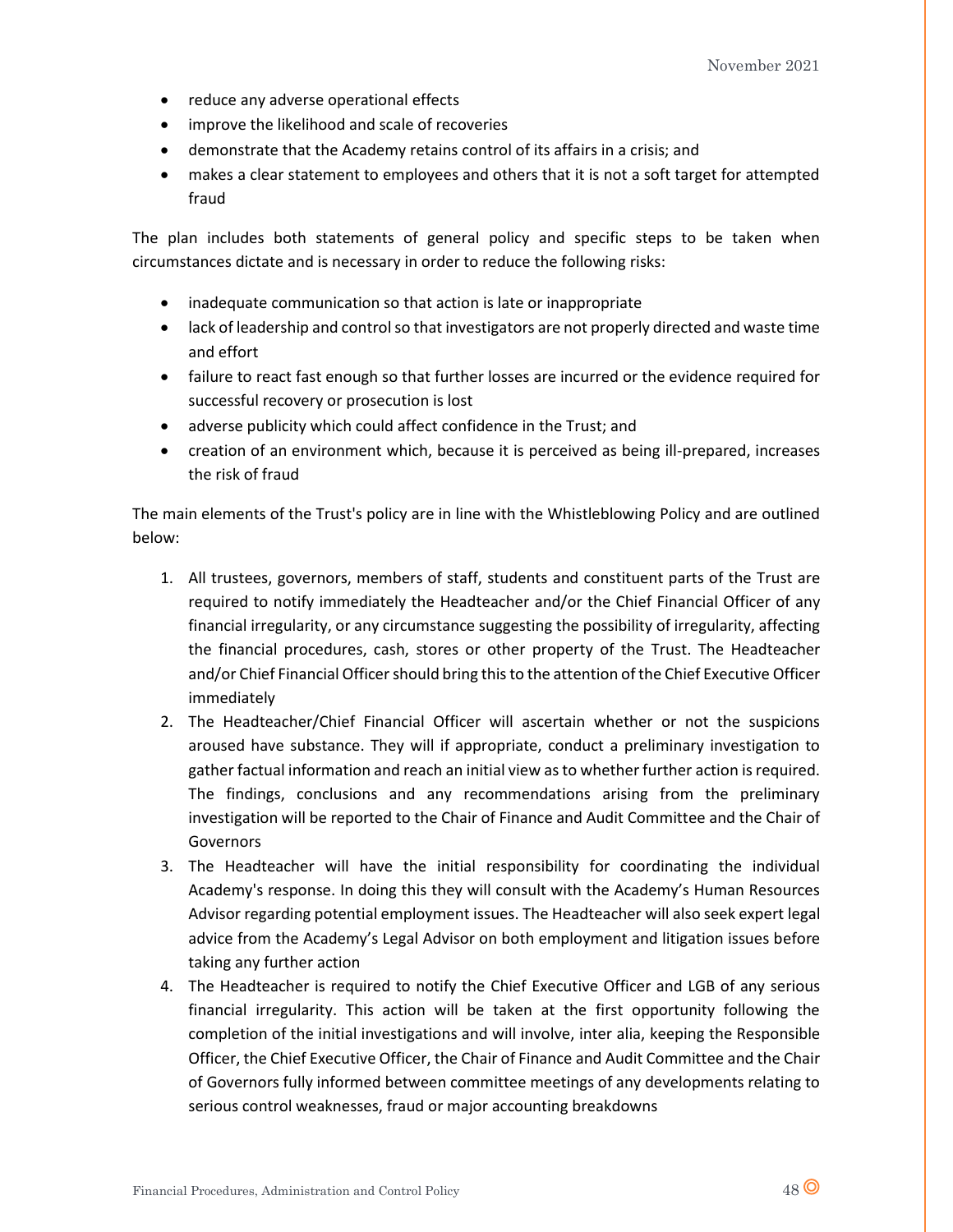5. If evidence of a fraud is forthcoming then the Governing Body will inform the DfE as required by the Funding Agreement and will consider whether or not to refer the matter to the Police.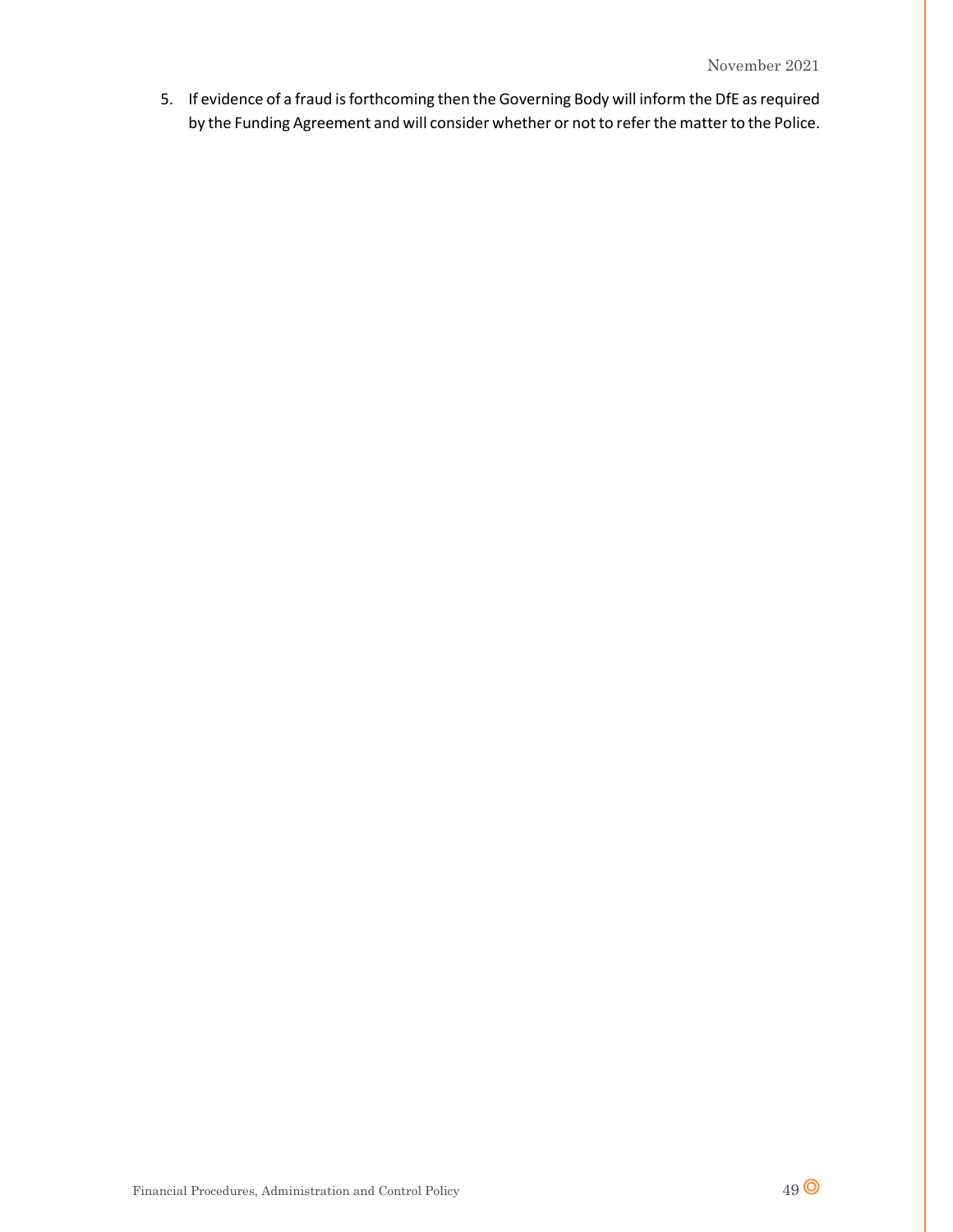# **Appendix E**

## **Best Value Statement for Trustees and Local Governing Bodies**

### **Introduction**

Subject to the scheme of delegation the Trustees/LGB are accountable for the way in which the school's resources are allocated to meet the objectives set out in the school's development plans. Trustees/Governors need to secure the best possible outcome for pupils, in the most efficient and effective way, at a reasonable cost. This will lead to continuous improvement in the school's achievements and services.

### **What is Best Value**

Trustees/Governors will apply the four C's of best value:

- **Challenge:** Why, how and by whom a service is provided
- **Compare:** School performance against available data.
- **Consult:** With service users, the local community etc.
- **Competition:** Wherever practicable, to secure efficient and effective services

## **The Trustees/Governors Approach**

The Trustees/Governors and school managers will apply the principles of best value when making decisions about:

- the allocation of resources to best promote the aims and values of the school
- the targeting of resources to best improve standards and the quality of provision
- the use of resources to best support the various educational needs of all pupils

The Trustees/Governors and the school managers will:

- make comparisons with other/similar schools using available data, e.g. RAISE online, quality of teaching and learning, levels of expenditure
- challenge proposals, examining them for effectiveness, efficiency, and cost
- require suppliers to compete on grounds of cost and quality/suitability of services/products
- consult individuals and organisations on quality/suitability of service we provide to parents pupils, and services we receive from providers

This will apply in particular to:

- **staffing** Trustees/governors in association with the leadership team will deploy staff to provide best value in terms of quality of teaching, quality of learning, adult-pupil ratio, and curriculum management
- **use of premises** Trustees/governors in association with the leadership team will consider the allocation and use of teaching areas, support areas and communal areas, to provide the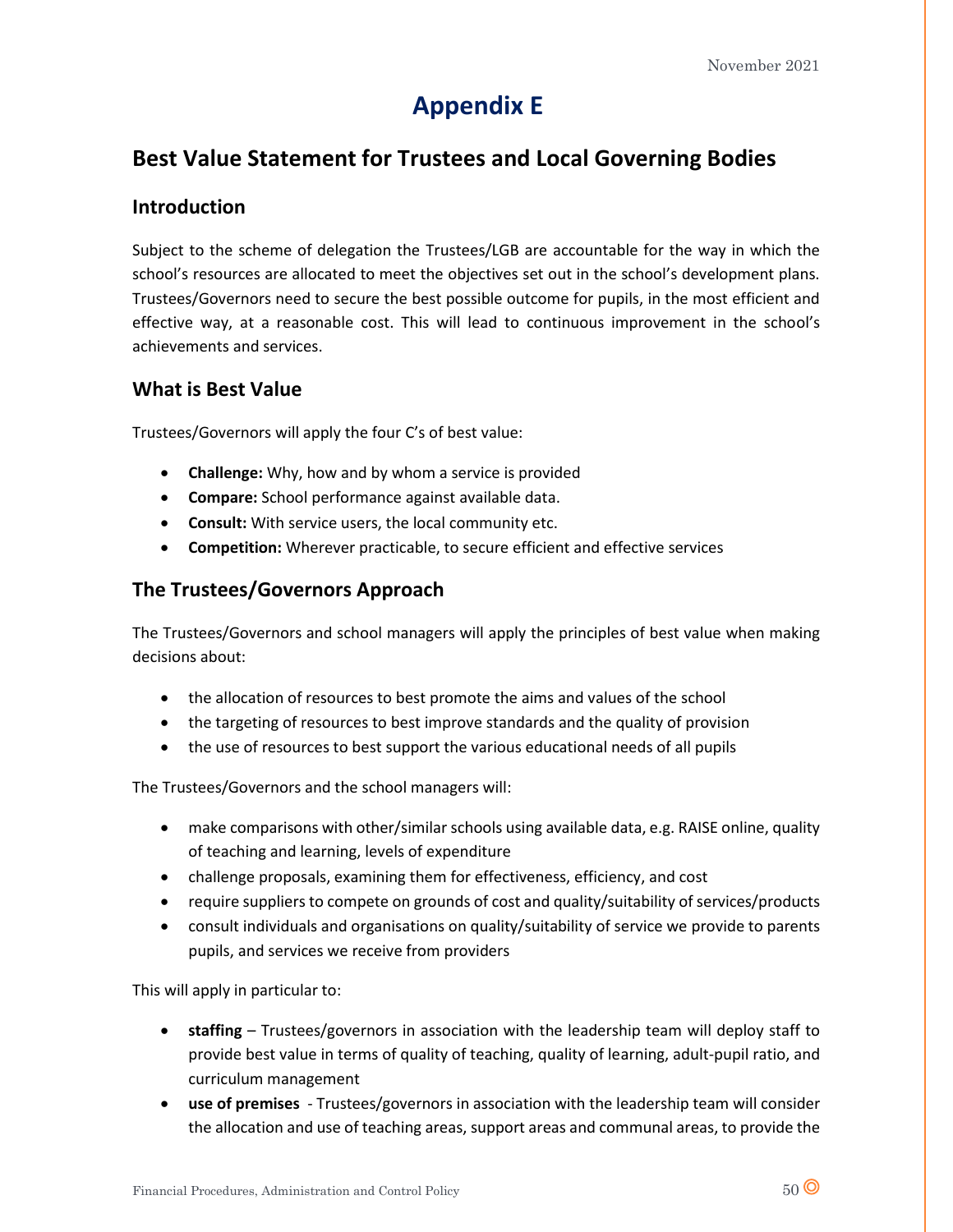best environment for teaching and learning, for support services, and for communal access to central resources

- **use of resources** Trustees/governors in association with the leadership team will deploy equipment, materials and services to provide pupils and staff with resources which support quality of teaching and quality learning
- quality of teaching Trustees/governors in association with the leadership team will review the quality of curriculum provision and quality of teaching, to provide parents and pupils with a curriculum which meets the requirements of the Curriculum, National Literacy Strategy and National Numeracy Strategy, and the needs of the pupils and teaching which builds on previous learning and has expectations of children's achievement
- **quality of learning** Trustees/governors in association with the leadership team will review the quality of children's learning by setting of pupil achievement targets
- **purchasing** Trustees/governors in association with the leadership team will develop procedures for assessing need, and obtaining goods and services which provide best value in terms of suitability, efficiency, time and cost
- **pupil's welfare** Trustees/governors in association with the leadership team review the quality of the school environment and the school ethos, in order to provide a supportive environment conducive to learning and recreation
- **health and safety** Trustees/governors in association with the leadership team review the quality of the school environment and equipment, carrying out risk assessments where appropriate, in order to provide a safe working environment for pupils, staff and visitors

These areas will be monitored for best value by:

- 1. Departmental reviews by the Headteacher & Senior Leadership Team
- 2. Termly target setting meetings between Headteacher, Senior Leadership Team and head of departments
- 3. Annual performance management
- 4. Annual budget planning
- 5. Headteacher's reports including financial review
- 6. Feedback from responsible officer and audit report
- 7. Analysis of school pupil performance data
- 8. Analysis of LA/DfE financial data
- 9. Analysis of DfE pupil performance data
- 10. Key issues for action identified by OFSTED
- 11. Trustees/Governors termly committee meetings
- 12. Trustees/Governor's annual staff salary review

**The pursuit of minor improvements or savings is not cost effective if the administration involves substantial time or costs. Time wasted on minor improvements or savings can also distract management from more important or valuable issues.**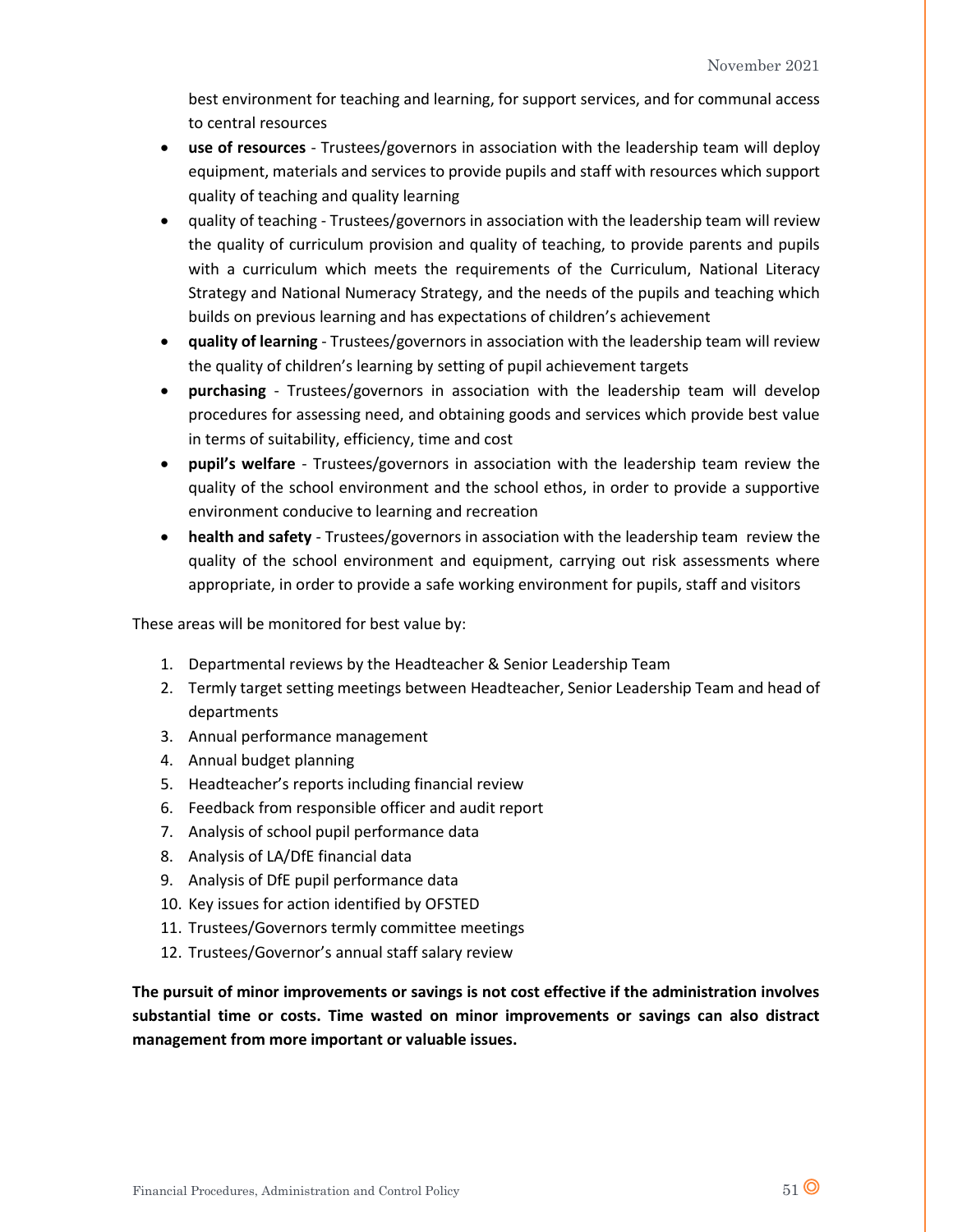# **Appendix F**

## **Travel and Subsistence Policy**

### **Introduction**

If an employee is not sure whether they will be able to make a claim in a particular situation, they should ask before they incur any expenses, as this may not be reimbursed. Clarity should be sought before claim is submitted.

It is very important that claims are not made outside the terms of this policy and guidance unless permission has been given specifically to deal with a particular situation.

## **Accommodation**

All overnight stays must be approved in advance by the appropriate authorised officer.

In some situations, particularly certain training courses, accommodation is provided as part of the package, in which case employees do not need to make any claim. In other cases, the employee will be reimbursed the actual cost of bed and breakfast incurred.

### **Travel**

### **General Principles**

Employees should only make business journeys when they are absolutely necessary. Other options should always be considered before travel is undertaken which are more efficient and cost effective for example email, telephone, video or telephone conferencing.

Where a business journey is necessary, employees are expected to organise it in the shortest and most effective way.

Employees whose post requires them to undertake business travel are responsible for their own travel arrangements and these must be carried out in the most effective and efficient way to perform the job.

Environmentally friendly travel should be encouraged. Mileage payments will be made within Her Majesty's Revenue and Customs guidelines.

It is the employees responsibility to ensure that they have the appropriate car insurance.

### **Mileage Payments**

Employees who use their own car, van, motorcycle or cycle for official Trust work purposes are entitled to be reimbursed in accordance with Her Majesty's Customs and Revenue (HMRC) approved mileage rates.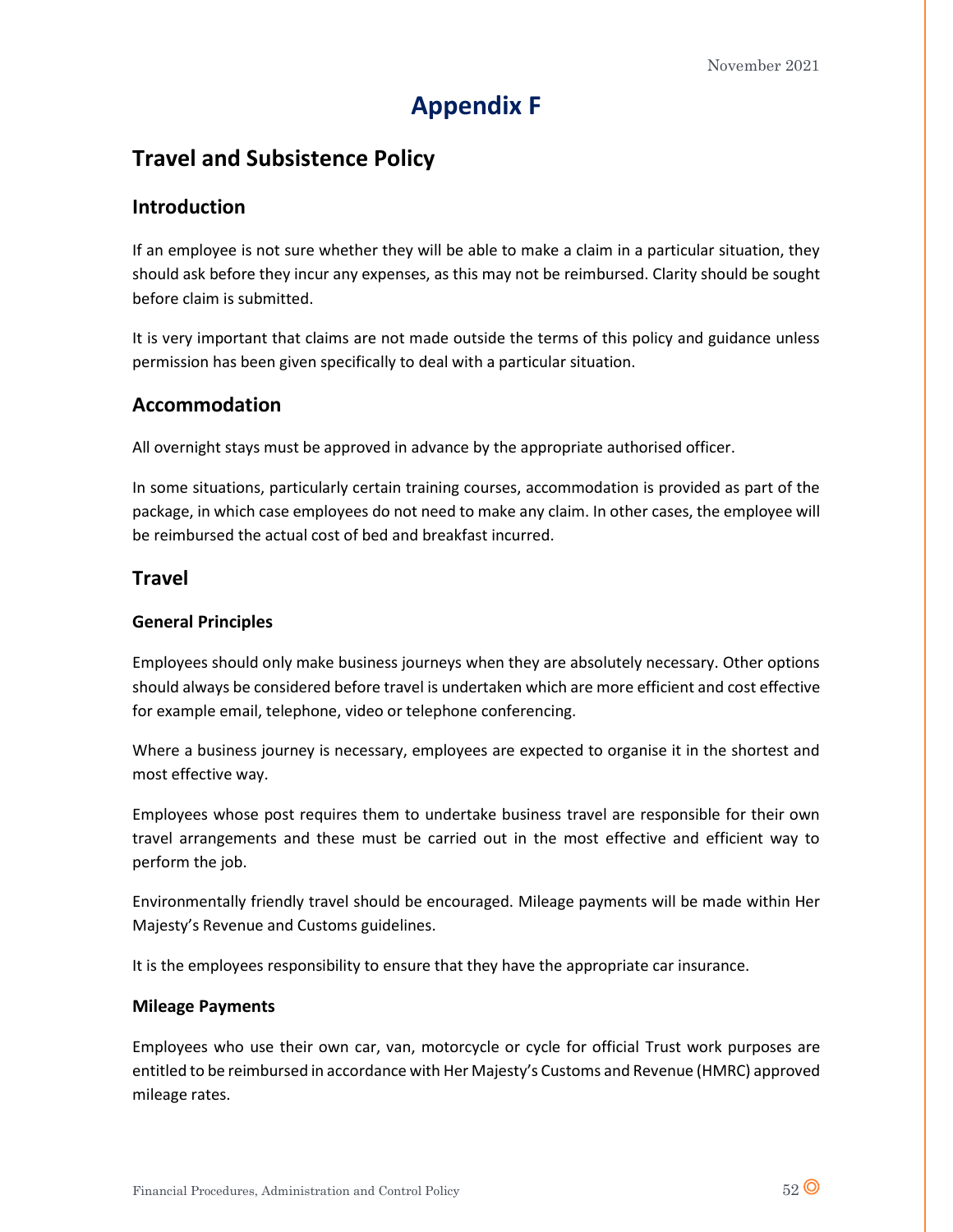Where a number of employees undertake the same or a similar journey, they should always travel together.

The basic criteria for claiming official mileage is that this will be calculated from the employee's workplace and back again. Normal everyday home to office mileage is the employee's responsibility.

Where it is more beneficial for employees to travel direct from home to an outside appointment or vice versa, rather than call in to the workplace first, they are **only** entitled to claim the number of miles over and above their normal home to work mileage. On this basis, all travel claims in any one day should always exclude the employee's normal home to office miles regardless of the reason e.g. training course etc.

The only circumstance in which normal home to office mileage is payable is where a second journey from home to a place of work is made on the same day in order to carry out official duties. Where an employee agrees to work on a day they would not normally work, it is still their responsibility to get to and from work (including training courses). Therefore, no home to office mileage is payable.

### **Other conditions**

Where an employee is required to travel from their normal workplace to carry out their day to day role, travelling time is included within their normal working day. However, employees who are expected to travel to training courses can claim no more hours than their normal working day including travelling time. Where there are excessive demands placed on an employee, for example very long distances travelled which extend significantly over the working day and where such occurrences happen repeatedly over a short period of time, then management will have discretion, as a gesture of goodwill, to allow some time in lieu as recompense.

### **Rail Travel**

If an employee requires a rail ticket for business purposes they must contact the authorised person who can organise this for them.

Employees are expected to travel standard class and take advantage of off peak or other reduced rates if the circumstances allow.

Bus fares and car-parking charges incurred on Academy business may be reclaimed in full.

The Trust will not reimburse in respect of parking and similar fines.

### **Authorisation**

The formal responsibility for authorising business journeys rests with the other authorised officer. Employees are advised to seek approval in advance for any unusual journeys where there is likely to be any doubt about the legitimacy of the journey or of the amount of mileage that can be claimed.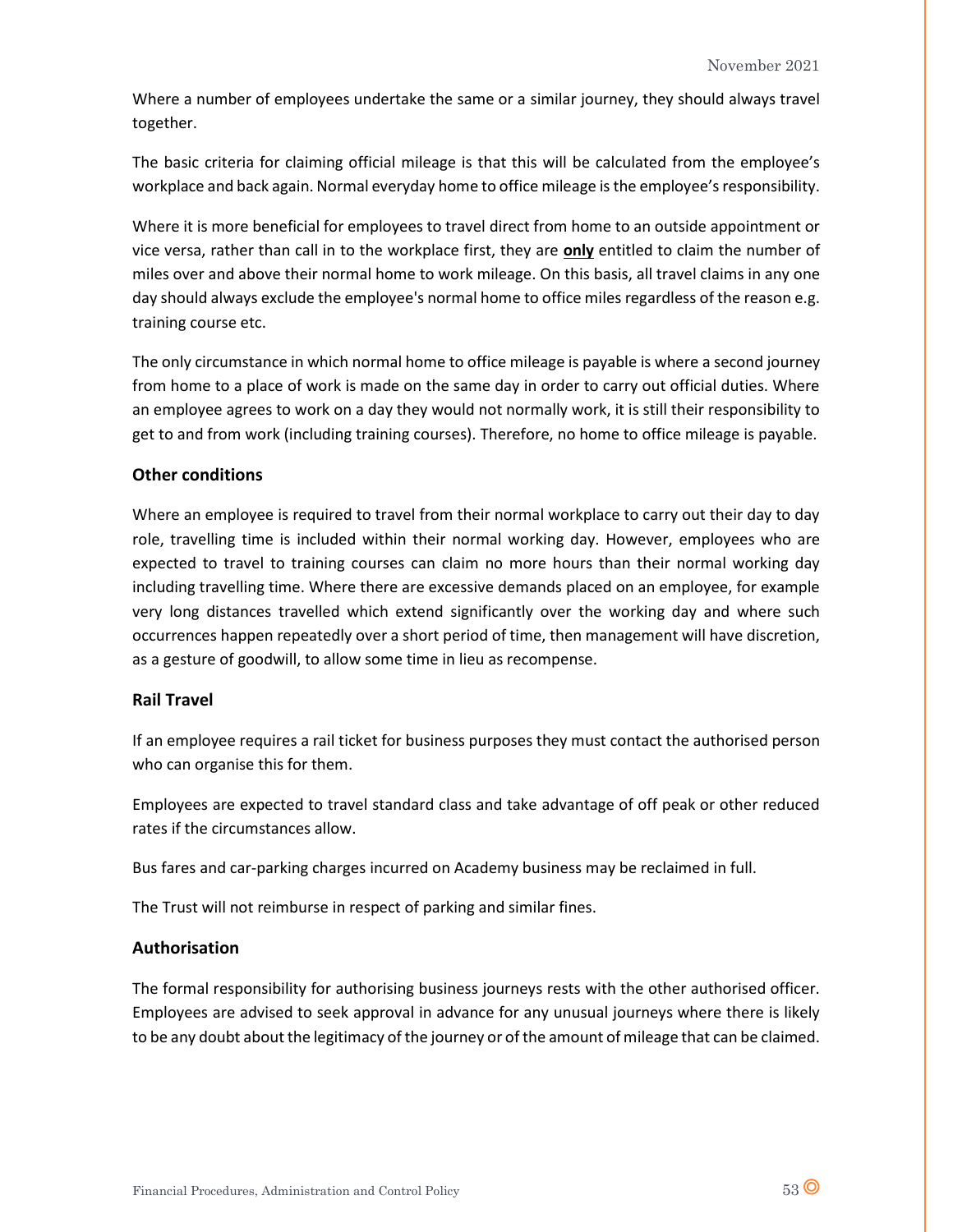### **Methods of Claiming**

Employees should complete the Travel Claim and Expenses Claim, attaching the relevant VAT receipts and submit them to the finance office. Claims must be made on a monthly basis; if an employee delays and then submits forms covering a substantial period they will not be paid if older than 3 months.

Employees should note the terms of the declaration on the claim form. No one should make or approve a claim if the conditions explained in this policy have not been met. The Trust will take a very serious view of fraudulent or negligent claiming or certification.

#### **Insurance**

Employees who use their own vehicle for work should ensure they have the appropriate insurance to cover business travel. This is normally referred to as 'Business, Social and Domestic' cover by Insurance companies. It is the employee's responsibility that they are insured

The following rates apply to employees who are required to travel on the Trust business using a car or van:

- o First 10,000 miles 45p per mile
- o After 10,000 miles 25p per mile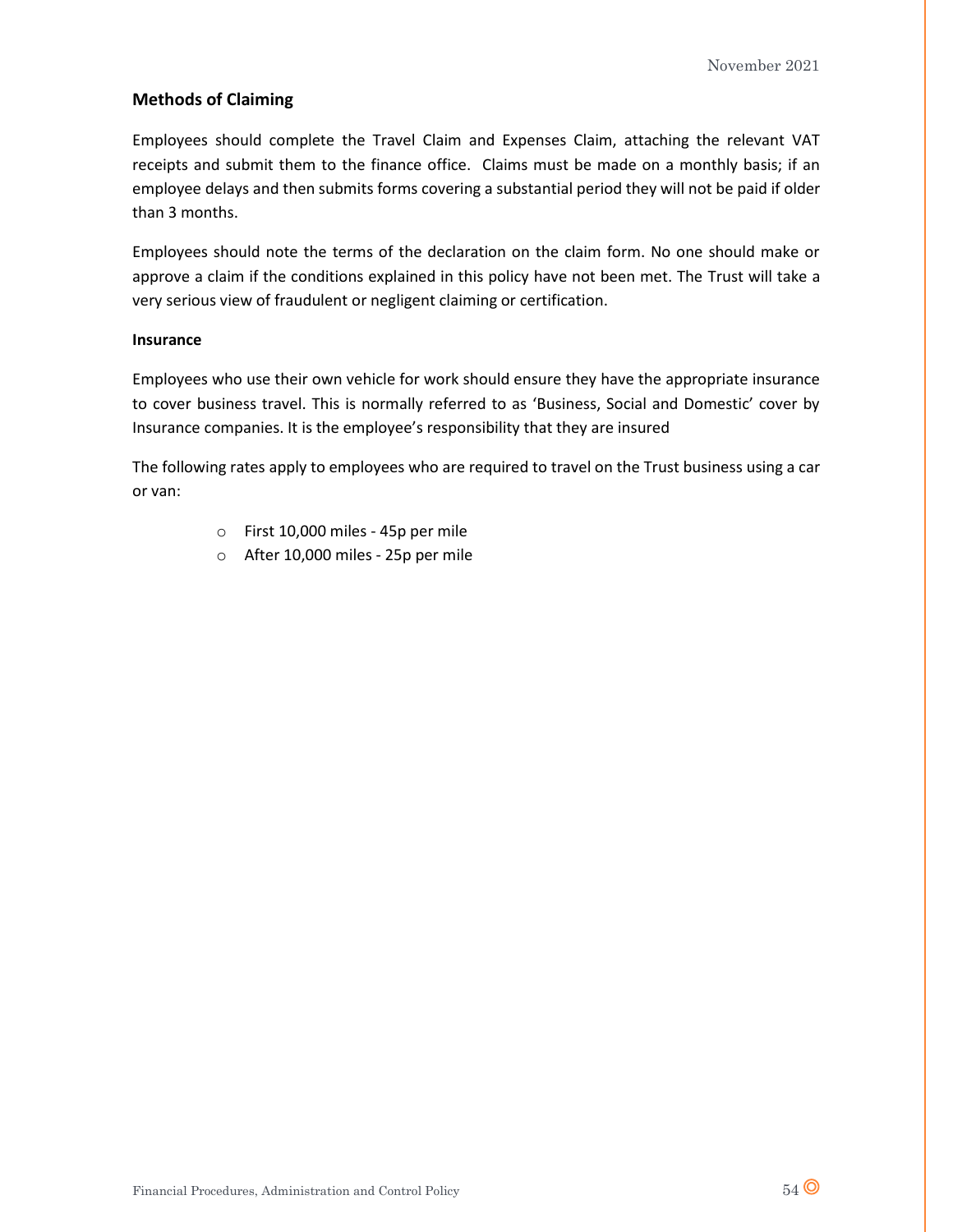# **Appendix G**

## **Financial Reserves Policy**

### **Introduction**

The Trust Board need to consider the level of reserves the school should hold. Levels of reserves which are too high tie up money which should be spent on current school activities. Levels of reserves which are too low may put the future activities of the school at risk.

The reserves policy:

- assists in strategic planning by considering how new projects or activities will be funded
- informs the budget process by considering whether reserves need to be used during the financial year or built up for future projects
- informs the budget and risk management process by identifying any uncertainty in future income streams

### **During the financial year**

The Trustees identify:

- when reserves are drawn on, so that they understand the reasons for this and can consider what corrective action, if any, needs to be taken
- when reserve levels rise significantly above target so that they understand the reasons and can consider the corrective action, if any that needs to be taken
- where the reserves level is below target and consider whether this is due to short-term circumstance or longer term reasons which might trigger a broader review of finances and reserves

### **Development of the Trust's reserves policy**

When considering an appropriate level of reserves, the Trustees consider:

- the risk of unforeseen emergency or other unexpected need for funds
- covering unforeseen day-to-day operational costs, for example employing temporary staff to cover a long-term sick absence
- a fall in a source of income, such as lettings
- planned commitments, or designations, that cannot be met by future income alone, for example plans for a major capital project
- the need to fund potential deficits in a cash budget, for example money may need to be spent before a funding grant is received

The financial risks identified determine the amount of reserves the Trust targets to hold.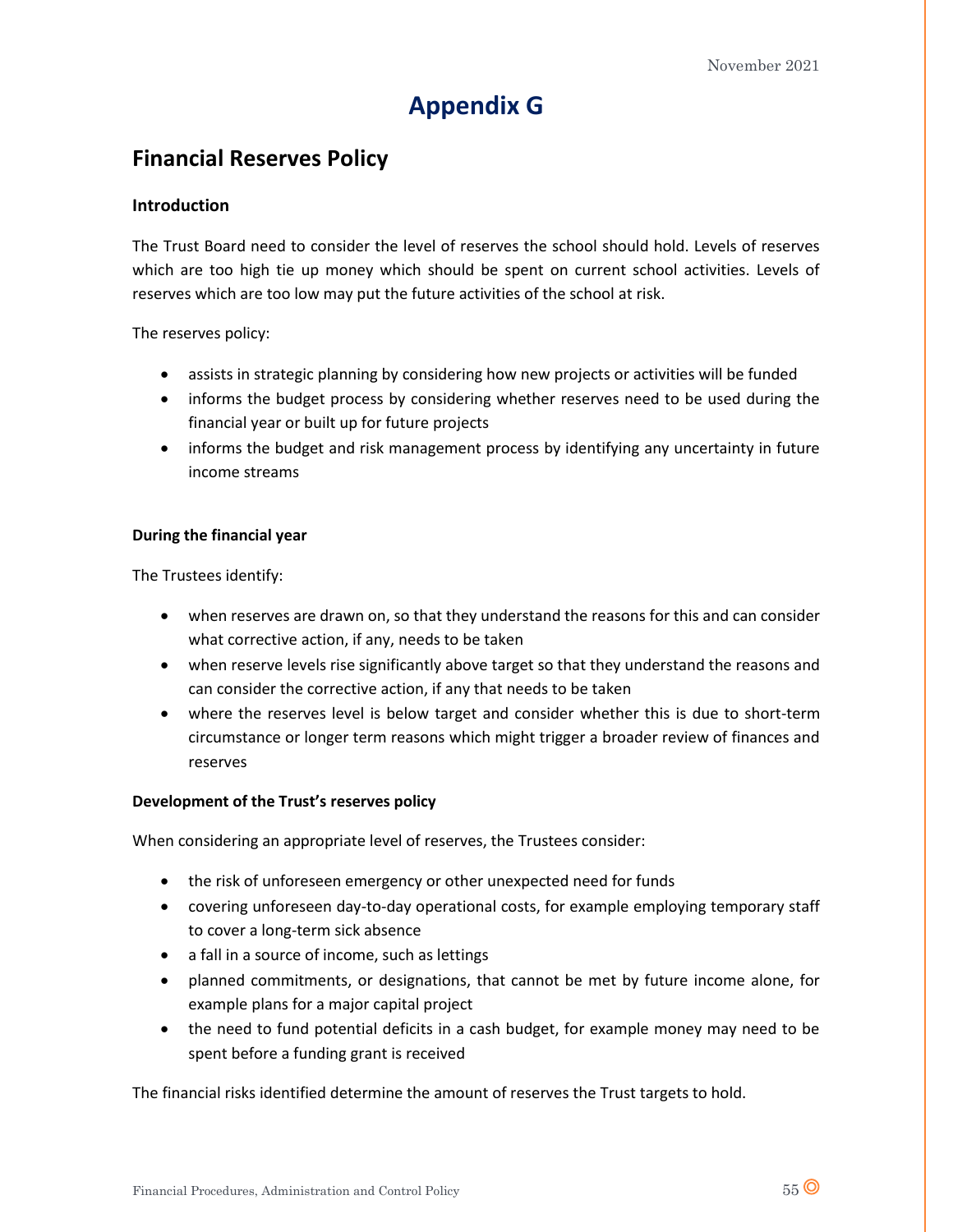### **In-year reports to the Trustees**

In-year reports:

- compare the amount of reserves held with the target amount or target range set for reserves
- explain any shortfall or excess in reserves against target set
- explain any action being taken or planned to bring reserves into line with target

### **Annual financial statements**

The reserves policy disclosed in the Trust report will include the following information:

- why reserves are held
- what amount/range of reserves is considered appropriate for the academy Trust
- what the level of reserves is at the year end
- how the academy Trust is going to achieve the desired level or range of reserves
- how often the reserves policy is reviewed

### **Target range of reserves for the financial year**

The level of reserve will be reviewed and set on an annual basis as part of the budget setting plan.

### **Monitoring and evaluation of the policy**

This policy will be monitored regularly for any changes in legislation or directions from the DFE which may have an effect and evaluated in the light of any comments made by the DFE, ESFA, auditors and any other interested parties.

#### **Reviewing**

The Chief Financial Officer, the Chief Executive and Trustees will carry out a review of this policy on a regular basis to ensure that any new or changed legislation is adhered to.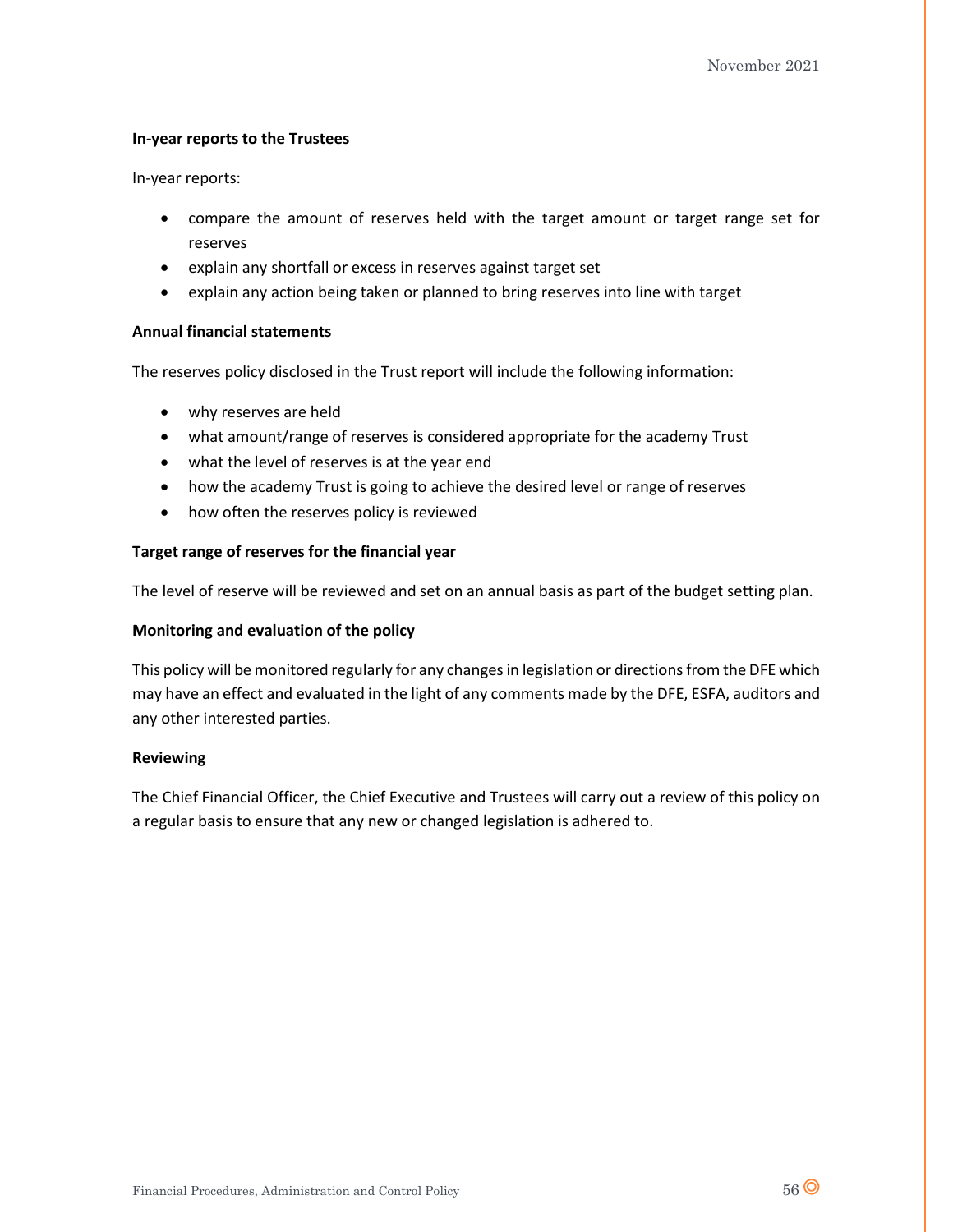# **Appendix H**

## **Fixed Asset Policy**

### **Introduction**

The purpose of this policy is:

- to provide guidance when dealing with capital expenditure and the purchase and disposal of fixed assets (as defined below); and
- to provide guidance on other aspects of fixed asset accounting such as depreciation and revaluation

### **Definitions**

### **Accumulated Depreciation**

The total accumulated amount charged to the income and expenditure account to reflect the use of the asset by the business, over its useful economic life. The value of the fixed asset on the balance sheet will be reduced over the useful life of the asset.

### **Capitalisation**

The addition to the balance sheet of an amount in respect of an asset which has come into the possession of the School, whether through purchase or donation or gift in kind.

### **Carrying amount/net book value**

The purchase cost (or valuation) of a fixed asset less the accumulated depreciation on that fixed asset.

### **Depreciation**

The charge made to the income and expenditure account each month to reflect the use of the asset by the business during the period.

#### **Fixed Assets**

A fixed asset is an asset that has a useful life greater than one year. This includes land, buildings, office furniture and equipment (e.g. air conditioning, heating systems), vehicles, IT equipment and other classroom equipment. These are included in the School balance sheet. Consumables which are used on a daily basis are not fixed assets.

### **Fixed Asset Register**

An inventory of all fixed assets which must include date purchased the depreciation rate, net book values and the depreciation.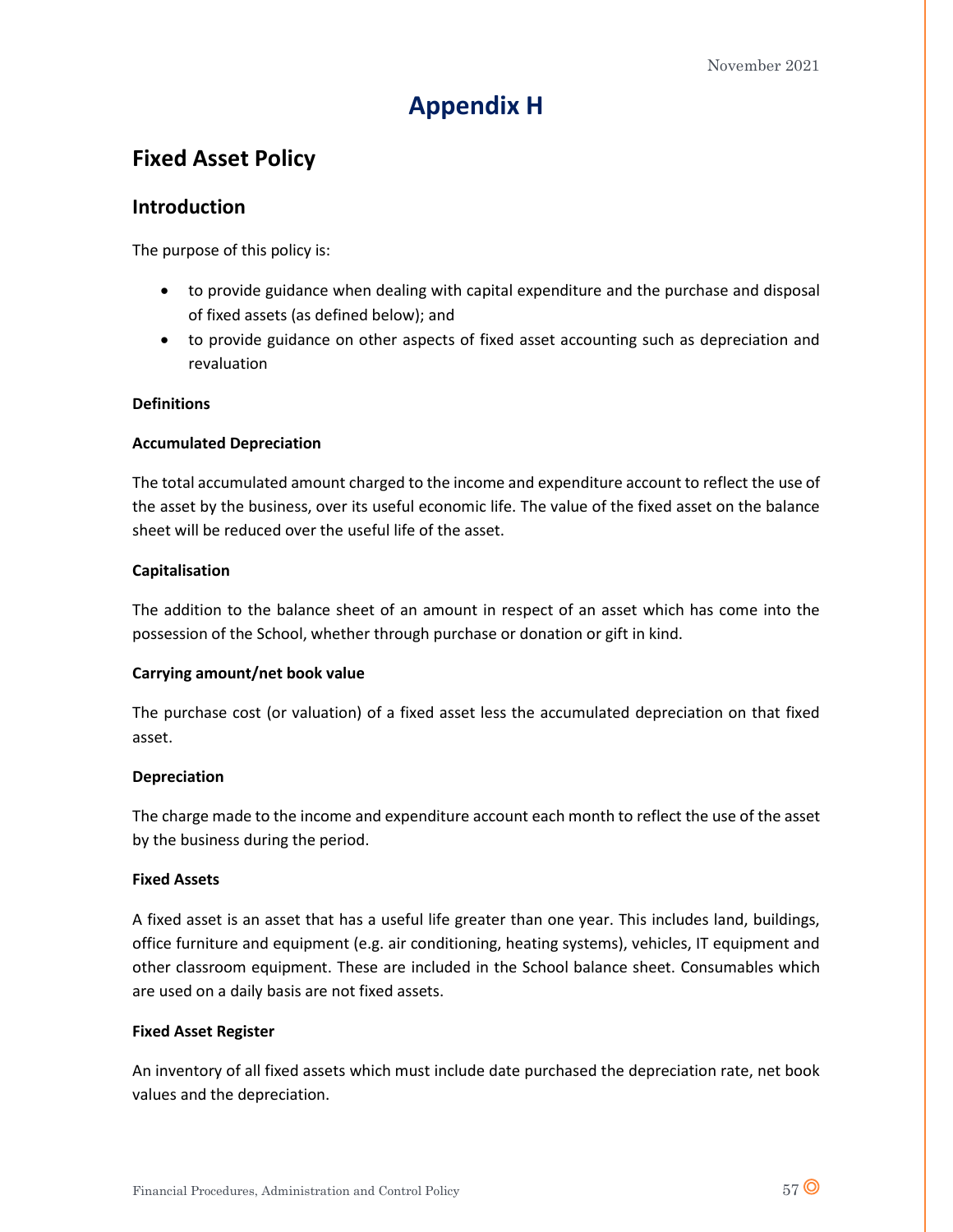### **Grant**

Funds given to the School by a third party, subject to complying with any terms and conditions attached to the grant, to purchase unspecified fixed assets.

### **Recoverable Amount**

The cash proceeds when as asset is disposed.

## **Categories of Fixed Assets**

This list describes the categories of fixed assets most commonly used by Schools. It is not exhaustive and other categories may be added but only with the approval of the Finance Manager.

### **Freehold and Long Leasehold Buildings**

The cost of acquiring freehold and long leasehold land and buildings. It includes all external costs incurred as part of the acquisition such as legal and professional fees as well as other costs such as building costs which are necessary in order to bring the asset into use.

The Trust must seek and obtain prior written approval from the Secretary of State, via the ESFA when acquiring a freehold on land or buildings.

### **Fixtures and Fittings**

Items such as shelving, fixed or free standing, soft furnishings and general furniture such as chairs, desks which will last a number of years but not as long as the building in which they reside.

### Plant and Equipment

Items such as air conditioning, lifts, heating system, diesel generators and classroom equipment which will be used for several years.

### **Computer Equipment and Software**

Cost of the computer hardware used throughout the School along with 'significant' software.

## **Criteria for Capitalisation of Assets**

#### **Expenditure Eligible for Capitalisation**

Authorised and approved expenditure for an item which meets the definition of a fixed asset, and exceeds £1,000, should be identified and flagged as a fixed asset. The asset should be recognised on the School balance sheet.

The cost of the fixed asset should include the cost of the asset and any other costs directly attributable in bringing the asset into a condition where School employees can use it. Such costs include, but should not be limited to: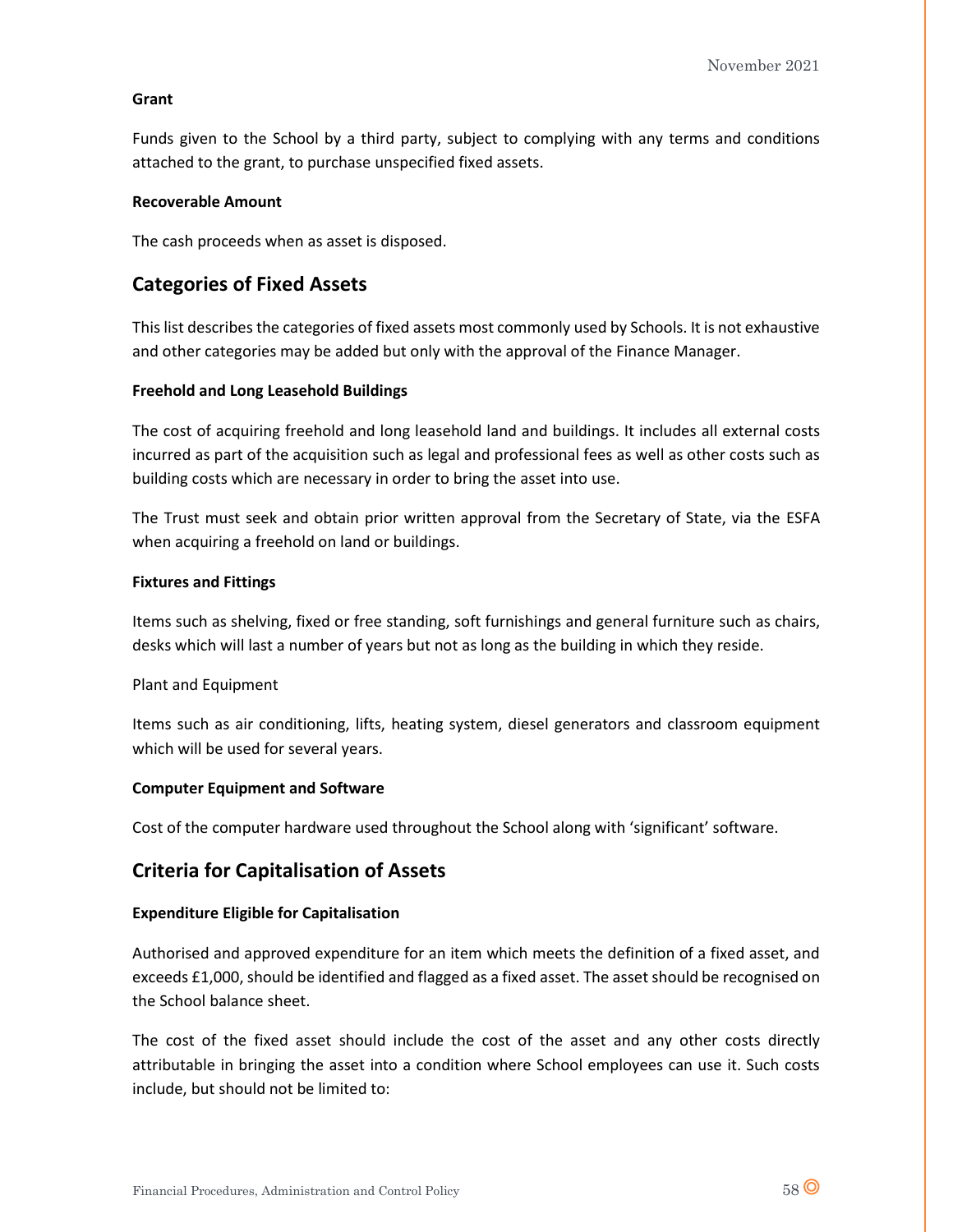- costs of enhancements (not repairs and renewals), which significantly extend the life of the asset and would not be carried out on a regular basis (e.g. building improvements)
- costs of external consultants whose work is directly attributable to the implementation of the asset

### **Expenditure Not Eligible for Capitalisation**

- individual items costing less than £1,000, unless purchased in bulk as part of a capital project
- costs of staff training as part of normal business activities
- administration and general overheads for running day to day activities
- planning costs relating to initial activities such as option appraisals, feasibility studies, identifying appropriate hardware and applications and selecting suppliers and consultants
- cost of abortive work
- post implementation support and maintenance costs related to software installation

## **Accounting Treatment (valuation in balance sheet)**

Only costs eligible for capitalisation should be entered into the accounts.

Costs must be allocated against individual fixed assets.

The cost of the asset includes the purchase price (including import duties and non-refundable taxes) and any other direct attributable costs of bringing the asset to working condition. Discounts received should be deducted from the total cost.

Expenditure on enhancing a fixed asset already recognised on the balance sheet should be added to the carrying amount where the expenditure meets the definition above.

Fixed assets purchased with grant money must be clearly identified in the fixed asset register.

## **Revaluation of Fixed Assets**

Freehold and long leasehold land and buildings may be revalued by independent valuers at times recommended by the auditors.

Gains on revaluation of fixed assets must be credited to the relevant reserve as follows:

- land and building revaluations should be transferred to a designated revaluation reserve
- losses on revaluation must be debited to the relevant reserve (revaluation, fixed assets revaluation reserve) to the extent that gains have previously been recognised and recorded

## **Depreciation**

Depreciation is charged against fixed assets over the expected useful life of the asset to reflect the uSage of the asset over time.

The Trust uses the straight line method of depreciation where the asset cost is written down in equal annual amounts over its expected useful life.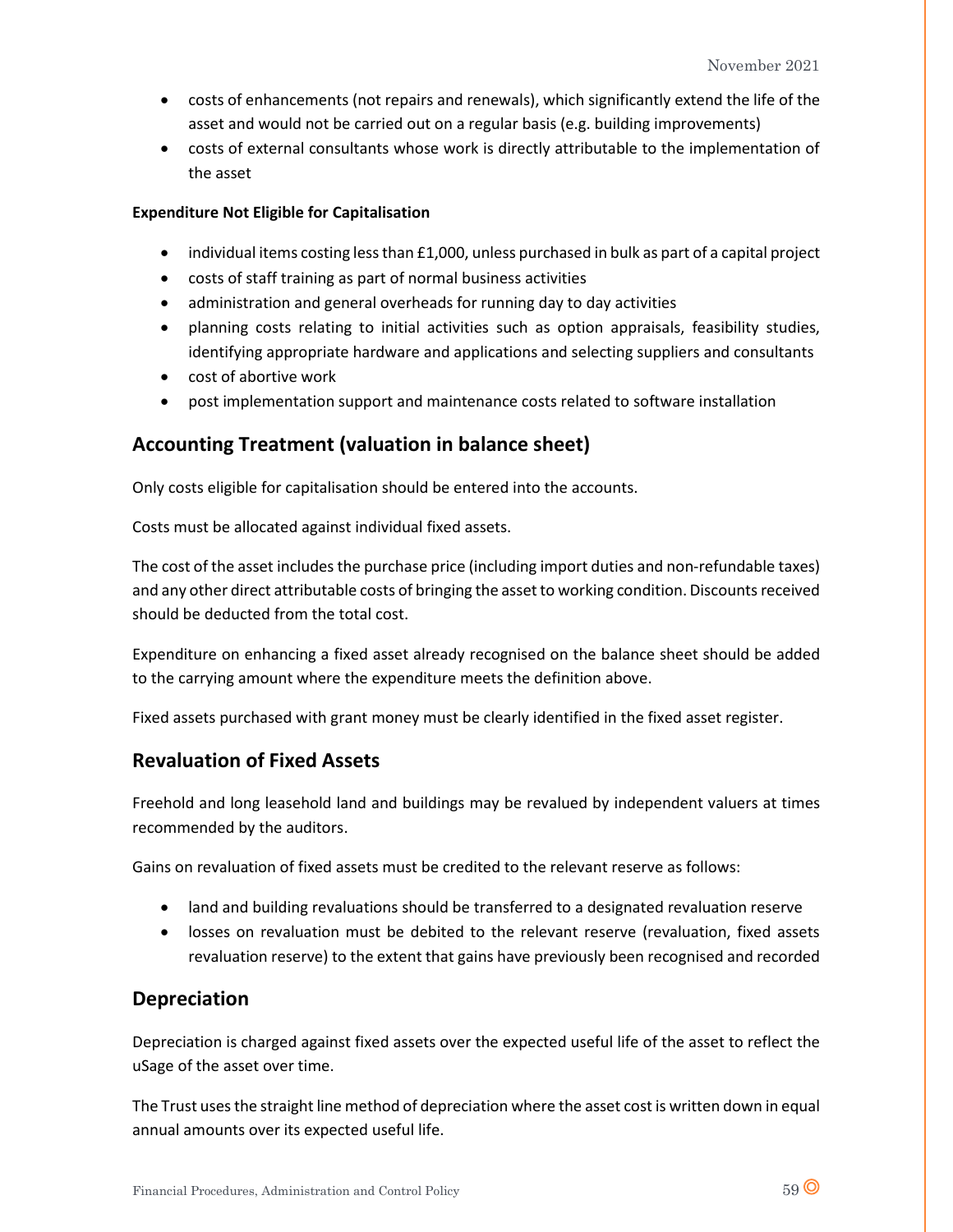The period over which the asset is depreciated varies according to the category of the asset.

All tangible fixed assets, other than assets in progress must be depreciated as follows:

| • Property                      | 2%        |
|---------------------------------|-----------|
| • Furniture & equipment         | 15% - 20% |
| • Plant & Machinery             | 15%       |
| • Computer equipment & software | 20%       |
| • Motor vehicles                | 10%       |

Depreciation will be charged from the month in which a newly purchased asset comes into use.

Depreciation ceases to be charged in the month the asset is disposed.

## **Disposal of Fixed Assets**

When a fixed asset is sold or otherwise disposed, a profit or loss may arise. This is the difference between the total sale proceeds, less the cost of disposing of the asset, and the net carrying amount of the asset.

The profit or loss arising on disposal should be recognised as follows:

- profits on disposal of fixed assets must be included in the income and expenditure account under 'profit or loss on sale of assets'
- losses on disposal of fixed assets must be treated as additional depreciation and included in the relevant account within the income and expenditure account

Any asset that is lost or destroyed, and subsequently replaced through insurance proceeds should be removed from the balance sheet. The profit or loss arising (the difference between carrying amount and insurance proceeds) must be recognised in the income and expenditure account under profit and loss on sale of fixed assets. The replacement asset is capitalised at cost in the normal way.

The Trust must seek and obtain prior written approval from the Secretary of State, via the ESFA, for the following transactions:

- disposing of a freehold on land or buildings; and
- disposing of heritage assets beyond any limits set out in the Trust's funding agreement in respect of the disposal of assets generally. Heritage assets are assets with historical, artistic, scientific, technological, geophysical or environmental qualities that are held and maintained ly for their contribution to knowledge and culture, as defined in applicable financial reporting standards.

The Trust may dispose of any other fixed asset (i.e. other than land, buildings and heritage assets as described above) without the approval of the Secretary of State.

The Trust must ensure that any disposal maintains the principles of regularity, propriety and value for money. This may involve public sale where the assets have a residual value.